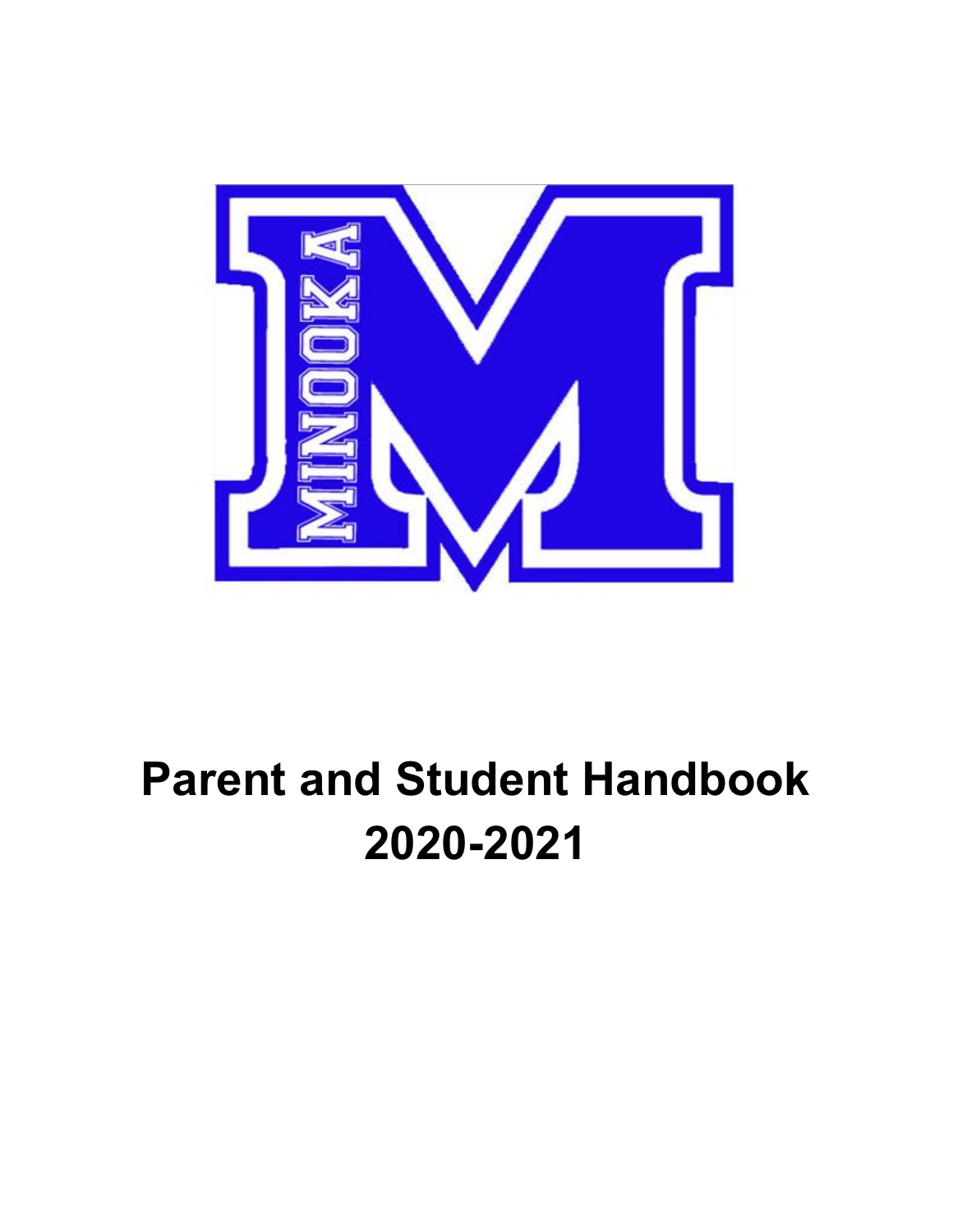# <span id="page-1-0"></span>**TABLE OF CONTENTS**

#### <span id="page-1-1"></span>TABLE OF [CONTENTS](#page-1-1)

# **SCHOOL DISTRICT [INFORMATION](#page-4-0)**

[Superintendent's](#page-4-1) Message

#### DISTRICT [ADMINISTRATION](#page-5-0) CENTER

Minooka Community [Consolidated](#page-5-1) School District #201 Board of [Education](#page-5-2)

District [Administration](#page-6-0)

#### SCHOOL DISTRICT [BUILDINGS](#page-7-0)

#### **[ATTENDANCE](#page-8-0)**

[School](#page-8-1) Hours [Emergency](#page-8-2) School Closing **[Attendance](#page-9-0)** Student [Absences](#page-9-1) **[Truancy](#page-11-0)** 

#### **[DISCIPLINE](#page-13-0)**

[Discipline](#page-13-1) Policy (Board Policy 7:190) [Prohibited](#page-13-2) Student Conduct When and Where [Conduct](#page-16-0) Rules Apply [Disciplinary](#page-16-1) Measures Notifying Juvenile [Authorities](#page-17-0) **Weapons [Prohibition](#page-17-1)** Reciprocal Reporting of Criminal Offenses [Committed](#page-18-0) by Students Gang and Gang Activity [Prohibited](#page-18-1) Drug and [Alcohol](#page-18-2) Policy Self [Referral](#page-19-0) Suspension [\(Out-of-School\)](#page-20-0) **[Expulsion](#page-20-1)** Suspension and Expulsion Procedures (BOARD POLICY [7:200,7:210\)](#page-20-2) [Re-Engagement](#page-21-0) of Returning Students Corporal [Punishment](#page-21-1)

**Search and Seizure [Guidelines](#page-22-0)** 

#### FEE [SCHEDULE](#page-24-0)

Fees, Fee Policies, and [Insurance](#page-24-1)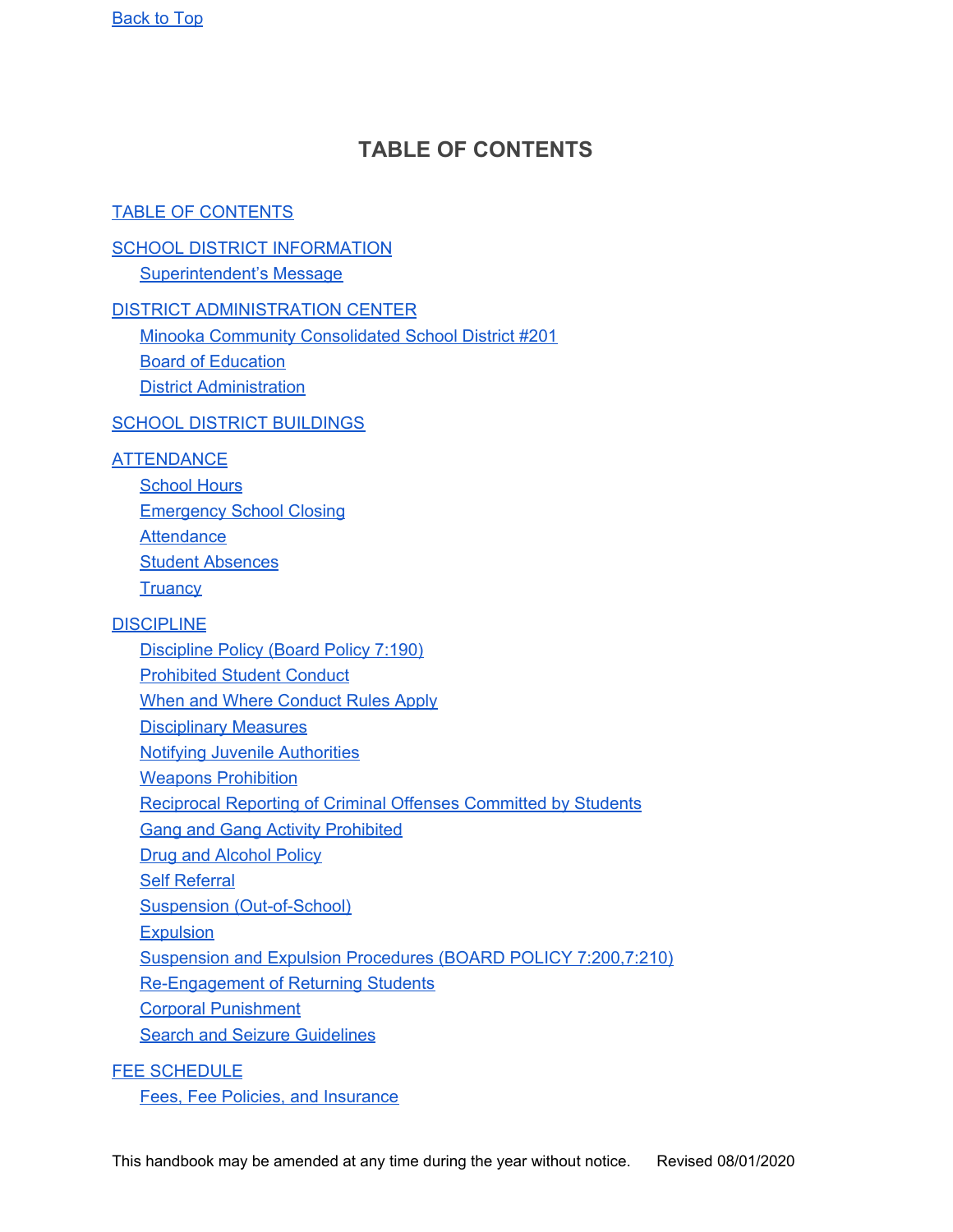**[Waiver](#page-24-2) [Insurance](#page-24-3)** [Textbook](#page-25-0) Loans [Lunch](#page-25-1) Policy

#### MEDICAL AND HEALTH [INFORMATION](#page-25-2)

[Student](#page-25-3) Health

Illness and First Aid at [School](#page-26-0)

The School Health [Program](#page-26-1)

Back to School [Guidelines](#page-27-0) for Common Childhood Illnesses

Administration Guidelines For Prescription and [Nonprescription](#page-27-1) Medications

[Self-Administration](#page-28-0) of Medication

Designated Caregiver Administration of Medical Cannabis

Physical, [Immunization,](#page-30-0) and Dental Requirements

Eye [Examination](#page-31-0)

Dental [Examination](#page-31-1)

#### STUDENT [RECORDS](#page-32-0)

Notification to Parents and Students of Rights [Concerning](#page-32-1) a Student's School Records Student Privacy [Protections](#page-35-0)

#### SPECIAL [EDUCATION](#page-36-0)

Special [Education](#page-36-1) [Accommodating](#page-37-0) Individuals with Disabilities Education of Children with [Disabilities](#page-37-1)

#### **[TRANSPORTATION](#page-38-0)**

Bicycle, Skateboard, Scooter, and Similar [Transportation](#page-38-1) Safety **Car Pool [Safety](#page-38-2)** Elementary School [Playgrounds](#page-38-3) School Bus Safety [Procedures](#page-39-0)

#### CURRICULUM AND [INSTRUCTION](#page-41-0)

[Standardized](#page-41-1) Testing **Student [Evaluation](#page-41-2) Grade Point Average [Explanation](#page-42-0) Advanced Course Placement [Consideration](#page-42-1)** [Summer](#page-43-0) School [Accelerated](#page-44-0) Programs **Physical [Education](#page-44-1) Exemption From Physical Education [Requirement](#page-44-2) Family Life & Sex [Education](#page-45-0) Classes**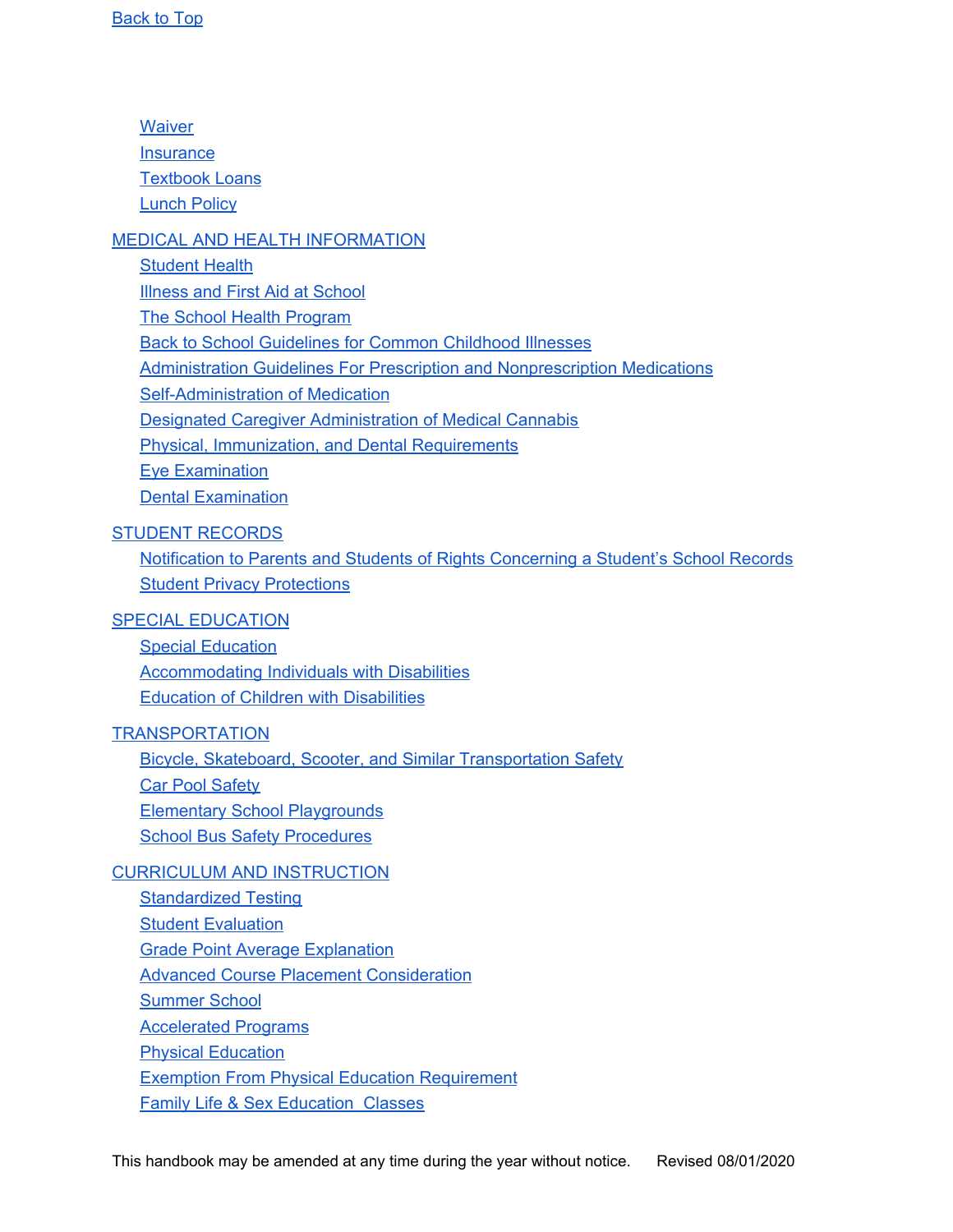[Authorization](#page-45-1) for Internet Access Access to Student Social [Networking](#page-47-0) Passwords & Websites

[NONDISCRIMINATION](#page-48-0) POLICIES AND GRIEVANCE PROCEDURE

Equal Educational [Opportunities](#page-48-1)

Sex Equity Policy and Grievance [Procedure](#page-49-0) (Board Policy 7:10)

Sexual [Harassment](#page-49-1) Prohibited (Board Policy 7:20)

Teen Dating Violence [Prohibited](#page-50-0) (7:185)

Prevention of and Response to Bullying, [Intimidation,](#page-51-0) and Harassment

Uniform Grievance [Procedure](#page-52-0) (Board Policy 2:260)

USDA [Nondiscrimination](#page-53-0) Statement

#### GENERAL [INFORMATION](#page-54-0)

[District](#page-54-1) Rules

School [Visitations](#page-56-0)

Confidential [Communications](#page-57-0)

School Awards and [Recognition](#page-57-1)

Parent Notices Required by the Every Student [Succeeds](#page-58-0) Act

[Unsafe](#page-59-0) School Choice Option

Homeless Child's Right to [Education](#page-60-0)

Sex Offender & Violent Offender [Community](#page-60-0) Notification Laws

Pesticide [Registration](#page-60-1)

Suicide and [Depression](#page-60-2) Awareness and Prevention (Board Policy 7:290)

English [Learners](#page-61-0)

District [Budget](#page-61-1)

Safety Drill [Procedures](#page-61-2) and Conduct

#### [EXTRACURRICULAR](#page-63-0) ORGANIZATIONS AND ACTIVITIES

Clubs and [Activities](#page-63-1)

**[Athletics](#page-64-0)** 

[General](#page-66-0) Sports Rules

[Participation](#page-67-0) Rules

Student Athlete [Concussions](#page-69-0) and Head Injuries

Bus [Trips](#page-69-1)

STUDENT/PARENT HANDBOOK [ACKNOWLEDGEMENT](#page-70-0)

CONSENT TO USE OF [MATERIALS](#page-71-0) ON WEBSITE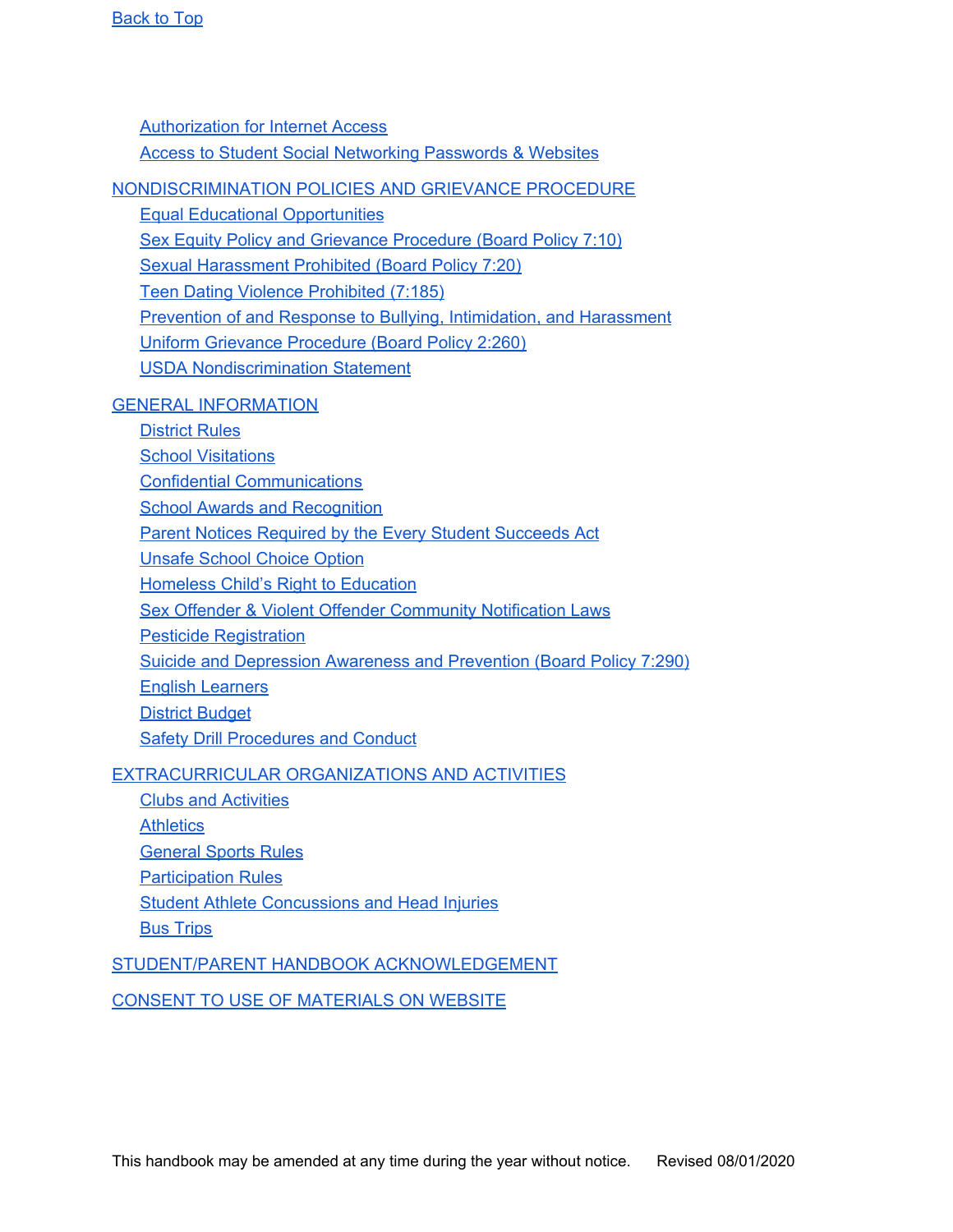# **SCHOOL DISTRICT INFORMATION**

<span id="page-4-1"></span><span id="page-4-0"></span>**Superintendent's Message** Welcome to the 2020-2021 School Year

This handbook was developed to serve as a guideline for our students to succeed in our schools and beyond. As we begin the school year, I encourage parents to continue to be engaged in the education of their children. Active parent participation will show the students that their learning is important not just while they are in our schools but in their home life as well. Parent involvement will also allow you to be better consumers of the educational opportunities provided to children and families in our district.

Communities are defined by their schools and in turn schools provide a community with an identity. The Minooka District #201 school community has long been known for the high quality, affordable academic programs offered in our schools. We have enjoyed a tradition of academic excellence, community involvement in our schools, and community support for our schools. Only by working together can students, parents, teachers, staff and the community help every child reach their individual potential and keep our schools on a path of continuous improvement. I encourage everyone in the Minooka District #201 school community to exercise the right, take advantage of the privilege, and accept the responsibility to contribute to the success of every child enrolled in our schools.

The Minooka 201 Handbook is an integral part of the communication link between home and school. The handbook contains important information on school district services, procedures, regulations, and expectations for our children. We ask that you spend some time with your children and review the information found in the online handbook. Reading the handbook will allow parents and students to better understand and utilize the outstanding academic opportunities provided in our schools.

Welcome to the 2020-21 School Year in Minooka 201. Let's make it a great year together!

Sincerely, Kristopher P. Monn, Ed.D. Superintendent of Schools Minooka CCSD 201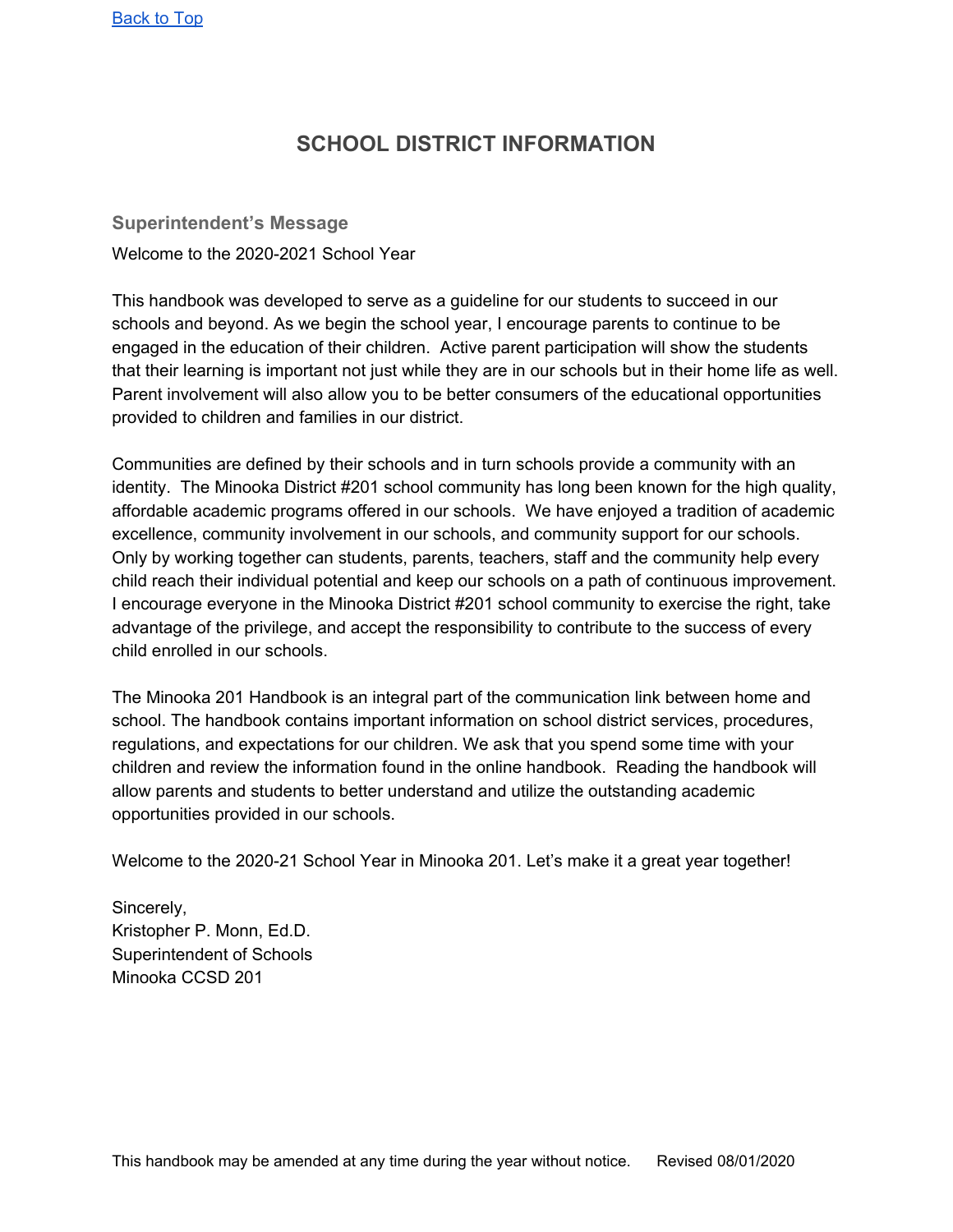# <span id="page-5-0"></span>**DISTRICT ADMINISTRATION CENTER**

<span id="page-5-1"></span>**Minooka Community Consolidated School District #201**

<span id="page-5-2"></span>**Board of Education**

Mr. James Satorius, President Mrs. Vicki Allen, Vice-President Phone: (815) 467-6043 Phone: (815) 592-4604 JimSatorius621@gmail.com va1231@yahoo.com

Mr. Al Skwarczynski, Secretary Mrs. Renee Thompson Phone: (815) 467-4677 Phone: (815) 325-0813 [askwarczynski@min201.org](mailto:askwarczynski@min201.org) renthompson@min201.org

Mr. Andrew Karceski Mrs. Emily Conquest [akarceski@min201.org](mailto:akarceski@min201.org) Phone: (815) 641-6557

[econquest@min201.org](mailto:econquest@min201.org)

Mrs. Kim Fisher Phone: (815) 791-4320 kfisher@min201.org

District Website: www.min201.org

Board meetings are held at the Minooka School District #201 board room located in the Minooka Primary Center building. The Committee of the Whole meetings take place at 6:00 p.m. before the regular meeting which begins at 7:00 p.m. also in the Minooka School District #201 boardroom. Citizens are cordially invited to these public meetings. Special meetings are also frequently held. All meetings, regular and special, receive advance notice. Board meeting dates can be found on the website under the Board of Education tab.

Items can be placed on the agenda by calling the District #201 Superintendent of Schools at least one week before a scheduled meeting. Approved minutes, treasurer's report and list of bills are available in the Superintendent's Office and also on the min201.org website.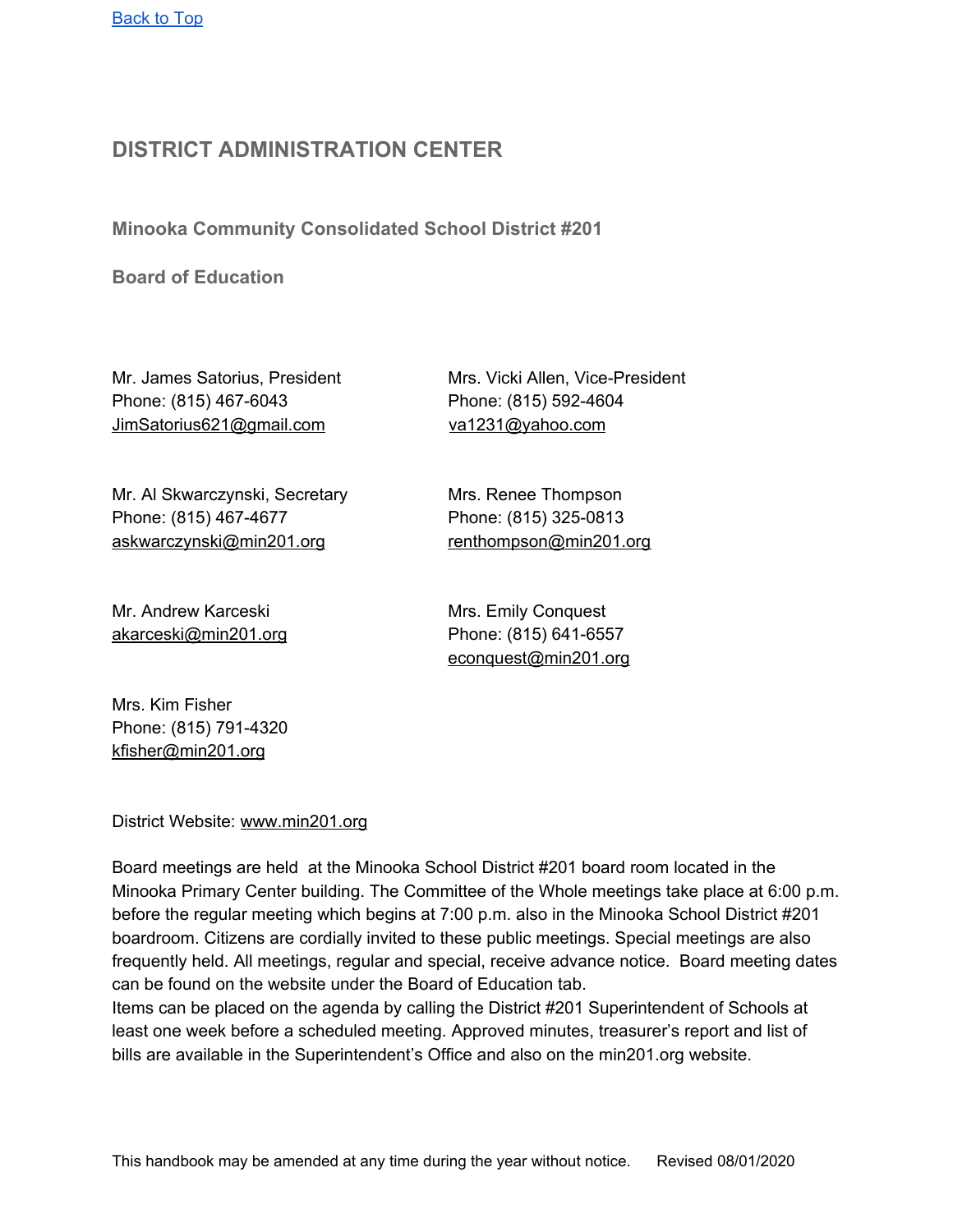#### <span id="page-6-0"></span>**District Administration**

#### **District Office**

305 West Church Street Minooka, Illinois 60447 Phone # (815) 467-6121 Fax # (815) 467-9544

#### **District Administration**

Superintendent Dr. Kris Monn Assistant Superintendent **Dr. Joshua Ruland** Business Manager **Mrs. Mary Robinson** Mrs. Mary Robinson Director of Student Services Mrs. Tiffany Staab Assistant Director of Student Services Mrs. Jill Lustik Director of Information Technology Mr. Aaron Souza Network Manager **Mr. Afrim Bakii** Information System Specialist Mrs. Pam Wolfe Director of Transportation Ms. Cathy Haase Director of Buildings & Grounds Mr. Rich Searl Assistant Director of Buildings & Grounds Mr. Jason Winterbottom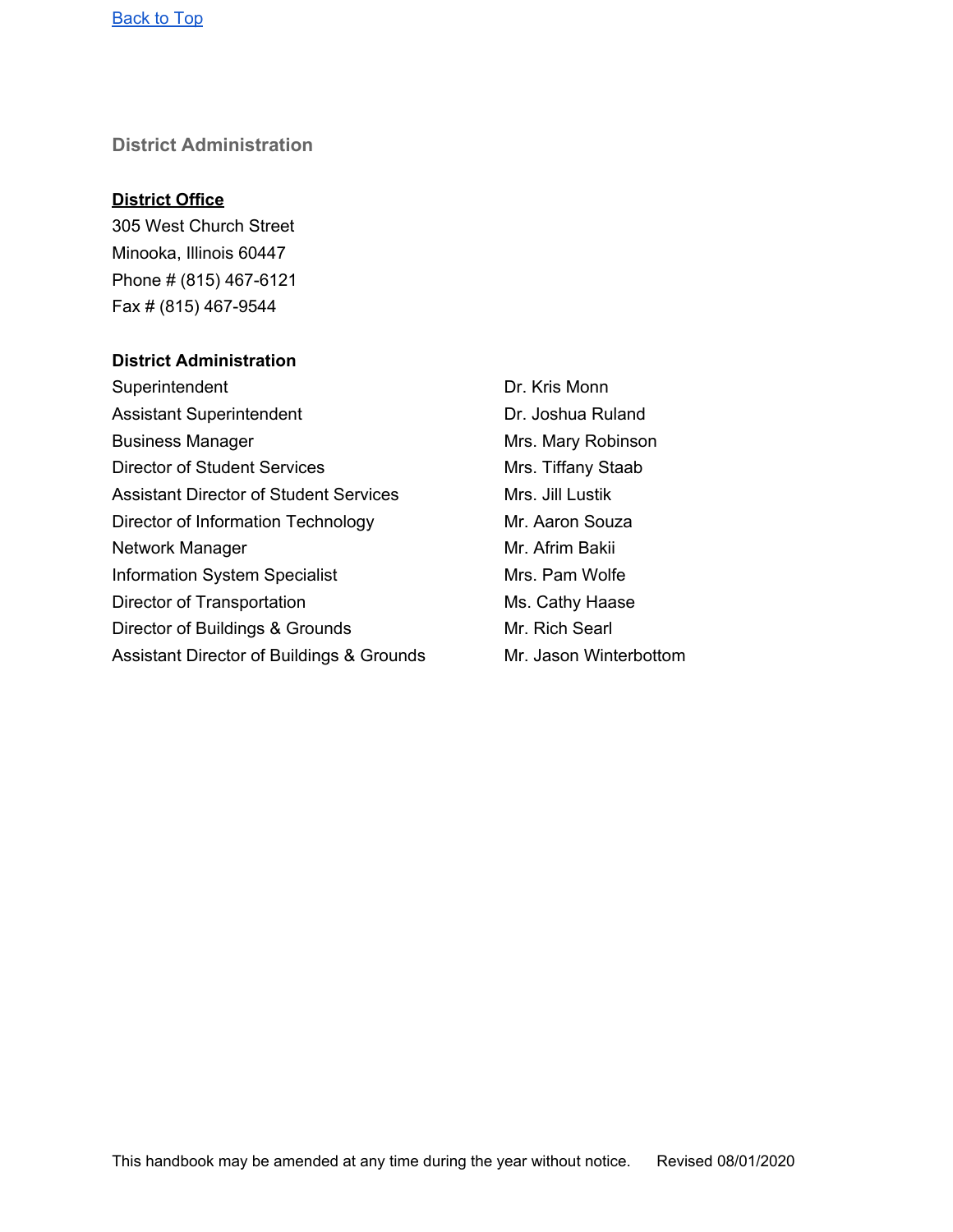# **SCHOOL DISTRICT BUILDINGS**

Mrs. Natalie Baxter, Principal Mrs. Jeana Pekol, Principal Minooka, Illinois 60447 321 West McEvilly Road Phone: (815) 467-2261 Minooka, Illinois 60447 Fax: (815) 467-4423 Phone: (815) 467-4692

Ms. Sarah Massey, Principal Ms. Ciara Manno, Principal Mrs. Adrianne McKerrow, Asst. Princ. 1004 Misty Creek Drive Mr. William Gentzler, Dean/A.D. Minooka, Illinois 60447 333 West McEvilly Road Phone: (815) 467-5301 Minooka, Illinois 60447 Fax: (815) 467-2166 Phone: (815) 467-2136 Fax: (815) 467-5087

800 Barberry Way 301 Wynstone Drive Joliet, Illinois 60431 Shorewood, Illinois 60404 Phone: (815) 290-7100 Phone: (815) 290-7400 Fax: (815) 290-7120 Fax: (815) 290-7420

#### **District #201 Transportation Minooka Primary Center**

700 East Minooka Road 305 West Church Street Minooka, IL 60447 Minooka, Illinois 60447 Phone: (815) 467-5133 Phone: (815) 467-3167 Fax: (815) 467-9484 Fax: (815) 467-3168

#### <span id="page-7-0"></span>**Minooka Elementary School Minooka Intermediate School**

Mrs. Gina Ruggeri, Asst. Principal Mrs. Jacqueline Harig, Asst. Princ. 400 Coady Drive Mrs. Monica Totaro, Asst. Principal Fax: (815) 467-3121

#### **Minooka Junior High School Aux Sable Elementary School**

Mr. Jason Finkelstein, Asst. Principal Mrs. Theresa Underhill, Asst. Principal

#### **Jones Elementary Walnut Trails Elementary**

Dr. Rodney Hiser, Principal Dr. Kathleen Cheshareck, Principal Mrs. Sara Weeks, Asst. Principal Mrs. Sarah Monroe, Asst. Principal

Ms. Cathy Haase, Director **Ms. Teresa Miller, Principal**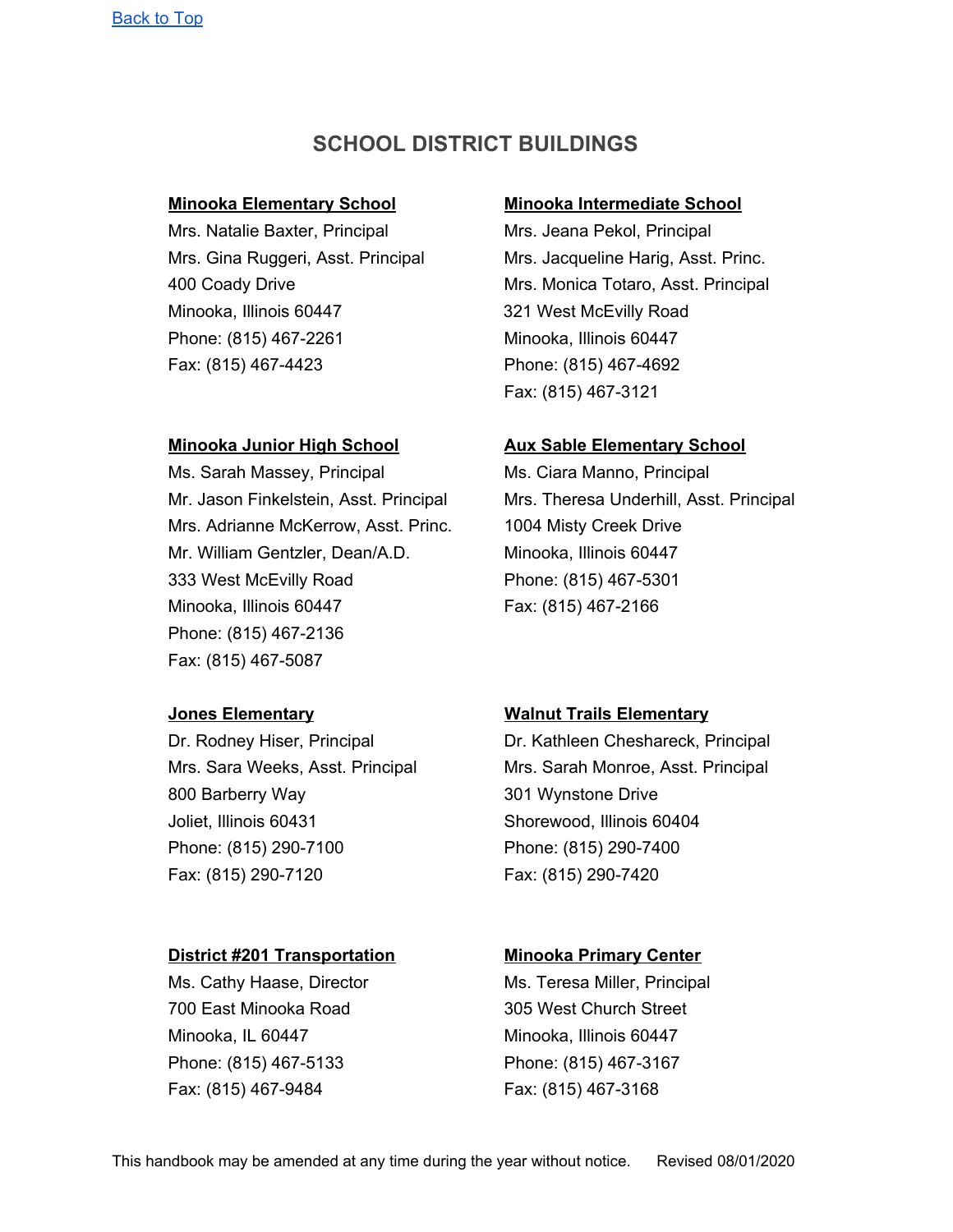# **ATTENDANCE**

#### <span id="page-8-1"></span><span id="page-8-0"></span>**School Hours**

| Student attendance hours:     |                        |
|-------------------------------|------------------------|
|                               |                        |
| <b>All Elementary Schools</b> | $8:30$ a.m.--3:20 p.m. |
| Minooka Primary Center        | $8:45$ a.m.--3:35 p.m. |
| Minooka Intermediate School   | 7:35 a.m.--2:25 p.m.   |
| Minooka Junior High School    | 7:40 a.m.--2:30 p.m.   |

- 1. Students who do not ride the bus are to arrive at school no earlier than ten minutes prior to starting time.
- 2. Once students arrive at school, they are not to leave the school grounds unless proper permission has been granted.
- 3. Any student who arrives after school has begun or leaves early must report to the school's office to receive a pass. Parents at each school must sign their child(ren) in and out, in person, from the office. Identification may be required.
- 4. Parents of students who will be absent should call the respective school office by 9:00 a.m. to report their child's absence.

#### <span id="page-8-2"></span>**Emergency School Closing**

School may be closed due to

- weather,
- physical plant malfunction,
- or unforeseen emergency.

If school is cancelled, after school activities for that day will also be cancelled.

#### Evacuation

Should an emergency school evacuation be necessary, do not call or drive to the schools. The school will be following its own evacuation procedures and will communicate reunification plans with parents at that time following the District Communication Procedure.

#### Unanticipated Early Release

If the schools must be closed after the beginning of the day, due to weather or physical plant malfunctions, the school will communicate with parents at that time following the District Communication Procedure.

#### Late Start

In the event that weather does not permit regular start times for schools, the District may opt for a late start. Late starts due to weather, may delay opening of schools up to 2 hours. The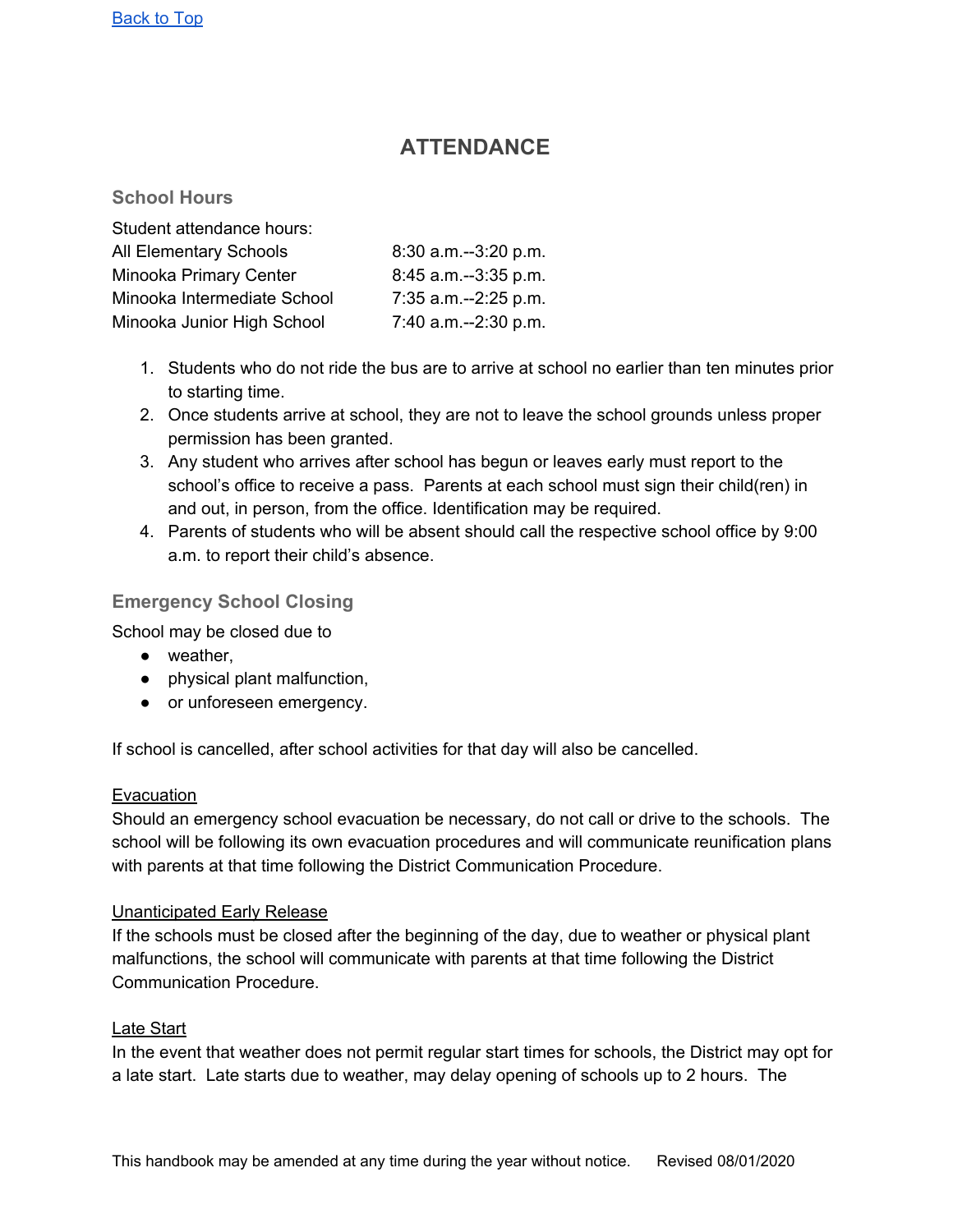school will communicate with parents at that time following the District Communication Procedure.

#### District Communication Procedure:

In the event of a school closure, unexpected emergency dismissal, or late start Minooka 201 will send out mass notifications, including but not limited to: mass email through our gradebook system, smartphone notifications and mass calling through our automated dialing system. In addition our district website ([www.min201.org](http://www.min201.org/)) home page will be updated with school closing information and local radio or news stations will be notified. Below are radio and television stations that should be updated through emergencyclosingcenter.com

Radio WMAQ (Chicago) 670 AM WGN (Chicago) 720 AM WCSJ (Morris) 1550 AM WJDK (Morris) 95.7 FM WBBM (Chicago) 780 AM **Television** CBS Channel 2 WGN Morning News Fox 32 CLTV News

#### <span id="page-9-0"></span>**Attendance**

Illinois law requires that whoever has custody or control of any child between six (by September 1<sup>st</sup>) and seventeen years of age shall assure that the child attends school in the district in which he or she resides, during the entire time school is in session (unless the child has already graduated from high school). Illinois law also requires that whoever has custody or control of a child who is enrolled in the school, regardless of the child's age, shall assure that the child attends school during the entire time school is in session.

There are certain exceptions to the attendance requirement for children who: attend private school, are physically or mentally unable to attend school (including a pregnant student suffering medical complications as certified by her physician), are lawfully and necessarily employed, are between the ages of 12 and 14 while in confirmation classes, have a religious reason requiring absence, or are 16 or older and employed and enrolled in a graduation incentive program.

#### <span id="page-9-1"></span>**Student Absences**

There are two types of absences: excused and unexcused. Excused absences include:

- illness
- observance of a religious holiday or event
- death in the immediate family
- family emergency, situations beyond the control of the student
- circumstances that cause reasonable concern to the parent/guardian for the student's mental, emotional, or physical health or safety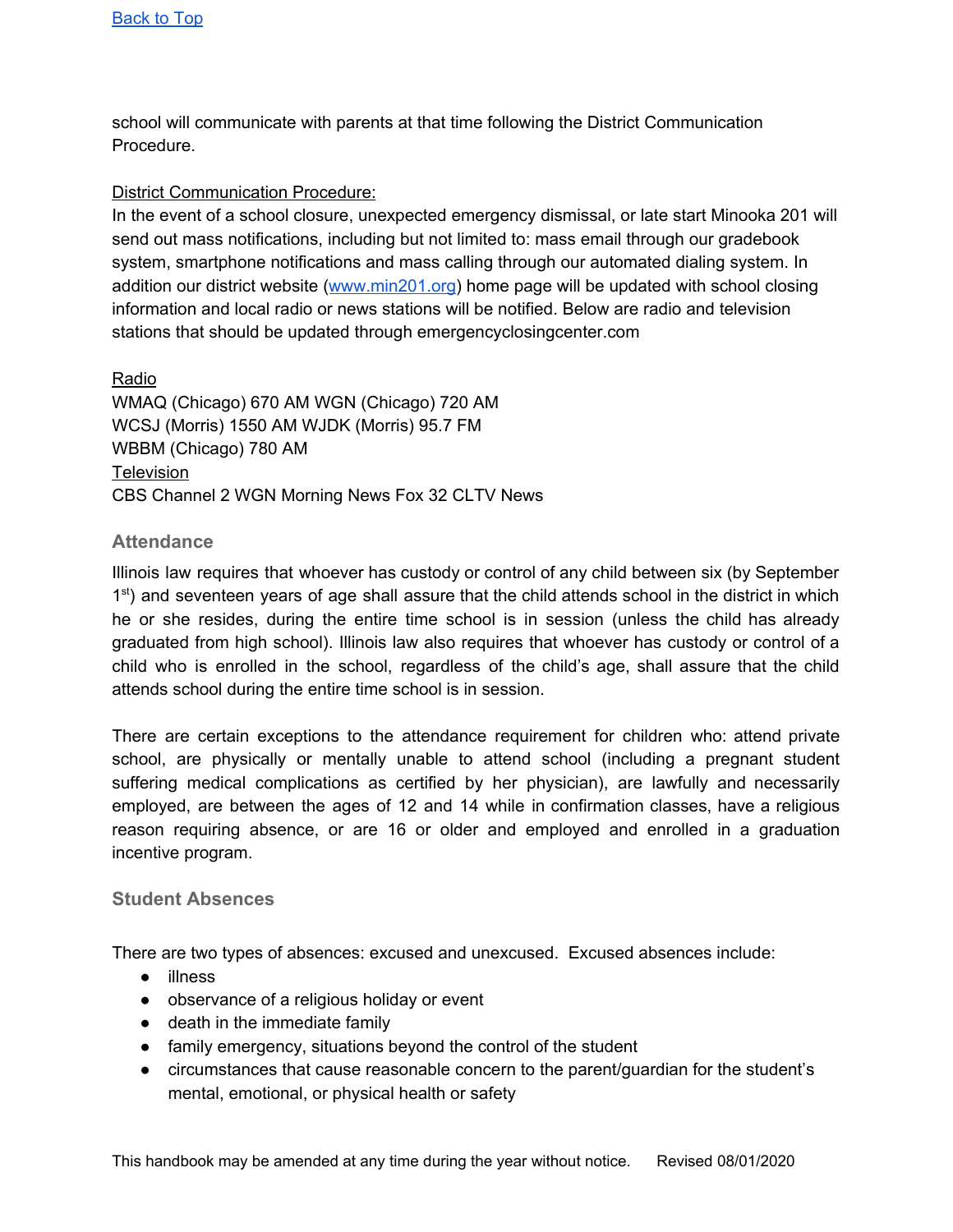● attending a military honors funeral to sound TAPS

Additionally, a student will be excused for up to 5 days in cases where the student's parent/guardian is an active duty member of the uniformed services and has been called to duty for, is on leave from, or has immediately returned from deployment to a combat zone or combat-supported postings. The Board of Education, in its discretion may excuse a student for additional days relative to such leave or deployment. A student and the student's parent/guardian are to be responsible for obtaining assignments from the student's teacher prior to any excused absence and for ensuring that such assignments are completed by the student prior to his or her return to school.

All other absences are considered unexcused. Pre-arranged absences must be approved by the building principal.

#### **Expectations**

For a student's absence to be excused, parents or a guardian must call the school before 9 a.m. when a student will not be in attendance. In addition, each student upon returning to school must bring a signed note from the parent/guardian stating the reason for the absence. Upon request of the parent/guardian, the reason for an absence will be kept confidential.

Under certain circumstances, District #201 may require parents or a guardian to present medical documentation of physical or emotional conditions causing a student's absence. The district expects parents or guardians to make reasonable efforts to ensure the regular attendance of their children, consistent with 105 ILCS 5/26-2A of the Illinois School Code, and to inform the school of all absences and their causes. After five absences, a student will be required to have a medical note in order for the absence to be excused. Once requested, failure to produce a note will result in an unexcused absence. The five days do not have to be consecutive. If a student is to miss more than three consecutive PE class periods due to illness or injury, a physician's order must be presented to the school nurse.

Parents must sign in and sign out your child(ren) from each school in person a photo identification may be required.

#### Pre-Arranged Absences

Absences for medical and/or dental appointments, etc., must be made in advance. Students will be issued excused absences provided parents have called the school prior to the absence. Upon return, students should also provide the school nurse with an appointment card or receipt from the physician.

#### **Tardiness**

Students shall be considered tardy at any time during the school day if they are not in their assigned classroom at the assigned hour. Consequences for tardiness will be in accordance with the guidelines of the Student/Parent Handbook.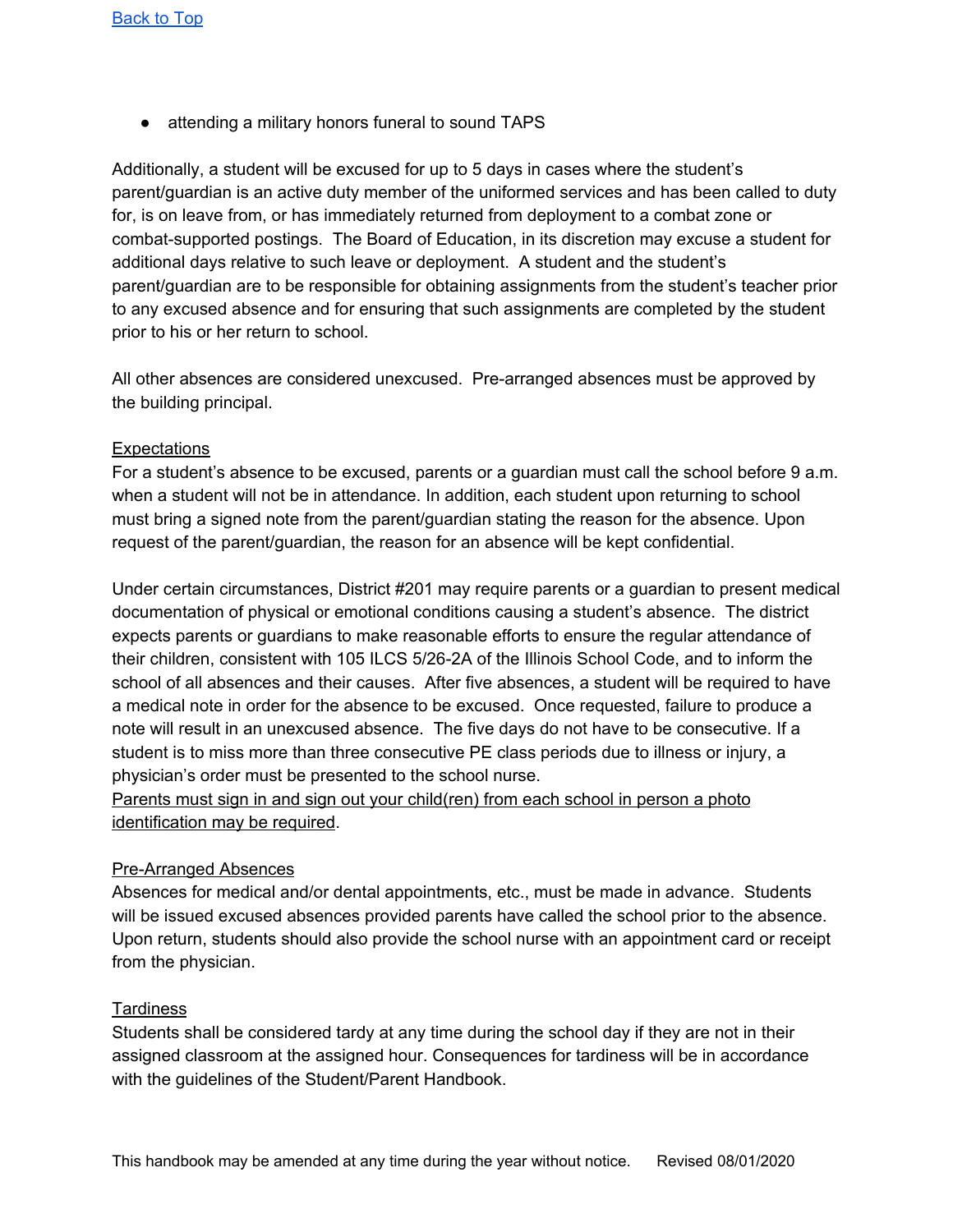#### Absenteeism

This district considers absenteeism excessive when it significantly interferes with a student's learning, as reflected in academic performance or social development. Students are considered absent when they are not in classroom attendance for the entire day. Notices of excess absenteeism will be sent home to parents. Upon return from any absence, students are responsible for contacting their teachers to obtain information regarding missed schoolwork. Students are to complete missed school work within the number of days absent, (i.e., a student absent five days will have five attendance days to complete the work upon his/her return to school). However, any work obtained prior to any absence is due upon the student's return to school.

#### Vacations

District #201 discourages parents from taking students on vacations during periods when school is in session. Such vacations disrupt the continuity of a student's learning and create educational problems.

#### <span id="page-11-0"></span>**Truancy**

District #201 considers a student to be truant when she/he is absent without a valid cause for a school day or portion thereof, as defined in 105 ILCS 5/26-2a of the Illinois School Code

#### **Truancy**

Students who miss more than 1% but less than 5% of the prior 180 regular school days without valid cause (a recognized excuse) are truant. Students who miss 5% or more of the prior 180 regular school days without valid cause (recognized excuse) are considered chronic truants. Students who are chronic truants will be offered support services and resources aimed at correcting the truancy issue.

#### Diagnostic Procedures

The diagnostic procedures used for identifying the causes of unexcused student absenteeism include, but are not limited to, interviews with the student, his or her parents or guardians, and any school officials or other parties who may have information about the reasons for the student's attendance problem.

#### Resources and Supportive Services

The following resources and supportive services are available to students with attendance problems and their parents or guardians:

- A. conferences with school personnel
- B. counseling services (for both student and family) through the placement in alternative educational programs
- C. referral to community agencies for appropriate services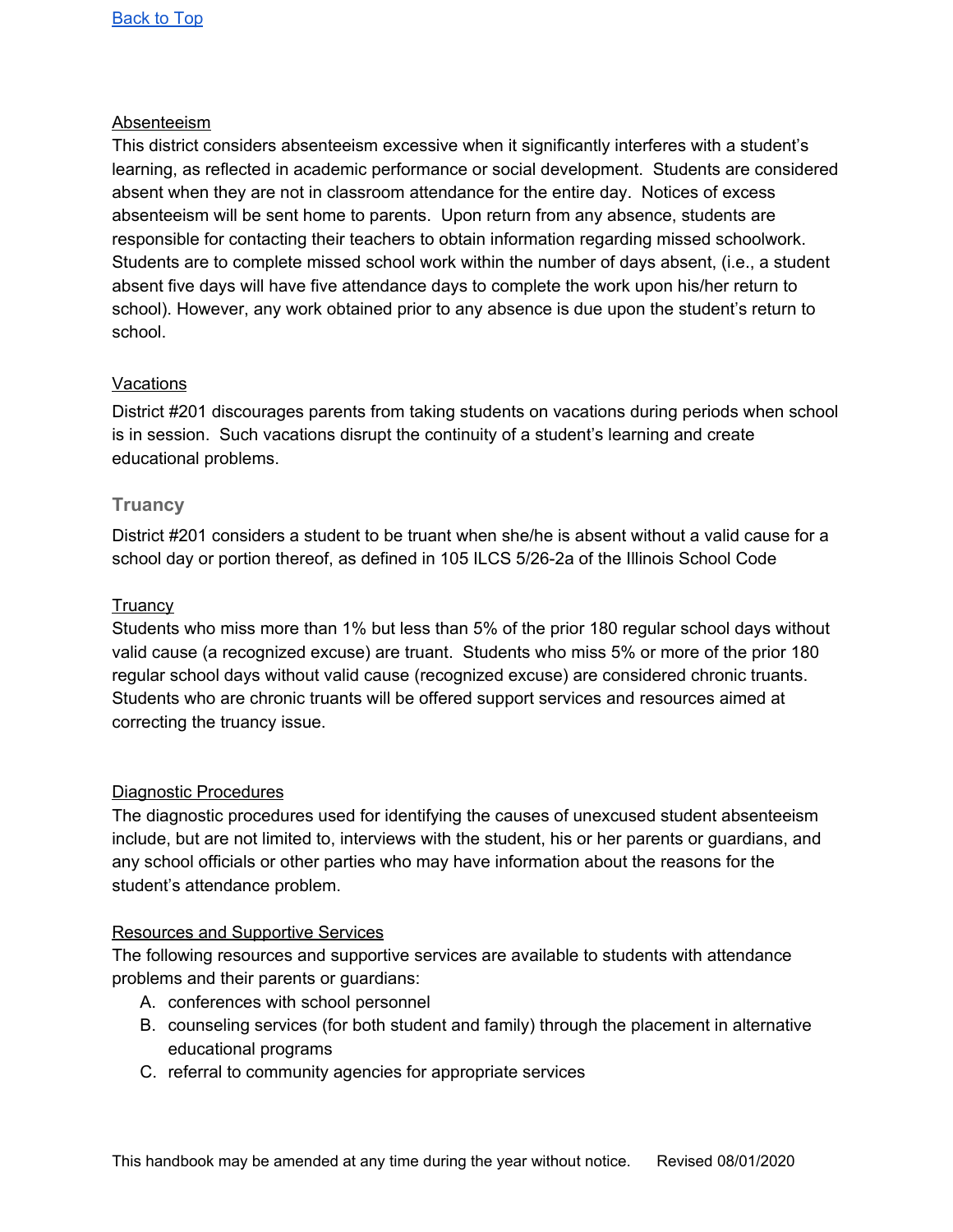#### Truancy Referrals

District 201 will refer truant minors to the Grundy County Educational Service Region in accordance with current procedures established by the Grundy County Truant Officer.

#### Punitive Action

In keeping with 105 ILCS 5/26-12 of the Illinois School Code, schools in this district will take no punitive action, including out of school suspensions, expulsions, or court action against chronic truants for such truancy unless the above resources and supportive services have been provided to the student and parent(s) or guardian(s).

A student who misses 15 consecutive days of school without valid cause and who cannot be located or, after exhausting all available support services, cannot be compelled to return to school is subject to expulsion from school.

A parent or guardian who knowingly and willfully permits a child to be truant is in violation of State law.

#### **Home and Hospital Instruction**

A student who is absent from school, or whose physician, physician assistant or licensed advanced practice registered nurse anticipates his or her absence from school, because of a medical condition may be eligible for instruction in the student's home or hospital.

Appropriate educational services from qualified staff will begin no later than five school days after receiving a written statement from a physician, physician assistant, or licensed advanced practice registered nurse. Instructional or related services for a student receiving special education services will be determined by the student's individualized education program.

A student who is unable to attend school because of pregnancy will be provided home instruction, correspondence courses, or other courses of instruction before (1) the birth of the child when the student's physician, physician assistant, or licensed advanced practice nurse indicates, in writing, that she is medically unable to attend regular classroom instruction, and (2) for up to 3 months after the child's birth or a miscarriage.

For information on home or hospital instruction, contact:

#### **Mrs. Tiffany Staab**

Director of Student Services email: tstaab@min201.org 305 W. Church Street, Minooka, IL 60447 Phone: 815-467-5042 Ext. #2 Fax: 815-467-9544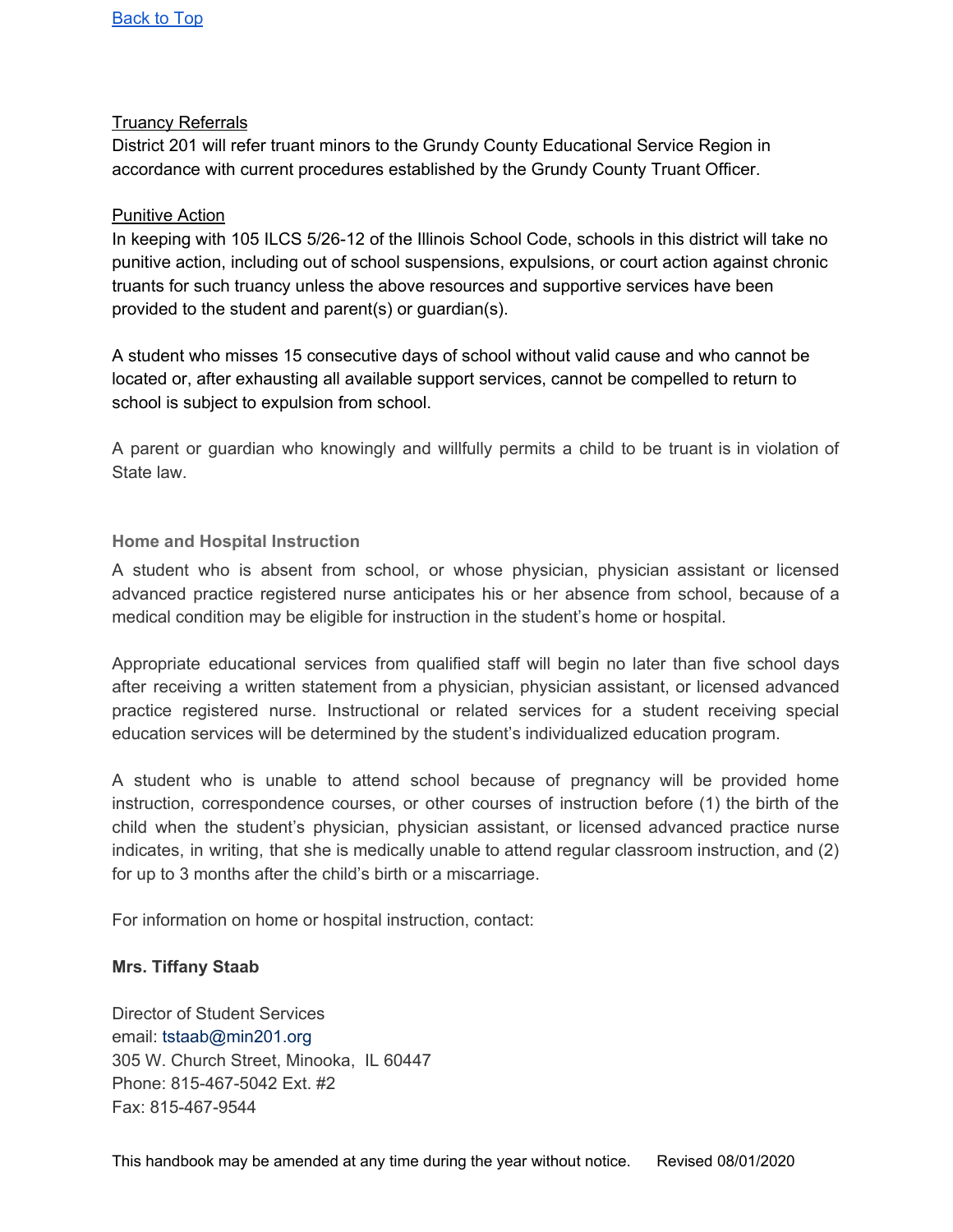# **DISCIPLINE**

#### <span id="page-13-1"></span><span id="page-13-0"></span>**Discipline Policy (Board Policy 7:190)**

The Board Policy and Administrative Procedures include a policy and procedures on the use of behavioral interventions for students with disabilities, as well as the use of isolated time out and physical restraint. The classroom teachers have direct responsibility for maintaining proper classroom management. Classroom management is the responsibility of the individual classroom teacher. Teachers may remove students from a classroom for disruptive behavior.

Each classroom teacher will deal with general classroom disruptions by taking in-class disciplinary actions, by making a personal call to the parents or guardians, and/or scheduling conferences with parent(s)/guardian(s) and other school staff. Students who consistently exhibit poor behavior and/or work habits will have their parents notified by the classroom teacher. Only when the actions taken by the classroom teacher prove to be ineffective or when a student commits a severe disruption to the educational process, will the student be referred directly to the administration. In all cases where a student is referred to the administration, the teacher will be kept informed in regards to which interventions were used to stop the misbehavior.

#### <span id="page-13-2"></span>**Prohibited Student Conduct**

Students may be disciplined for gross disobedience or misconduct, including but not limited to the following:

- 1. Using, possessing, distributing, purchasing, selling or offering for sale tobacco or nicotine materials, including electronic cigarettes, e-cigarettes, vapes, vape pens or other vaping related productsUsing, possessing, distributing, purchasing, or selling alcoholic beverages. Students who are under the influence of an alcoholic beverage are not permitted to attend school or school functions and are treated as though they had alcohol in their possession.
- 2. Using, possessing, distributing, purchasing, selling or offering for sale:
	- a. Any illegal drug, controlled substance, or cannabis (including marijuana, hashish, and medical cannabis unless the student is authorized to be administered a medical cannabis infused product under Ashley's Law).
	- b. Any anabolic steroid unless it is being administered in accordance with a physician's or licensed practitioner's prescription.
	- c. Any performance-enhancing substance on the Illinois High School Association's most current banned substance list unless administered in accordance with a physician's or licensed practitioner's prescription.
	- d. Any prescription or over the counter drug when not prescribed for the student by a physician or licensed practitioner, or when used in a manner inconsistent with the prescription or prescribing physician's or licensed practitioner's instructions. The use or possession of medical cannabis, even by a student for whom medical cannabis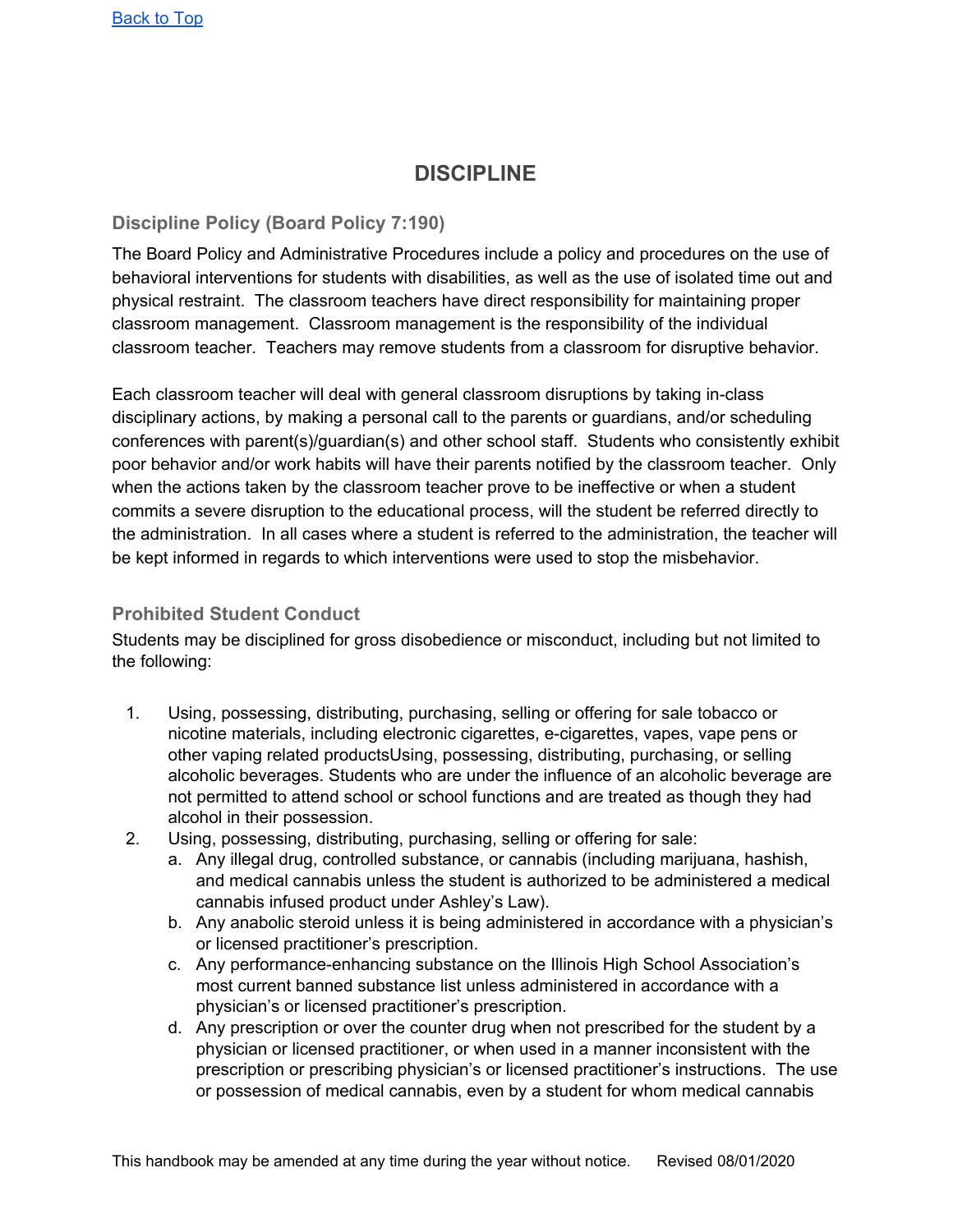has been prescribed, is prohibited unless the student is authorized to be administered a medical cannabis infused product under Ashley's Law..

- e. Any inhalant, regardless of whether it contains an illegal drug or controlled substance: (a) that a student believes is, or represents to be capable of, causing intoxication, hallucination, excitement, or dulling of the brain or nervous system; or (b) about which the student engaged in behavior that would lead a reasonable person to believe that the student intended the inhalant to cause intoxication, hallucination, excitement, or dulling of the brain or nervous system. The prohibition in this section does not apply to a student's use of asthma or other legally prescribed inhalant medications.
- f. "Look-alike" or counterfeit drugs, including a substance that is not prohibited by this policy, but one: (a) that a student believes to be, or represents to be, an illegal drug, controlled substance, or other substance that is prohibited by this policy; or (b) about which a student engaged in behavior that would lead a reasonable person to believe that the student expressly or impliedly represented to be an illegal drug, controlled substance or other substance that is prohibited by this policy.
- g. Drug paraphernalia, including devices that are or can be used to: (a) ingest, inhale, or inject cannabis or controlled substances into the body; and (b) grow, process, store, or conceal cannabis or controlled substances.
- h. Any substance inhaled, injected, smoked, consumed or otherwise ingested or absorbed with the intention of causing a physiological or psychological change in the body, including without limitation, pure caffeine in a tablet or powdered form.
- i. Students who are under the influence of any prohibited substance are not permitted to attend school or school functions and are treated as though they have the prohibited substance, as applicable, in their possession.
- 3. Using, possessing, controlling or transferring a "weapon" or violating the procedures listed below under the Weapons Prohibition section of this handbook procedure.
- 4. Using or possessing an electronic paging device.
- 5. Using a cellular telephone, smartphone, video recording device, smartwatch/wearable technology, personal digital assistant (PDA), wireless/blutoothe headsets, or similar electronic device in any manner that disrupts the educational environment or violates the rights of others, including using the device to take photographs in locker rooms or bathrooms, cheat, or otherwise violate student conduct rules. Prohibited conduct specifically includes, without limitation, creating and sending, sharing, viewing, receiving or possessing disruptive/inappropriate student behavior such as fighting and/or an indecent visual depiction of oneself or another person through the use of a computer, electronic communication device or cellular telephone, commonly known as "sexting." Unless otherwise banned under this policy or by the building principal, all cellular phones, smartphones and other electronic devices must be kept powered-off and out-of-sight during the regular school day unless: (a) the supervising teacher grants permission; (b) use of the device is provided in a student's individualized education program (IEP); or (c) it is needed in an emergency that threatens the safety of students, staff, or other individuals.
- 6. Using or possessing a laser pointer unless under a staff member's direct supervision and in the context of instruction.
- 7. Disobeying rules of student conduct or directives from staff members or school officials. Examples of disobeying staff directives include refusing a staff member's request to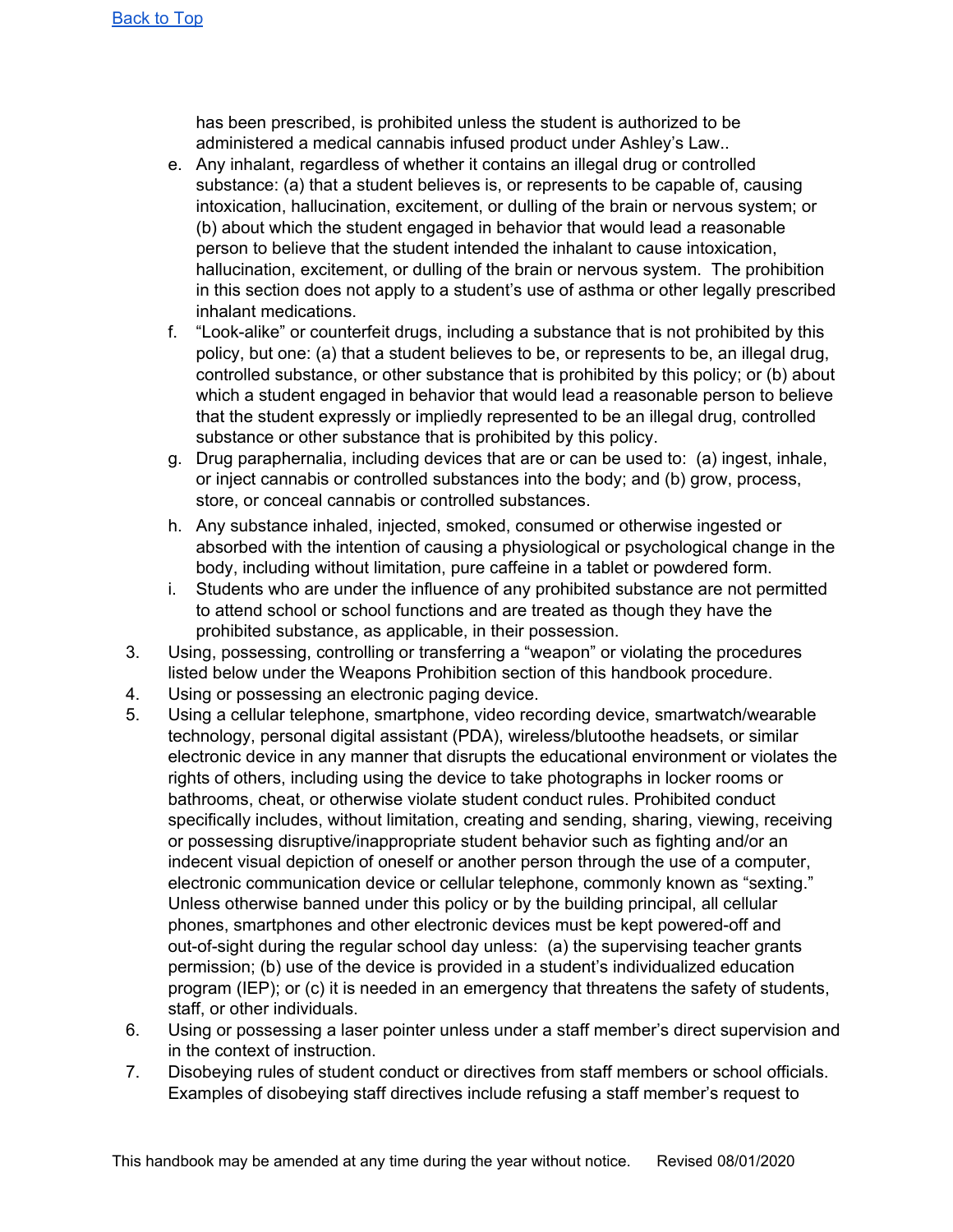stop, present school identification or submit to a search.

- 8. Engaging in academic dishonesty, including cheating, intentionally plagiarizing, wrongfully giving or receiving help during an academic examination, altering report cards and wrongfully obtaining test copies or scores.
- 9. Engaging in bullying, hazing or any kind of aggressive behavior that does physical or psychological harm to a staff person or another student or encouraging other students to engage in such behavior. Prohibited conduct specifically includes, without limitation, any use of violence, intimidation, force, noise, coercion, threats, stalking, harassment, sexual harassment, public humiliation, theft or destruction of property, retaliation, hazing, bullying, bullying using a school computer or a school computer network or other comparable conduct. Please see Prevention of and Response to Bullying, [Intimidation,](#page-51-0) and [Harassment](#page-51-0) section of the handbook for additional information.
- 10. Engaging in any sexual activity, including without limitation, offensive touching, sexual harassment, indecent exposure (including mooning) and sexual assault.
- 11. Engaging in teen dating violence.
- 12. Causing or attempting to cause damage to, stealing, or attempting to steal, school property or another person's personal property.
- 13. Entering or leaving school property or a school facility without proper authorization.
- 14. In the absence of a reasonable belief that an emergency exists, calling emergency responders (calling 9-1-1); signaling or setting off alarms or signals indicating the presence of an emergency; or indicating the presence of a bomb or explosive device on school grounds, school bus or at any school activity.
- 15. Being absent without a recognized excuse.
- 16. Being involved with any public school fraternity, sorority, or secret society.
- 17. Being involved in a gang or engaging in gang-like activities, including displaying gang symbols or paraphernalia.
- 18. Violating any criminal law, including but not limited to, assault, battery, arson, theft, gambling, eavesdropping, vandalism and hazing.
- 19. Engaging in any activity, on or off campus--including social media, that interferes with, disrupts, or adversely affects the school environment, school operations, or an educational function, including but not limited to, conduct that may reasonably be considered to: (a) be a threat or an attempted intimidation of a staff member; or (b) endanger the health or safety of students, staff, or school property.
- 20. Making a threat on an internet website or social media against a school employee, a student, or any school-related personnel if the internet website/social media through which the threat was made is a site that was accessible within the school at the time the threat was made or was available to third parties who worked or studied within the school grounds at the time the threat was made, and the threat could be reasonably interpreted as threatening to the safety and security of the threatened individual because of his or her duties or employment status or status as a student inside the school.
- 21. Operating an unarmed aircraft system (AUS) or drone for any purpose on school grounds or at any school event unless granted permission by the building principal.

For purposes of these rules, the term "possession" includes having control, custody, or care, currently or in the past, of an object or substance, including situations in which the item is: (a) on the student's person; (b) contained in another item belonging to, or under the control of, the student, such as in the student's clothing, backpack, or automobile; (c) in a school's student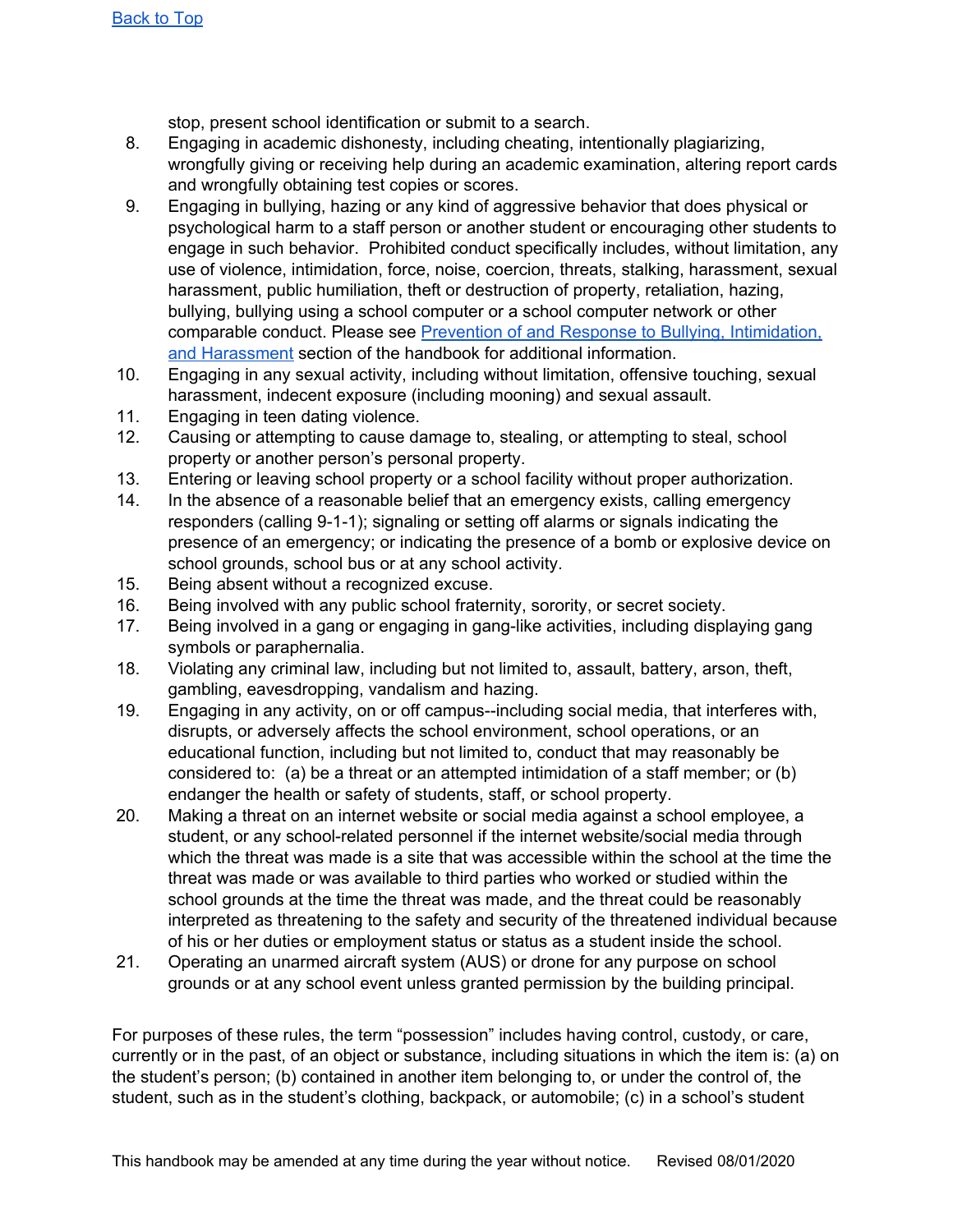locker, desk, or other school property; (d) at any location on school property or at a school-sponsored event; or (e) in the case of drugs and alcohol, substances ingested by the person.

Efforts, including the use of positive interventions and supports shall be made to deter students, while at school or a school-related event, from engaging in aggressive behavior that may reasonably produce physical or psychological harm to someone else.

No disciplinary action shall be taken against any student that is based totally or in part on the refusal of the student's parent/guardian to administer or consent to the administration of psychotropic or psychostimulant medication to the student.

### <span id="page-16-0"></span>**When and Where Conduct Rules Apply**

The grounds for disciplinary action also apply whenever the student's conduct is reasonably related to school or school activities, including but not limited to:

- 1. On, or within sight of, school grounds before, during, or after school hours or at any time;
- 2. Off school grounds at a school-sponsored activity or event, or any activity or event that bears a reasonable relationship to school;
- 3. Traveling to or from school or a school activity, function, or event; or
- 4. Anywhere, if the conduct interferes with, disrupts, or adversely affects the school environment, school operations, or an educational function, including but not limited to, conduct that may reasonably be considered to: (a) be a threat or an attempted intimidation of a staff member; or (b) endanger the health or safety of students, staff, or school property;
- 5. During periods of remote learning.

#### <span id="page-16-1"></span>**Disciplinary Measures**

School officials shall limit the number and duration of expulsions and out-of-school suspensions to the greatest extent practicable, and, where practicable and reasonable, shall consider forms of non-exclusionary discipline before using out-of-school suspensions or expulsions. School personnel shall not advise or encourage students to dropout of school voluntarily due to behavioral or academic difficulties. Potential disciplinary measures include, without limitation, any of the following measures:

- 1. Notifying parents/guardians.
- 2. Disciplinary conference.
- 3. Withholding of privileges.
- 4. Temporary removal from the classroom.
- 5. Return of property or restitution for lost, stolen or damaged property.
- 6. In-school suspension.
- 7. After-school study or Saturday study provided the student's parent/guardian has been notified. (If transportation arrangements cannot be made in advance, an alternative disciplinary measure will be assigned to the student.)
- 8. Community service.
- 9. Seizure of contraband; confiscation and temporary retention of the personal property that was used to violate school rules.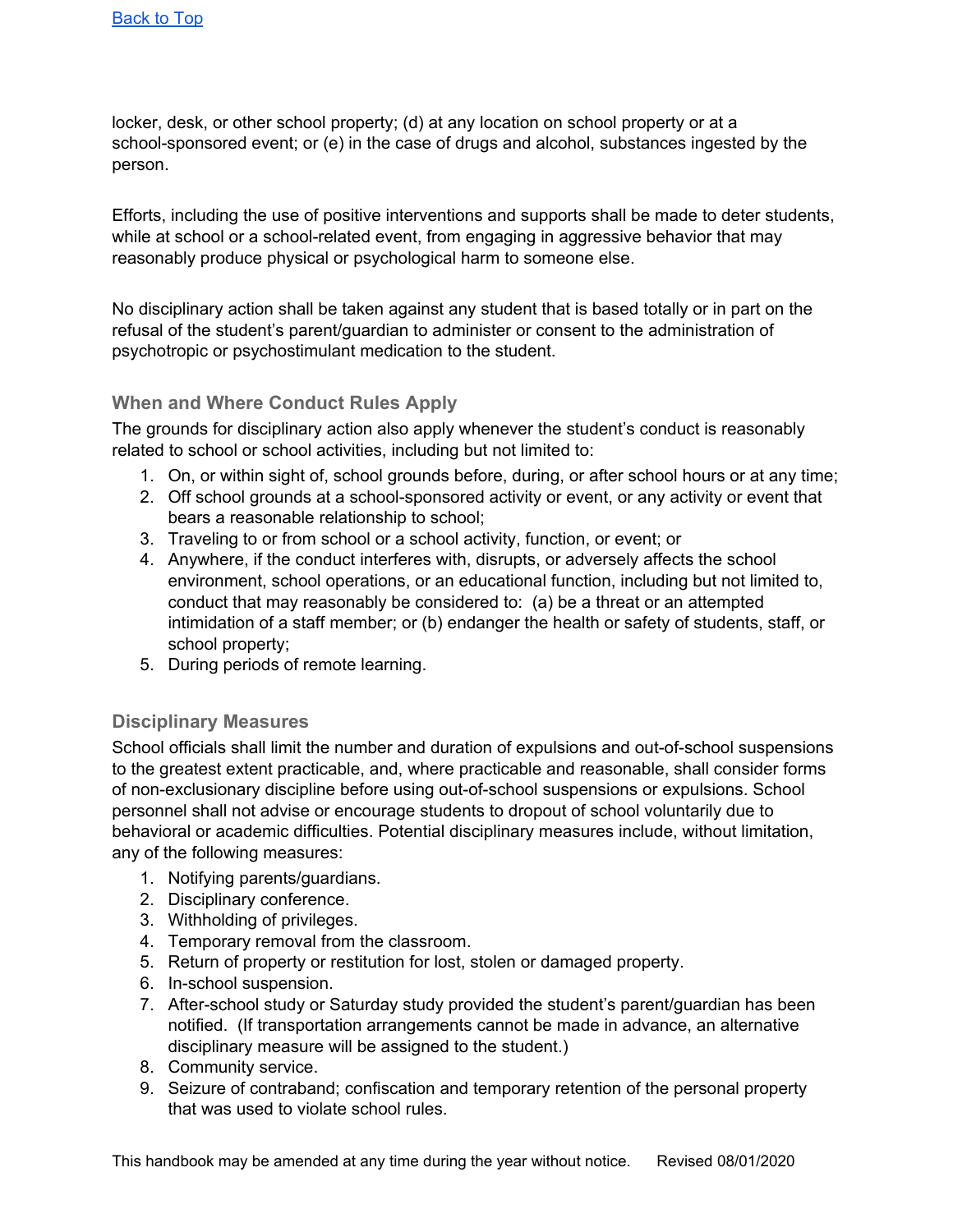- 10. Suspension of bus riding privileges.
- 11. Suspension from school and all school activities for up to 10 days. A suspended student is prohibited from being on school grounds.
- 12. Expulsion from school and all school activities for a definite time period not to exceed 2 calendar years. An expelled student is prohibited from being on school grounds.
- 13. Transfer to an alternative program if the student is expelled or otherwise qualifies for transfer under State law.
- 14. Notifying juvenile authorities or other law enforcement whenever the conduct involves criminal activity, such as, illegal drugs (controlled substances), "look-alikes," alcohol or weapons or in other circumstances as authorized by the reciprocal reporting agreement between the District and local law enforcement agencies.

The above list of disciplinary measures is a range of options that will not always be applicable in every case. In some circumstances, it may not be possible to avoid suspending or expelling a student because behavioral interventions, other than a suspension or expulsion, will not be appropriate and available, and the only reasonable and practical way to resolve the threat and/or address the disruption is a suspension or expulsion.

#### <span id="page-17-0"></span>**Notifying Juvenile Authorities**

Conduct will be reported to law enforcement authorities if it involves illegal drugs (controlled substances), "look-alikes," alcohol, or weapons and may be reported for other conduct which also may constitute a criminal act.

#### <span id="page-17-1"></span>**Weapons Prohibition**

A student who is determined to have brought one of the following objects to school, any school-sponsored activity or event, or any activity or event that bears a reasonable relationship to school may be expelled for a period of not less than one year but not more than 2 calendar years:

- 1. A firearm, meaning any gun, rifle, shotgun, weapon as defined by Section 921 of Title 18 of the United States Code, firearm as defined in Section 1.1 of the Firearm Owners Identification Card Act, or firearm as defined in Section 24-1 of the Criminal Code of 1961. The expulsion period may be modified by the superintendent, and the superintendent's determination may be modified by the board on a case-by-case basis.
- 2. A knife, brass knuckles or other knuckle weapon regardless of its composition, a billy club, or any other object if used or attempted to be used to cause bodily harm, including "look alikes" of any firearm as defined above. Such items as baseball bats, pipes, bottles, locks, sticks, pencils, and pens may be considered weapons if used or attempted to be used to cause bodily harm.

The expulsion requirement may be modified by the superintendent, and the superintendent's determination may be modified by the board on a case-by-case basis.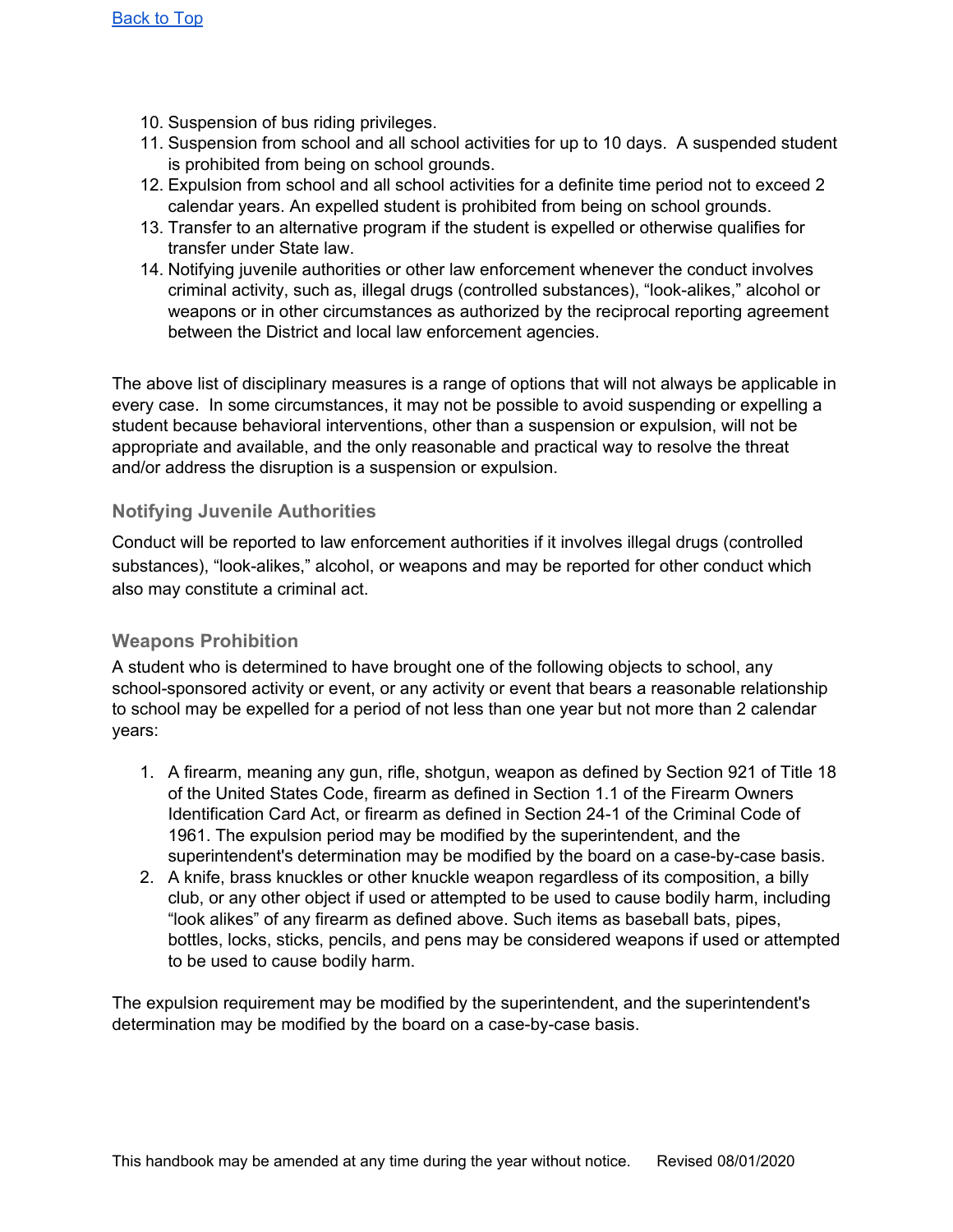<span id="page-18-0"></span>**Reciprocal Reporting of Criminal Offenses Committed by Students**

- 1. The Police Department School Liaison Officer and the Building Principal will verbally report to each other the following activities when committed by a student enrolled in the Building Principal's school:
	- a. unlawful use of weapons under 720 ILCS 5/24-1 of the Criminal Code of 1961 (Weapons)
	- b. a violation of the Illinois Controlled Substances Act
	- c. a violation of the Cannabis Control Act
	- d. a forcible felony as defined in 720 ILCS 5/2-8 of the Criminal Code of 1961 (Board Policy 7:190)
	- e. a violation of the Methamphetamine Control and Community Protection Act
- 2. All incidences of battery will be reported to the proper agency.
- 3. Local law enforcement officials must certify in writing that the information received from the school will not be disclosed to any other party except as provided by State law without the prior written consent of the student's parent(s)/guardian(s).

### <span id="page-18-1"></span>**Gang and Gang Activity Prohibited**

"Gang" is defined as any group, club or organization of two or more persons whose purposes include the commission of illegal acts. No student on or about school property or at any school activity or whenever the student's conduct is reasonably related to a school activity, shall:

- 1. wear, possess, use, distribute, display, or sell any clothing, jewelry, paraphernalia or other items which reasonably could be regarded as gang symbols; commit any act or omission, or use either verbal or non-verbal gestures, or handshakes showing membership or affiliation in a gang; or
- 2. use any speech or commit any act or omission in furtherance of the interest of any gang or gang activity, including, but not limited to, soliciting others for membership in any gangs;
- 3. request any person to pay protection or otherwise intimidate, harass or threaten any person;
- 4. commit any other illegal act or other violation of district policies,
- 5. or incite other students to act with physical violence upon any other person.

### <span id="page-18-2"></span>**Drug and Alcohol Policy**

The District recognizes that student use of chemical substances, including alcohol, look-alike drugs, and drug paraphernalia is illegal. The use of such substances is detrimental to individual development and undermines effective education. Student involvement in such substances negatively influences the school learning environment and diminishes the importance of traditional behaviors and healthy attitudes. The use of chemical substances often leads to chemical dependency, an illness requiring intervention and treatment.

To ensure the safety, health, and well being of all students, the District is committed to the development of a comprehensive program that addresses drug and alcohol issues. The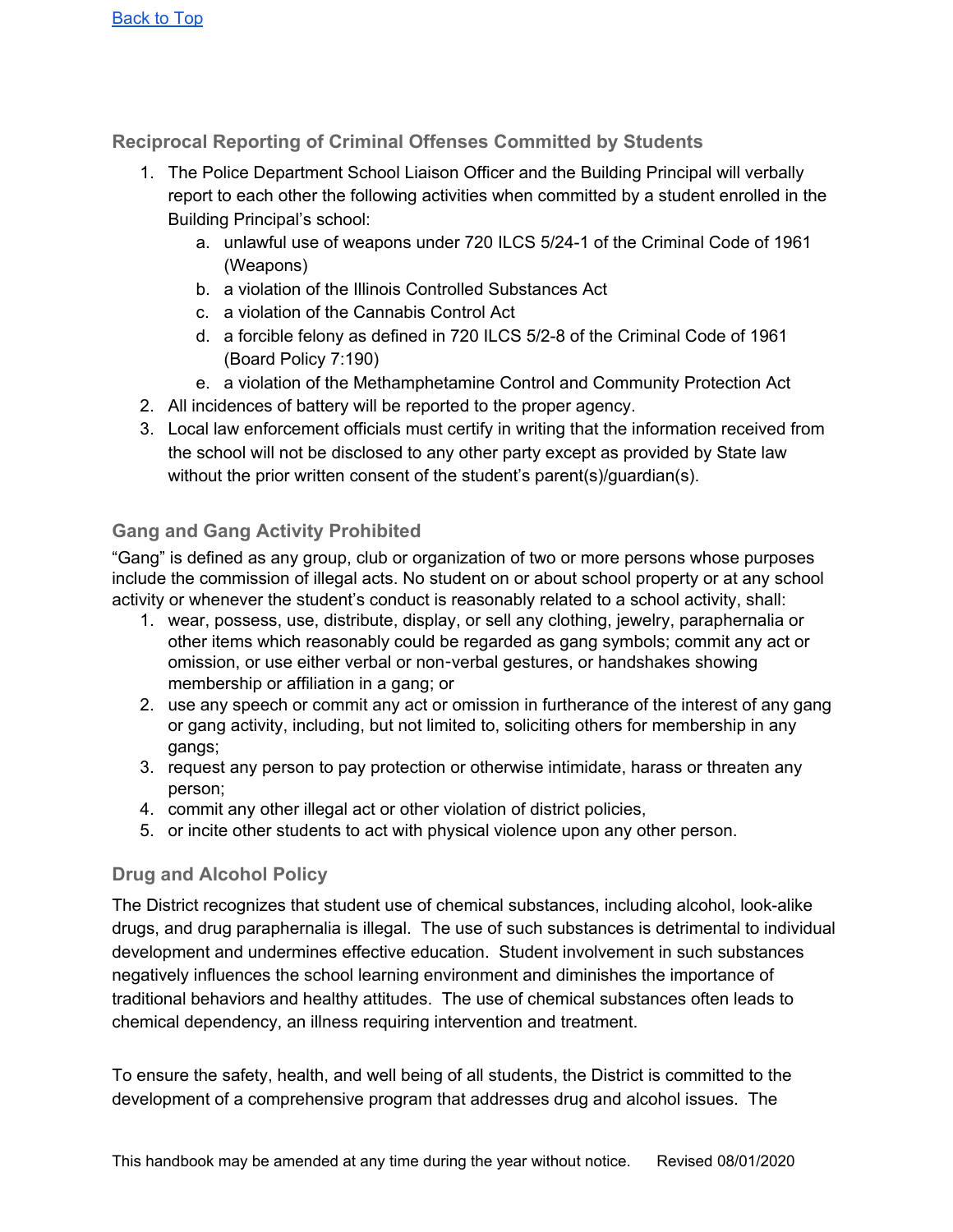prevention, intervention, and disciplinary procedures are essential elements of this comprehensive program. The program is based on maintaining a caring environment for each student within the system and on intervening in situations as needed. Prevention is instituted in the curriculum by promoting such skills as decision-making, by nurturing successful interpersonal relationships, by providing accurate information, and by setting limits.

Confidentiality is a key element in maintaining a caring environment. When a student is involved in any phase of the chemical dependency program, all information will be kept confidential and shared only with the involved faculty, counseling staff and the student's parents. Only disciplinary action records (such as assessment results) may be kept in the confidential health records.

Student sale, use or possession (this includes non-medical use) or being under the influence of alcoholic beverages, unlawful drugs, controlled substances, hallucinogens or items that are purported to be unlawful drugs, look-alike drugs or controlled substances shall result in disciplinary action. Unlawful drugs and controlled substances are those defined as illegal under the laws of the United States, or the State of Illinois. This policy extends to all school-sponsored and related activities such as, but not limited to: field, athletic and music trips, whether held before or after school, evenings or weekends. Illegal activities will be reported to the police. District action will be independent of police or court action and MAY result in suspension or expulsion of the student involved. The school officials involved will immediately remove anyone whom they reasonably believe to be under the influence of such substances as alcohol, unlawful drugs, look-alike drugs, controlled substances, or hallucinogens from contact with other students and thereupon, shall contact the parent(s) or legal guardian. Circumstances may require the assistance of law enforcement agencies. In order to implement this policy, the District must follow appropriate procedures for SELF-REFERRAL, WITNESSED USE AND SALE OF OR POSSESSION OF CONTROLLED SUBSTANCES.

#### <span id="page-19-0"></span>**Self Referral**

Students who are concerned about their involvement with chemicals should ask a teacher, social worker, or other staff member for assistance. All self-referrals will be treated confidentially. No disciplinary action is involved in a self-referral when it occurs before a witnessed or reported infraction. Should the student's involvement with chemicals progress to the point that it threatens the student's welfare, the social worker will talk with the student about the need to involve other people or resources outside the student/social worker relationship. Jointly, the student and social worker will identify the next appropriate level of intervention. Some options include, but are not limited to: assessment or counseling by an outside agency and/or, parent contact.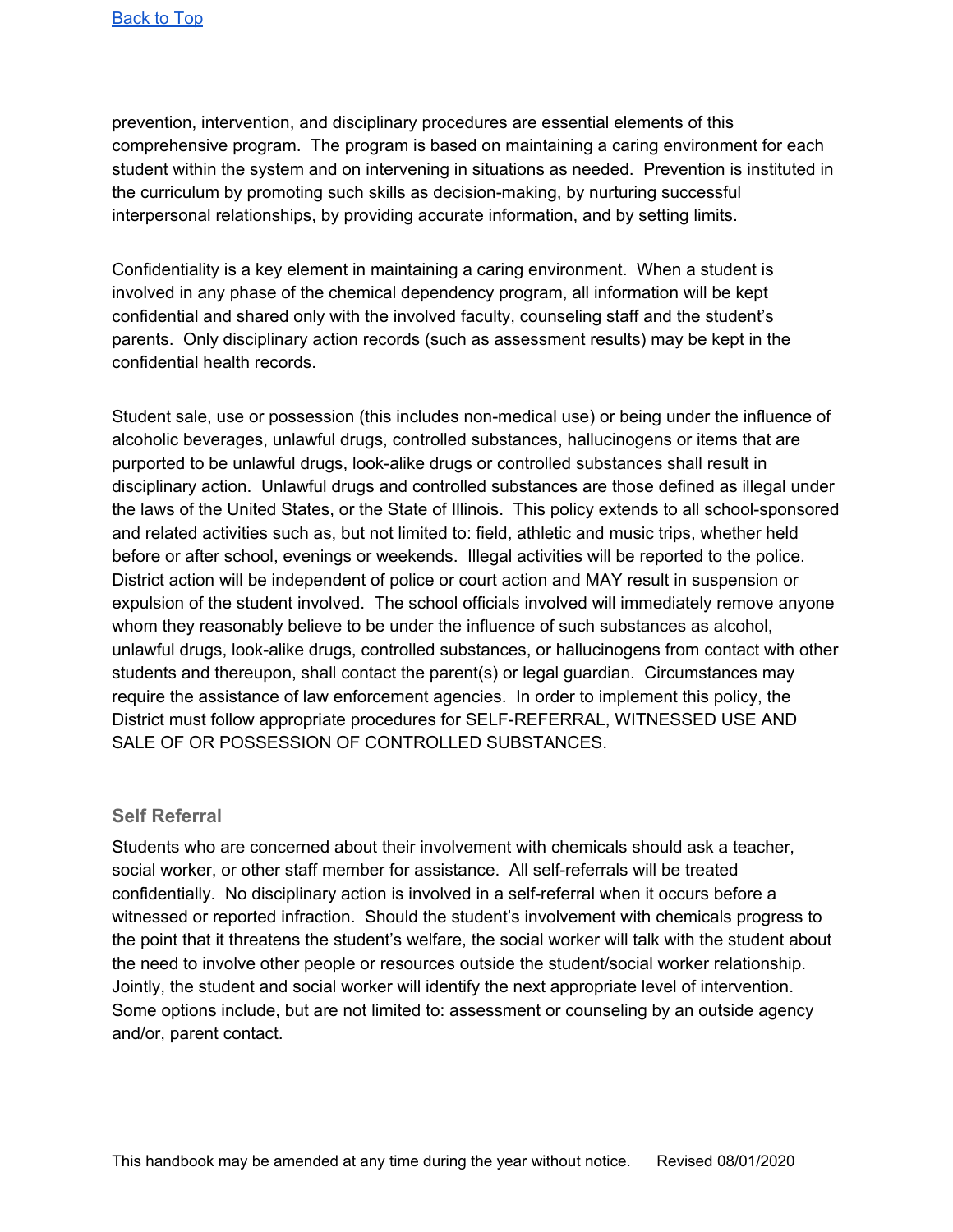### <span id="page-20-0"></span>**Suspension (Out-of-School)**

Suspension is the temporary exclusion of a student from school, from a class or classes, and/or other school functions, for a period of time not to exceed ten consecutive days. Homework will be assigned during the time of the suspension. Upon his/her return to school, the student is responsible for all on-going schoolwork, including taking all quizzes and tests, and will be given credit for said work. Any work obtained during the absence is due upon the student's return to school.

#### **Make-Up Work**

If a student is absent or if a student is suspended from school, he/she will be permitted to make up all missed work, including homework and tests, for equivalent academic credit.

Parents of a child who has been suspended must return to school with the student for a conference with the building principal prior to the return of the student to school. Bus Suspension – Bus suspension is the temporary exclusion of a student from bus riding privileges.

#### <span id="page-20-1"></span>**Expulsion**

Expulsion is the exclusion of a student from school for a definite period of time not to exceed two calendar years, as determined on a case by case basis.

### <span id="page-20-2"></span>**Suspension and Expulsion Procedures** (BOARD POLICY 7:200,7:210)

Students engaging in gross disobedience or misconduct may be suspended or expelled from school. Students guilty of gross disobedience or misconduct on a school bus may be suspended from riding the school bus and/or suspended or expelled from school. The procedures for suspension (including bus suspension) and expulsion are as follows:

- 1. The administrator shall give the student oral or written notice of the charges and evidence to support the charges prior to imposing discipline. If the student denies the charges, an opportunity shall be given the student to present an explanation in a conference with the school administrator who shall then inform the student whether or not a suspension is to be imposed.
- 2. The pre-suspension conference is not required and the student can be immediately suspended when the student's presence poses a continuing danger to persons or property, or an ongoing threat of disruption to the educational process. In such cases, the notice and conference shall follow as soon as possible after the suspension.
- 3. The student's parents/guardians must be notified immediately by a school official of the reason(s) for the suspension, the number of days of the suspension (which may not exceed ten consecutive school days), and the right to appeal the suspension to the School Board. If expulsion is recommended to the Board, the school official shall request the parents/guardians to appear before the School Board to discuss their child's behavior. Such request shall be made by certified or registered mail and shall state the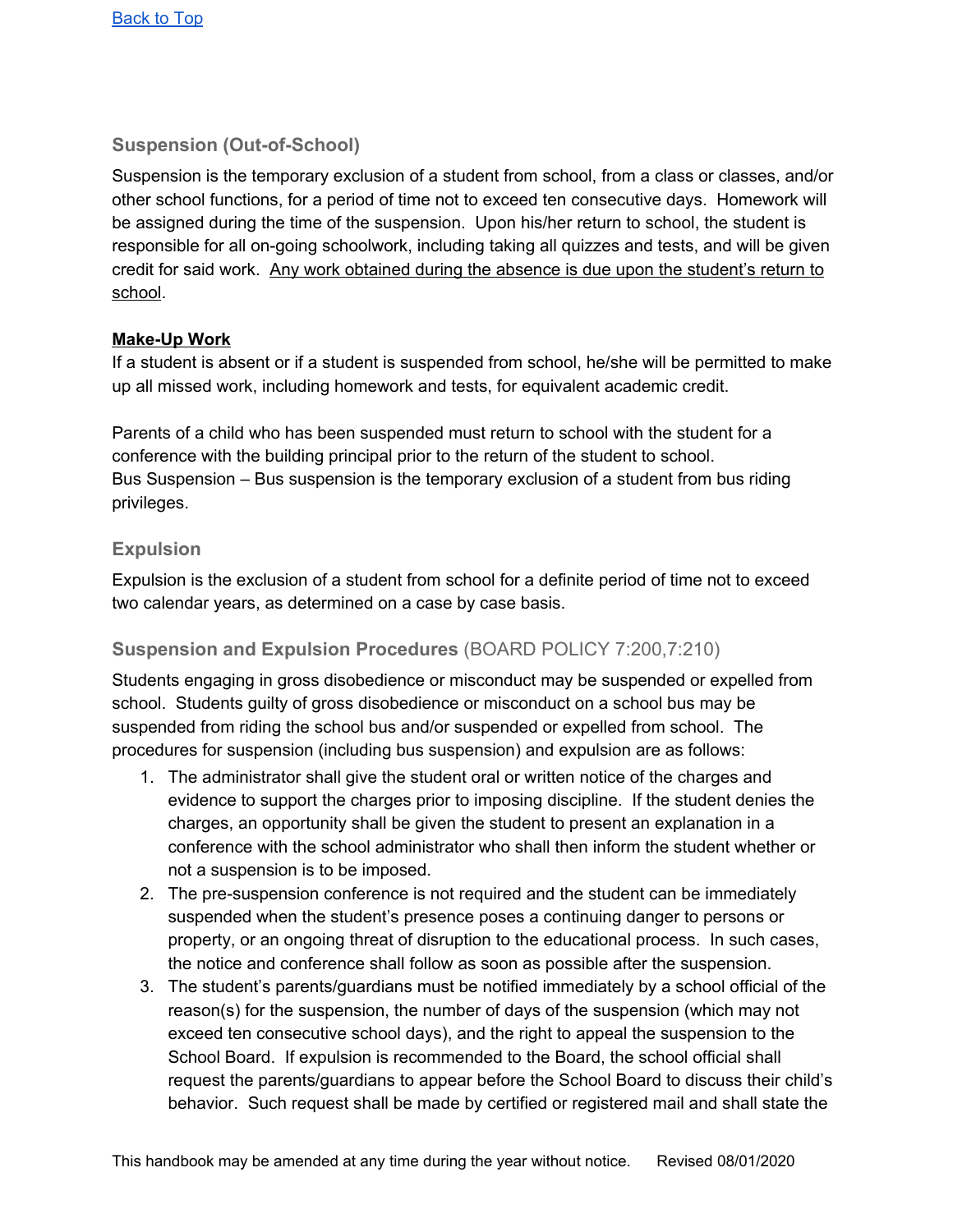time, place and purpose of the meeting. A copy of any suspension notice shall be given to the School Board.

- 4. Upon request of the parent(s)/guardian(s), a hearing shall be conducted by the School Board or a hearing officer appointed by the Board to review the suspension. No expulsion may be imposed except after a hearing conducted by the Board of Education, a committee of the board of education or a hearing officer appointed by the board of education. At the hearing, the student's parent(s)/guardian(s) may appear and discuss the suspension or recommended expulsion with the Board or its hearing officer and may be represented by counsel at his/her own expense. After presentation of the evidence or receipt of the hearing officer's report, the Board shall take such action as it finds appropriate. The Board may suspend a student from school no longer than ten consecutive school days, but may suspend a student from riding the bus in excess of ten school days for safety reasons. The Board may expel a student for up to two calendar years.
- 5. If requested by the student, the parent(s), or their representative, a transcript may be kept of the proceedings by tape or other means.
- 6. Any student who has been suspended shall remain out-of-school pending an appeal with the School Board. If the suspension is upheld, the remainder of the out-of-school suspension days will be served. If the suspension is overturned, the student shall receive credit for days missed, absences will be erased, and paperwork regarding the suspension will be deleted from the record.

### <span id="page-21-0"></span>**Re-Engagement of Returning Students**

The building principal or designee shall meet with a student returning to school from an out-of-school suspension, expulsion or alternative school setting. The goal of this meeting shall be to support the student's ability to be successful in school following a period of exclusion and shall include an opportunity for students who have been suspended to complete or make-up missed work for equivalent academic credit. Parents of a child who has been suspended may be required to attend a conference with the building principal prior to the return of the student to school.

### <span id="page-21-1"></span>**Corporal Punishment**

In accordance with Section 24-24 of the Illinois School Code, Minooka District #201 does not permit the use of corporal punishment, which is defined by that statute to include slapping, paddling or prolonged maintenance of students in physically painful positions and the intentional infliction of bodily harm. (Ref. Board Policy 7:190) Classroom teachers and other staff members are urged to refrain from using disciplinary methods such as ridicule, excessive display of temper, etc., which may be physically and/or psychologically damaging to children. Reasonable force may be used when necessary to protect a student or other individual and/or property from harm, and a teacher may remove a student from the classroom for disruptive behavior.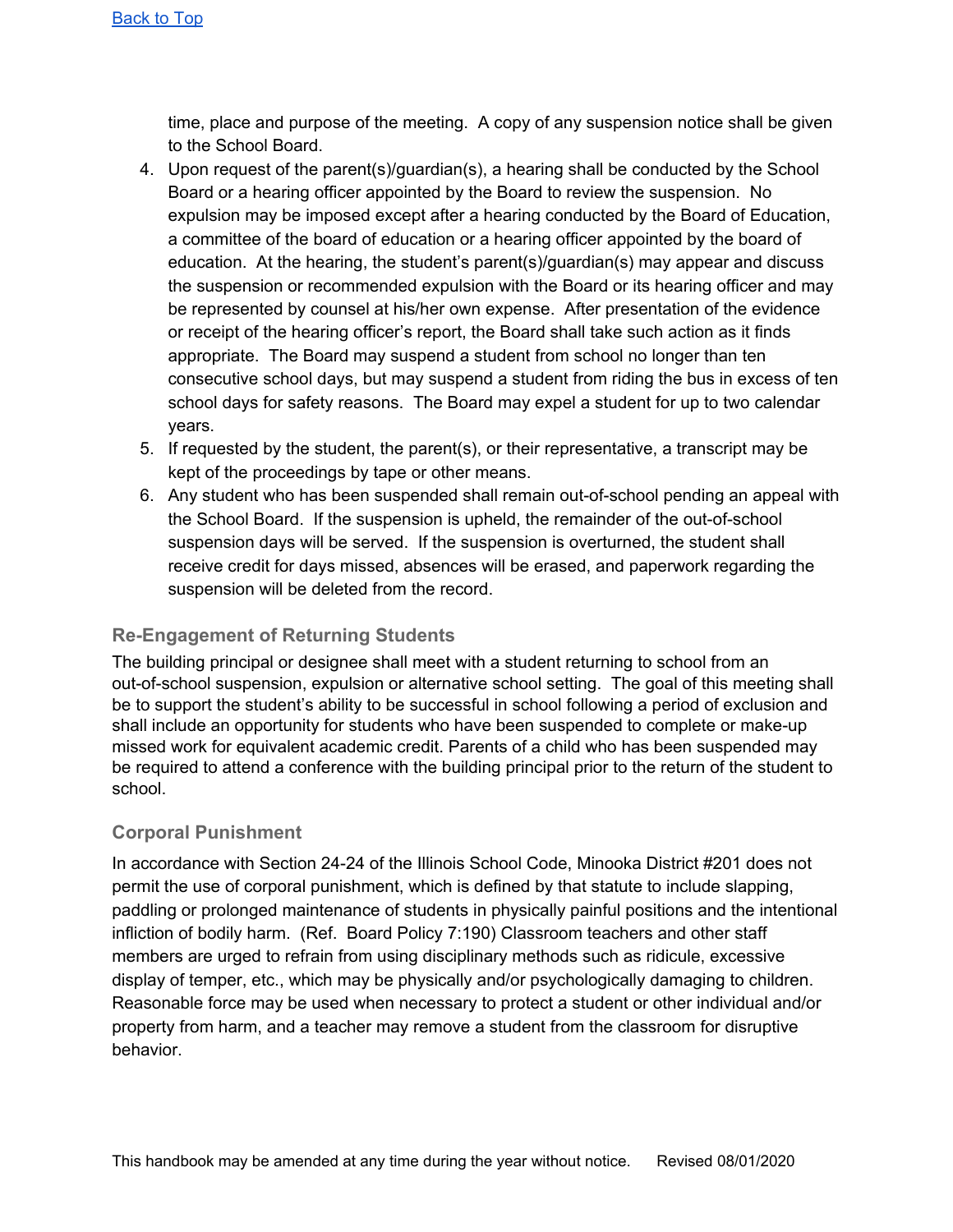#### <span id="page-22-0"></span>**Search and Seizure Guidelines**

For the safety and supervision of students in the absence of parent(s)/guardian(s), to maintain discipline and order in schools, and to provide for the health, safety, and welfare of students and staff, school authorities are authorized to conduct searches of students and their personal effects, as well as District property.

#### **School Property and Equipment as well as Personal Effects Left There by Students**

School authorities may inspect and search school property and equipment owned or controlled by the school (such as, lockers, desks, and parking lots), as well as personal effects left there by a student, without notice to or the consent of the student. Students have no reasonable expectation of privacy in these places or areas or in their personal effects left there.

The building principal and/or school authorities may request the assistance of law enforcement officials to conduct inspections and searches of lockers, desks, parking lots, and other school property and equipment for illegal drugs, weapons, or other illegal or dangerous substances or materials, including searches conducted through the use of specially trained dogs.

#### **Students Searches**

School authorities may search a student and/or the student's personal effects in the student's possession (such as, purses, wallets, knapsacks, book bags, lunch boxes, etc.) when there is a reasonable ground for suspecting that the search will produce evidence the particular student has violated or is violating either the law or the school or district's student rules and policies. The search will be conducted in a manner that is reasonably related to its objective of the search and not excessively intrusive in light of the student's age and sex, and the nature of the infraction.

School officials may require a student to cooperate in an investigation if there is specific information about activity on the student's account on a social networking website that violates the school's disciplinary rules or school district policy. In the course of the investigation, the student may be required to share the content that is reported in order for the school to make a factual determination. School officials may not request or require a student or his or her parent/guardian to provide a password or other related account information to gain access to the student's account or profile on a social networking website.

School property, including, but not limited to desks, lockers and parking lots, is owned and controlled by the District and may be searched by school authorities at any time. School authorities are authorized to conduct area-wide, general administrative inspections of school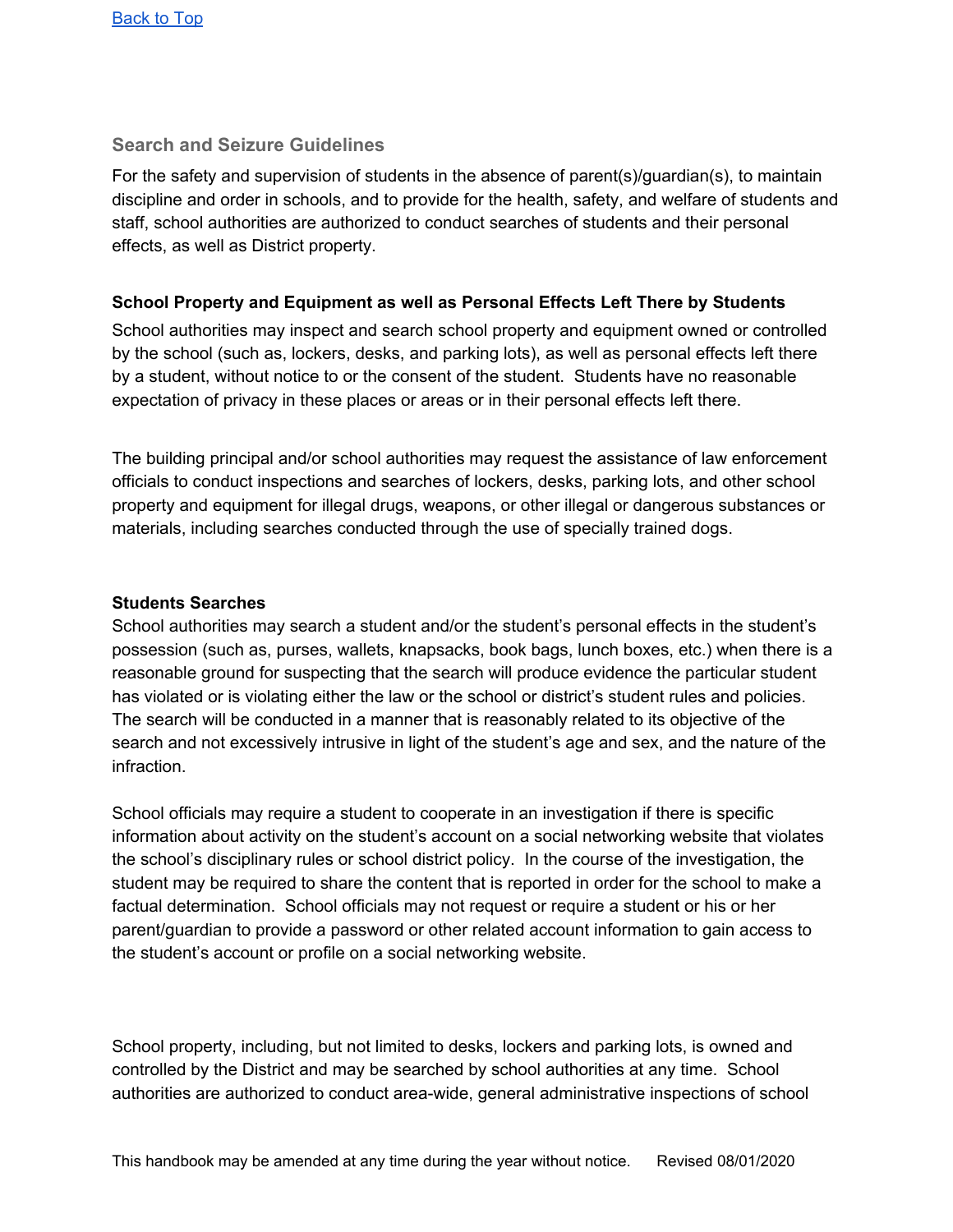property (e.g. searches of all student lockers) without notice to or consent of the student and without a search warrant.

School officials may require a student to cooperate in an investigation if there is specific information about activity on the student's account on a social networking website that violates the school's disciplinary rules or school district policy. In the course of the investigation, the student may be required to share the content that is reported in order for the school to make a factual determination. School officials may not request or require a student or his or her parent/guardian to provide a password or other related account information to gain access to the student's account or profile on a social networking website.

#### **Seizure of Property**

If a search produces evidence that the student has violated or is violating either the law or the District's policies or rules, such evidence may be seized and impounded by school authorities, and disciplinary action may be taken. When appropriate, such evidence may be transferred to law enforcement authorities.

#### **Questioning of Students Suspected of Committing Criminal Activity**

Before a law enforcement officer, school resource officer, or other school security person detains and questions on school grounds a student under 18 years of age who is suspected of committing a criminal act, the building principal or designee will: (a) Notify or attempt to notify the student's parent/guardian and document the time and manner in writing; (b) Make reasonable efforts to ensure the student's parent/guardian is present during questioning or, if they are not present, ensure that a school employee (including, but not limited to, a social worker, psychologist, nurse, guidance counselor, or any other mental health professional) is present during the questioning; and (c) If practicable, make reasonable efforts to ensure that a law enforcement officer trained in promoting safe interactions and communications with youth is present during the questioning.

Students, parents, and visitors should be aware that video cameras record 24 hours a day in various locations throughout the campus and building hallways. Video cameras may be used on school buses as necessary in order to monitor conduct and maintain a safe environment for students and employees. Video cameras will not be placed in restrooms, locker rooms, changing rooms or any other location prohibited by law. Students may be disciplined based in whole or in part on videotape evidence of misconduct.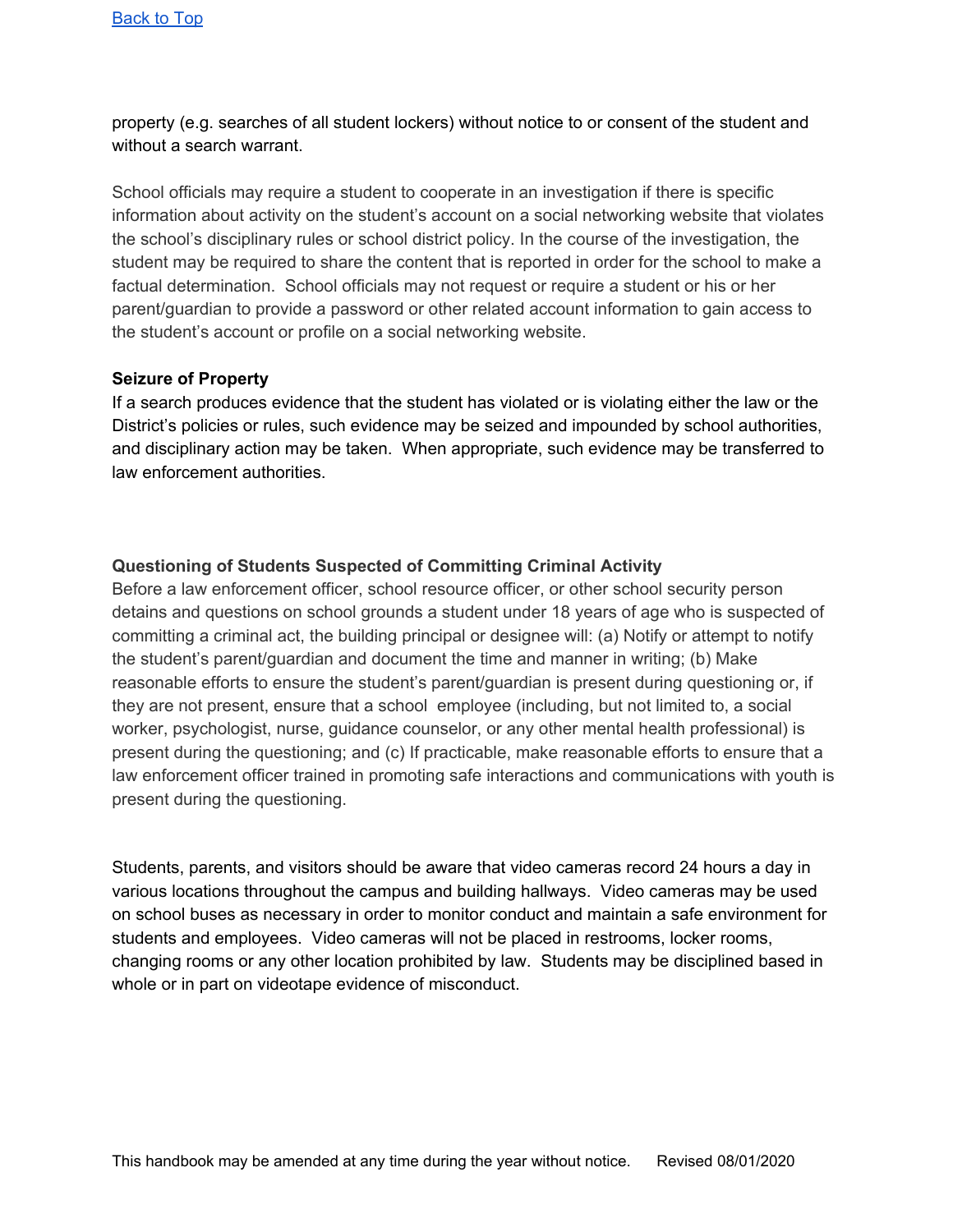# **FEE SCHEDULE**

#### <span id="page-24-1"></span><span id="page-24-0"></span>**Fees, Fee Policies, and Insurance**

For a listing of fees for the current school year, please contact the school where your child will be attending.

#### <span id="page-24-2"></span>**Waiver**

Students will not be denied educational services or academic credit due to the inability of their parent or guardian to pay fees or certain charges. Students whose parent or guardian is unable to afford student fees may receive a fee waiver. A fee waiver does not exempt a student from charges for lost and damaged books, locks, materials, supplies, and/or equipment.

In accordance with Board Policy 4:140 governing fee waivers, applications for fee waivers may be submitted by a parent or guardian of a student who has been assessed a fee. As student is eligible for a fee waiver if at least one of the following prerequisites is met:

- 1. The student currently lives in a household that meets the free lunch or breakfast eligibility guidelines established by the federal government pursuant to the National School Lunch Act; or
- 2. The student or the student's family is currently receiving aid under Article IV of the Illinois Public Aid Code (Aid to Families of Dependent Children).

The District will notify the parent/guardian promptly as to whether the fee waiver request has been granted or denied. Questions regarding the fee waiver application process should be addressed to the office of the assistant superintendent. Please contact any school administrators' office for necessary applications. District fee waivers are a requirement.

Pursuant to the Hunger-Free Students' Bill of Rights Act, the school is required to provide a federally reimbursable meal or snack to a student who requests one, regardless of whether the student has the ability to pay for the meal or snack or owes money for earlier meals or snacks. Students may not be provided with an alternative meal or snack and the school is prohibited from publicly identifying or stigmatizing a student who cannot pay or owes money for a meal or snack.

#### <span id="page-24-3"></span>**Insurance**

- 1. The district provides accident insurance for all students during school hours.
- 2. Optional accident insurance policies are available. The district strongly encourages participation.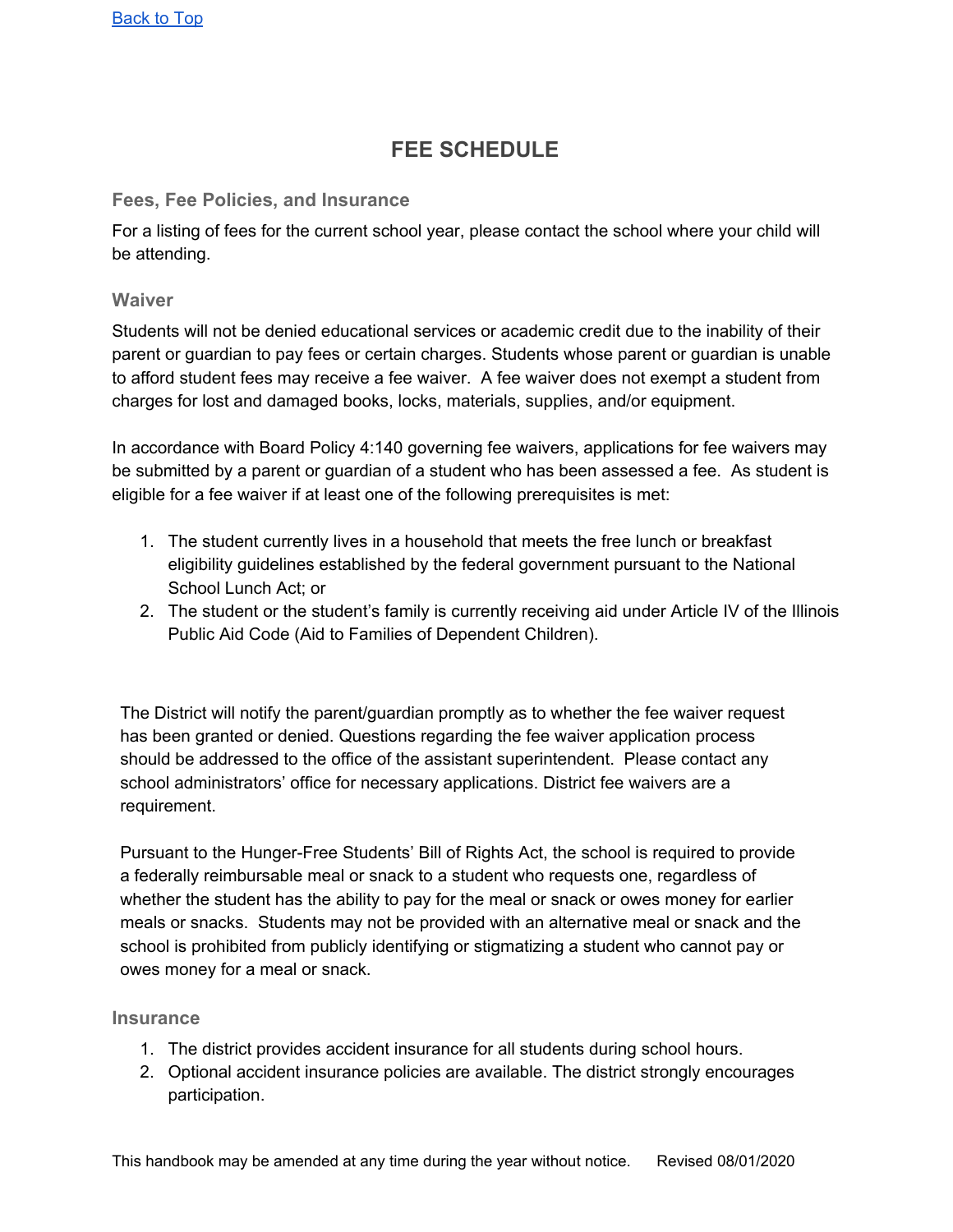#### <span id="page-25-0"></span>**Textbook Loans**

A parent/guardian may request the loan of a textbook(s) by submitting an individual request to any school office.

### <span id="page-25-1"></span>**Lunch Policy**

Checks should be sent the first day of the week for student lunches. At each school it is necessary to complete a lunch payment form. Your check is your receipt. A replacement cost will be assessed for lost or damaged lunch cards/student id's.

- 1. Students may bring a sack lunch or buy a hot lunch.
- 2. Parents can pay for lunches by the week, month or year.
- 3. Milk
	- a. Hot lunch prices include one milk per student. Students bringing a sack lunch may also purchase milk by the carton.
	- b. Junior high students may purchase milk on a daily basis by the carton.
- 4. Free lunch will be provided to all students who qualify under federal guidelines. Applications for free/reduced lunches are available in the school offices. Such application and approval may qualify a student for a textbook fee waiver.
- 5. Students may not carry a negative lunch balance exceeding \$10.
- 6. Replacement Cards cost \$5.00.
- 7. No Energy Drinks.
- 8. No sharing of food or bringing large quantities to share during lunch.

At the elementary buildings, students generally go outside for a recess break of 15 minutes. Students can stay inside for up to three days without a doctor's note but anything after 3 days requires a doctor's note. Students not participating in recess will not be able to participate in PE classes.

# **MEDICAL AND HEALTH INFORMATION**

#### <span id="page-25-3"></span><span id="page-25-2"></span>**Student Health**

Illness: As educators, we know the importance of attendance and do everything we can to ensure that students are in school. On the other hand, we don't want a child who is seriously ill to be in school. It is not in that child's best interest and places other students and staff at risk. We would like to share these guidelines from the Illinois Department of Public Health with you. Parents should keep their child home from school if they notice any of the following symptoms:

- Illness that keeps the child from participating comfortably in daily activities.
- Fever above 100 degrees
- Diarrhea or Vomiting within the last 24 hours
- Pink eye and/or a white or yellow discharge from the eye until 24 hours after treatment begins.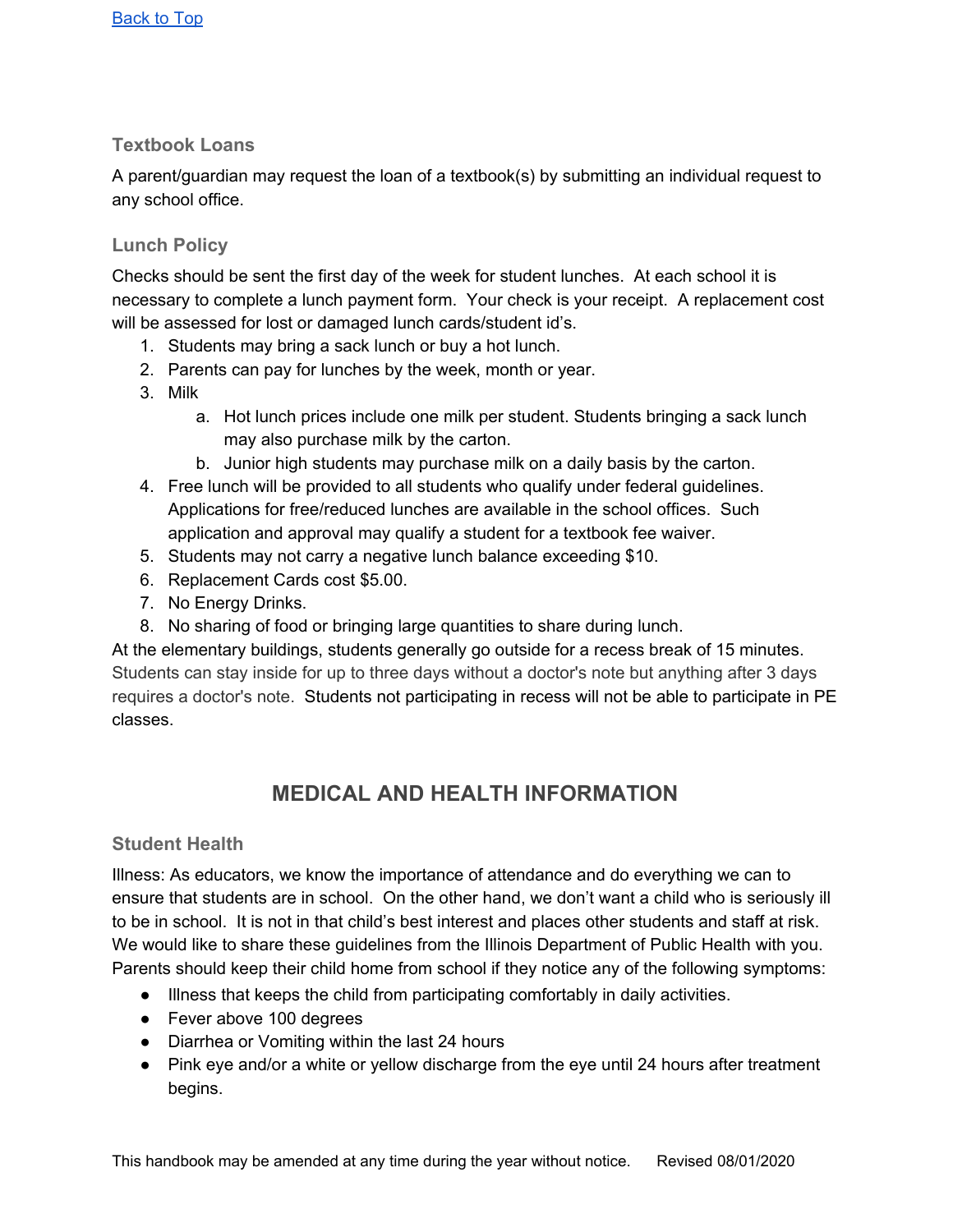- Impetigo, a skin infection marked by a weepy scaly or crusty rash, until 24 hours after treatment begins.
- Head lice, until the day after the first shampoo of pediculicide properly applied and the nurse has rechecked the student's hair. The prescription/empty bottle must be presented to the school.
- Chicken pox, for not less than five days after the eruption of the last vesicles (lesions) or until the vesicles become dry.

#### <span id="page-26-0"></span>**Illness and First Aid at School**

If a student becomes ill or needs first aid during the school day, they should tell their teacher. If a student is sent to the health office, they will be evaluated accordingly. They do not go home or use the telephone unless directed to do so by the school secretary, nurse, or administrator. An emergency information form must be completed for each child at the beginning of each new school year. This form will be kept in the health office and will contain phone numbers, addresses and alternate contacts if your child becomes ill. Children who become ill during the school day should be picked up within one hour after the parent/guardian is contacted. It is vitally important that you keep the respective offices updated concerning phone number and address changes.

#### <span id="page-26-1"></span>**The School Health Program**

Registered nurses are employed by the schools to serve the students and their families in a number of ways. These nurses are guided by directives from the State of Illinois and by school board policy. The school nurse will:

- 1. Provide emergency treatment in the event of an accident.
- 2. Provide care for a child becoming ill while at school. All ill students must report to the nurse's office- he/she will decide:
	- a. If the student should rest and try to return to class
	- b. If the student should go home. The nurse will make arrangements for the student to leave.
	- c. If the student is able to participate in full school activities.
	- d. If the student is able to go outside.

The nurse handles all of the above

- 3. Maintain up to date health records for each student as required by the State of Illinois.
- 4. Administer vision and hearing screening. (Vision screening will be conducted for state mandated grades in Minooka School District 201 during the school year. Vision screening is not a substitute for a complete eye and vision evaluation. Your child is not required to undergo this vision screening if an Optometrist or Ophthalmologist has completed and signed a report form indicating that an examination has been administered within the previous 12 months and on file at the school.)
- 5. Be a resource person to teachers and students.
- 6. Collect and provide student information on reportable diseases to the appropriate local Health Department per IDPH guidelines.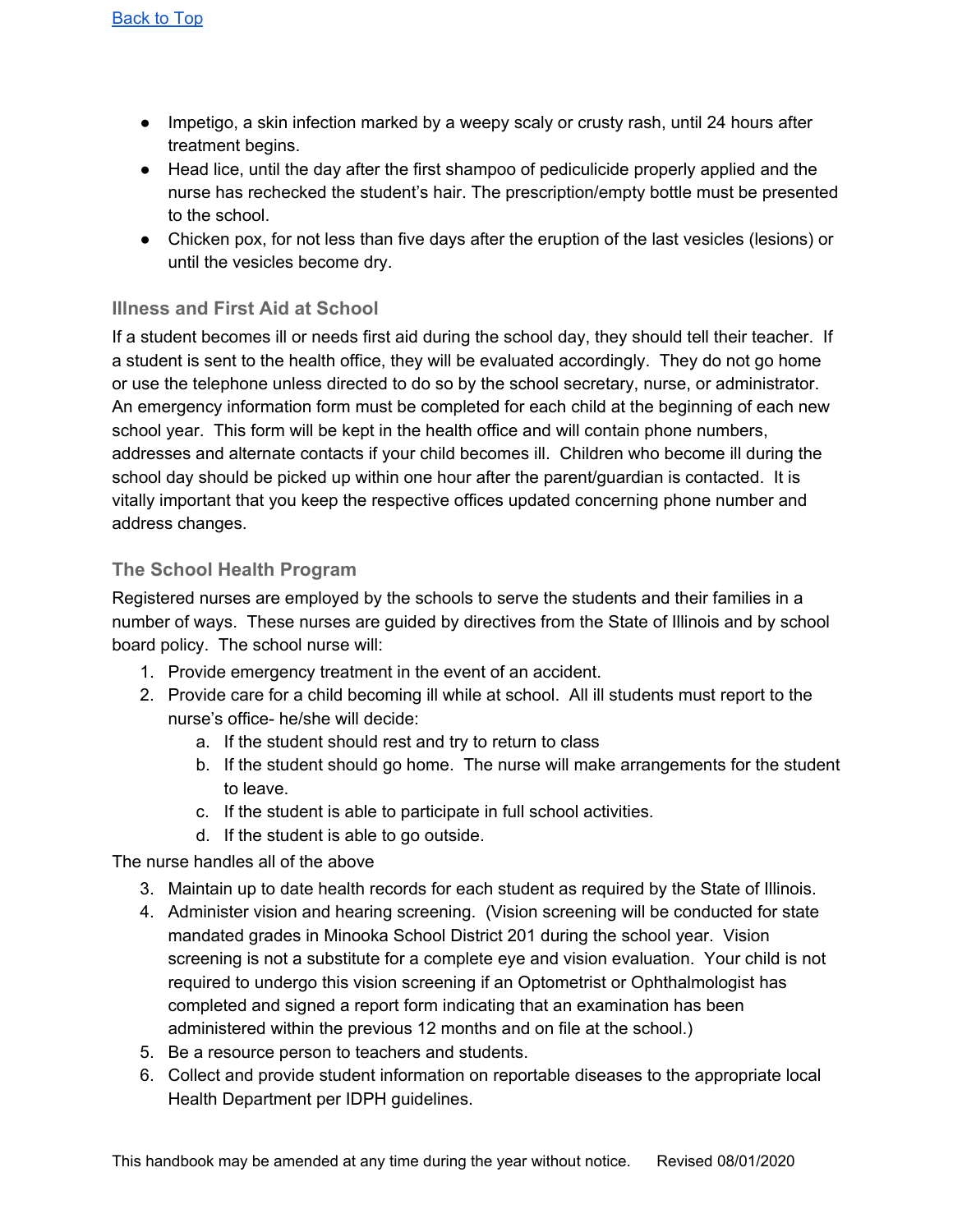If a student is to miss more than three consecutive P.E. class periods due to illness or injury, a physician's order must be presented to the school nurse. Students not participating in P.E. will not participate during recess.

#### <span id="page-27-0"></span>**Back to School Guidelines for Common Childhood Illnesses**

CHICKEN POX: Cases must be excluded from school for not less than five days after the eruption of the last vesicles (blisters) even if the case is very light or until all vesicles are dry in more severe cases.

PINK EYE: May return to school 24 hours after treatment with proper antibiotics.

STREP THROAT: May return to school 24 hours after the start of treatment with antibiotics. FEVER: May return when temperature has been normal for at least 24 hours without the use of fever reducing medications such as Tylenol.

VOMITING OR DIARRHEA: May return when symptoms have been gone for 24 hours. HEAD LICE: May return after treatment with proper pediculicide shampoo. Proper washing and drying of all clothing, coats, hats and bedding are necessary. After Treatment, students must be checked by the school nurse prior to returning to class. More information is available from the school nurse.

SCABIES: May return 24 hours after the start of treatment.

IMPETIGO: May return 24 hours after the child has been treated with proper medication.

OPEN WOUNDS: All open wounds must be covered.

<span id="page-27-1"></span>RASHES: Undiagnosed rashes may require a physician's note.

### **Administration Guidelines For Prescription and Nonprescription Medications**

The Board of Education policy on the administration of medications in schools will be provided to parents or guardians of each student within 15 days after the beginning of each school year. If a student is required to take prescription or nonprescription medication (including homeopathic oils) at school, the following guidelines will be in effect:

The nurse or authorized school personnel will dispense medicines and will document the administration on the student's health record. A procedure will be established for written feedback to licensed prescriber upon request.

The school form includes:

- 1. Child's name
- 2. Date of birth
- 3. Licensed prescriber's name and signature
- 4. Licensed prescriber's phone/emergency number
- 5. Name of medication
	- a. Dosage
	- b. Route of medication
	- c. Frequency and time of administration
- 6. Date of prescription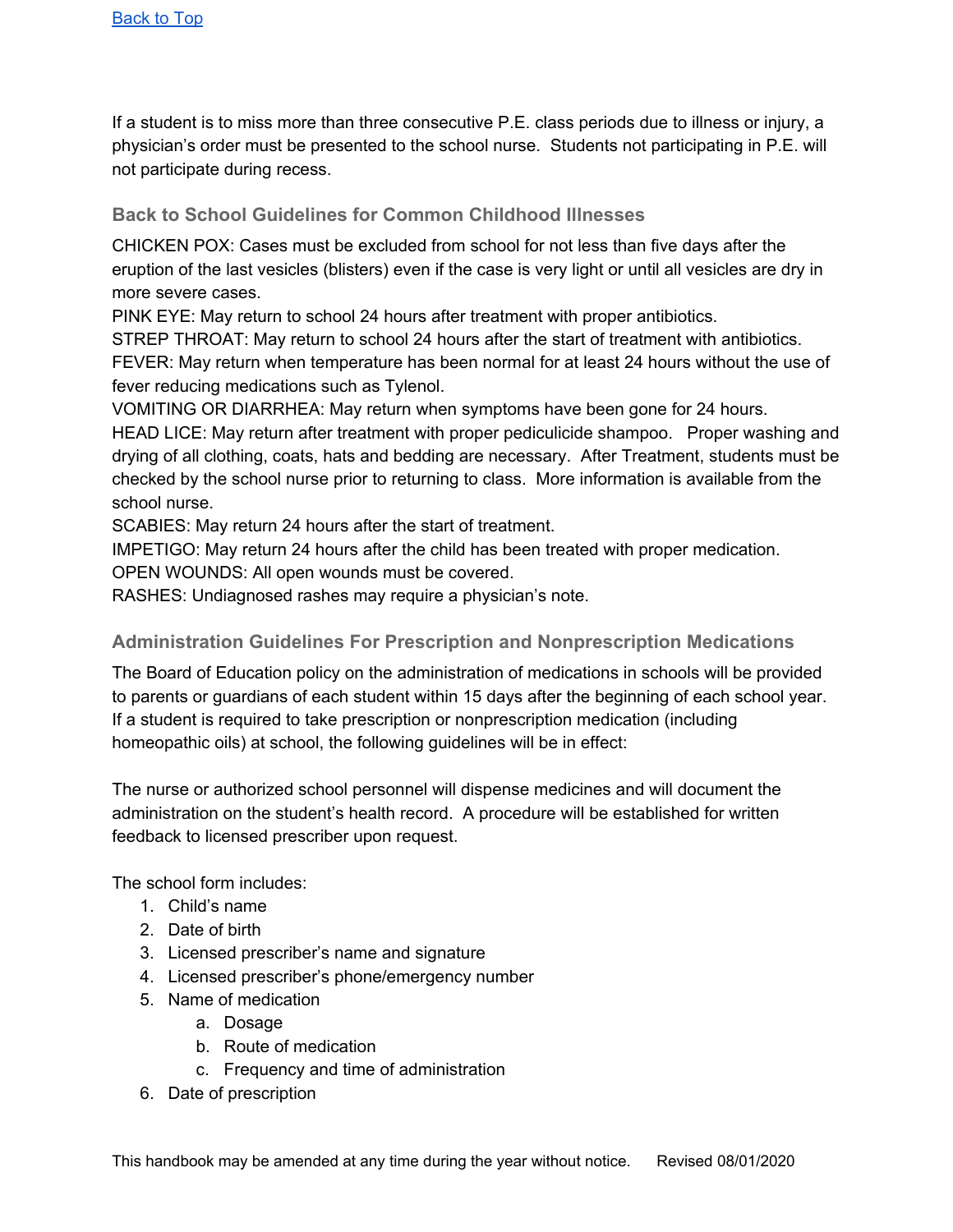- 7. Date of order
- 8. Discontinuation date
- 9. Diagnosis requiring medication
- 10. Intended effect of medicine
- 11. Other medications the child may be receiving
- 12. Time interval of Reevaluation

The prescription medication will be brought to the nurse's office by the parent/guardian and stored in a locked area or refrigerated as required in a secure area. Both the parent and the nurse must count and sign in all medication brought in. Medication cannot be taken back and forth on a daily basis. Students may not transport medication. Medications that arrive to school via a student will be confiscated and the parent will be called. Non-prescription medication must be brought in unopened, with the manufacturer's original label with the ingredients listed, and the child's name treatment or school year. If not, they will be discarded by the nurse in the presence of a witness affixed to the container. The medications are to be picked up by the parent/guardian at the end of the school year and documented on the student's health record. The school district retains the right to reject any request for the administration of medication if the guideline criteria are not met.

If it is medically necessary for a student to have cough drops at school, a parent note must accompany the cough drops to school. The cough drops will be kept at the teacher's desk and will be dispensed at the teacher's discretion.

#### <span id="page-28-0"></span>**Self-Administration of Medication**

Taking medication during school hours or during school-related activities is prohibited unless it is necessary for a student's health and well-being. When a student's licensed health care provider and parent/guardian believe that it is necessary for the student to take medication during school hours or school-related activities, the parent/guardian must request that the school dispense the medication to the child by completing a "School Medication Authorization Form."

No school or district employee is allowed to administer to any student, or supervise a student's self-administration of, any prescription or non-prescription medication until a completed and signed School Medication Authorization Form is submitted by the student's parent/guardian. No student is allowed to possess or consume any prescription or non-prescription medication on school grounds or at a school-related function other than as provided for in this procedure.

#### Self-Administration of Medication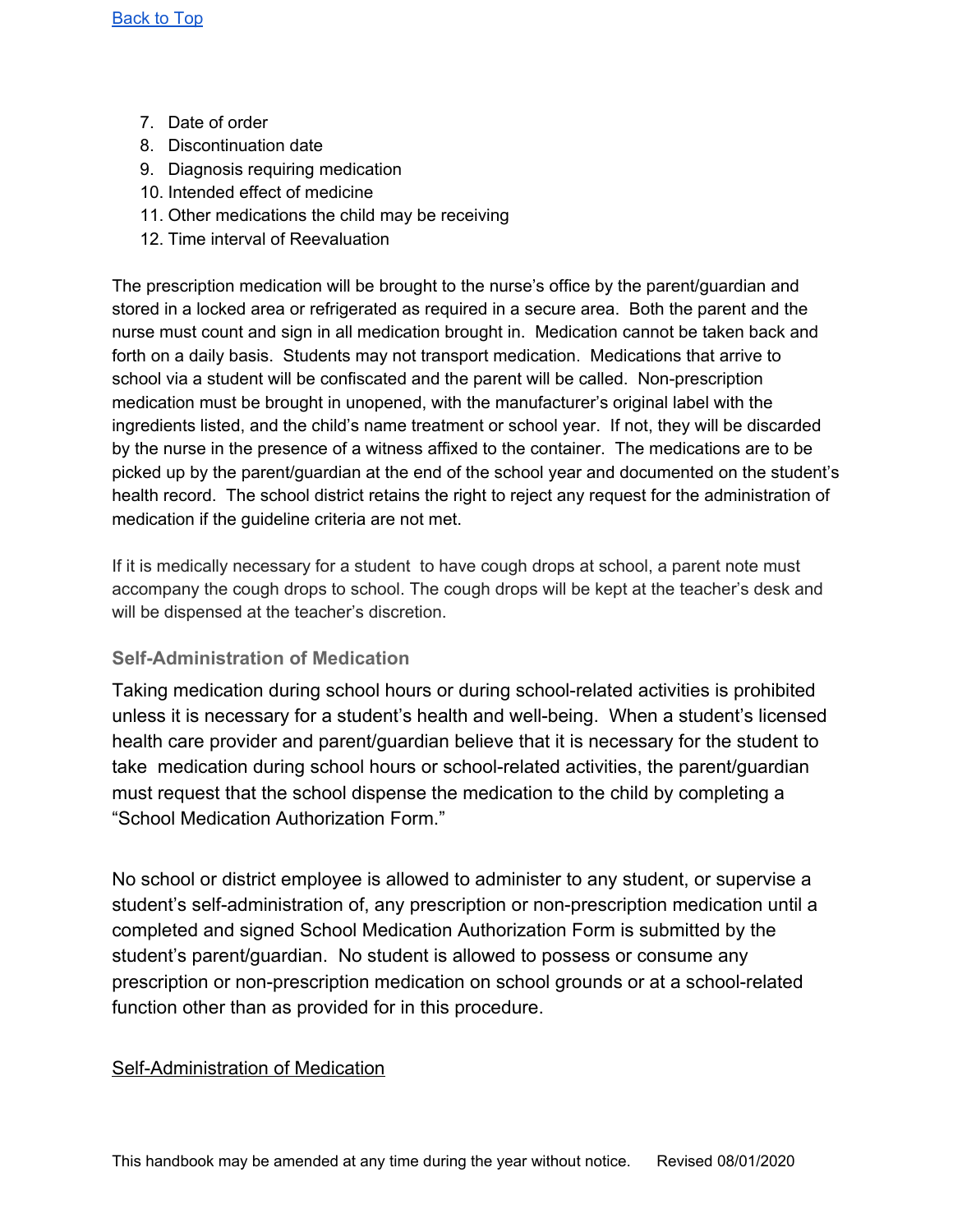A student may possess and self-administer an epinephrine injector (e.g., EpiPen®) and/or an asthma inhaler or medication prescribed for use at the student's discretion, provided the student's parent/guardian has completed and signed a School Medication Authorization Form.

Students who are diabetic may possess and self-administer diabetic testing supplies and insulin if authorized by the student's diabetes care plan, which must be on file with the school.

Students with epilepsy may possess and self-administer supplies, equipment and medication, if authorized by the student's seizure action plan, which must be on file with the school.

Students may self-administer (but not possess on their person) other medications required under a qualified plan, provided the student's parent/guardian has completed and signed a School Medication Authorization Form.

The school district shall incur no liability, except for willful and wanton conduct, as a result of any injury arising from a student's self-administration of medication, including asthma medication or epinephrine injectors, or medication required under a qualifying plan. A student's parent/guardian must indemnify and hold harmless the school district and its employees and agents, against any claims, except a claim based on willful and wanton conduct, arising out of a student's self-administration of an epinephrine injector, asthma medication, and/or a medication required under a qualifying plan.

### Administration of Medical Cannabis

In accordance with the Compassionate Use of Medical Cannabis Program, qualifying students are allowed to utilize medical cannabis infused products while at school and school events. Please contact the building principal for additional information. Discipline of a student for being administered a product by a designated caregiver pursuant to this procedure is prohibited. The District may not deny a student attendance at a school solely because he or she requires administration of the product during school hours.

#### Undesignated Medications

The school may maintain the following undesignated prescription medications for emergency use: (1) Asthma medication; (2) Epinephrine injectors; (3) Opioid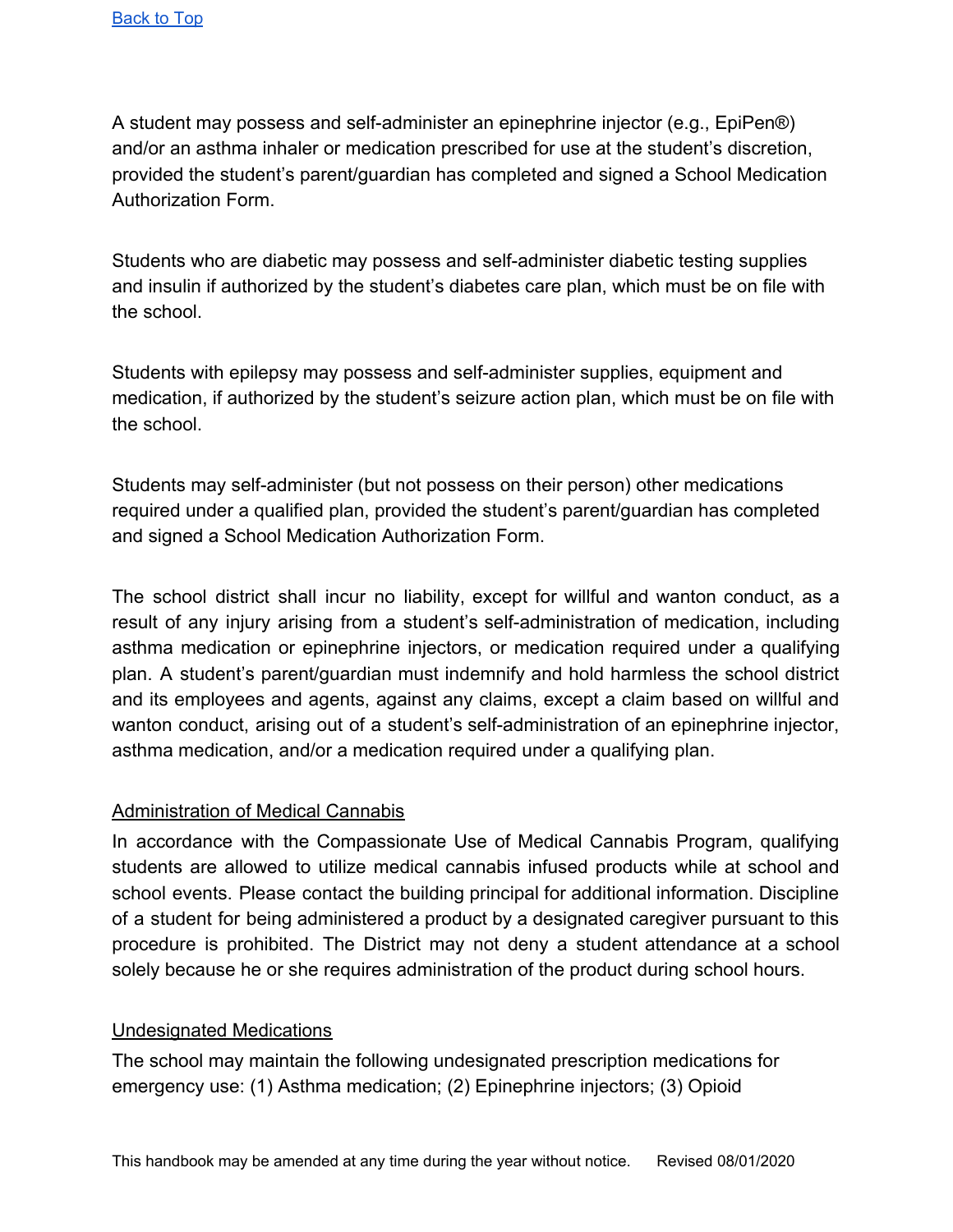antagonists; and (4) Glucagon. No one, including without limitation, parents/guardians of students, should rely on the school or district for the availability of undesignated medication. This procedure does not guarantee the availability of undesignated medications. Students and their parents/guardians should consult their own physician regarding these medication(s).

#### Emergency Aid to Students

Nothing in this policy shall prohibit any school employee from providing emergency assistance to students, including administering medication.

### <span id="page-30-0"></span>**Physical, Immunization, and Dental Requirements**

All students are required to present appropriate proof of a health examination and the immunizations against, and screenings for, preventable communicable diseases within one year prior to:

- 1. Entering kindergarten or the first grade;
- 2. Entering the sixth grade; and
- 3. Enrolling in an Illinois school for the first time, regardless of the student's grade--Including Early Childhood and Pre-Kindergarten.

Proof of one dose of Meningococcal Conjugate vaccine given on or after the 11th birthday is required for entry into grades 6, 7, and 8. A diabetes screening must be included as part of the health exam (though diabetes testing is not required). Students between the age 6 months through 6 years of age must provide a statement from a physician assuring that the student was "risk-assessed" or screened for lead poisoning. Beginning with the 2017-2018 school year, and age-appropriate developmental screening and an age appropriate social and emotional screening are required parts of each health examination.

Unless an exemption or extension applies, the failure to comply with the above requirements by October 15 of the current school year will result in the student's exclusion from school until the required health forms are presented to the District. A student will not be excluded from school due to his or her parent/guardian's failure to obtain a developmental screening or a social and emotional screening. New students who register after October 15 of the current school year shall have 30 days following registration to comply with the health examination and immunization regulations. If a medical reason prevents a student from receiving a required immunization by October 15, the student must present, by October 15, an immunization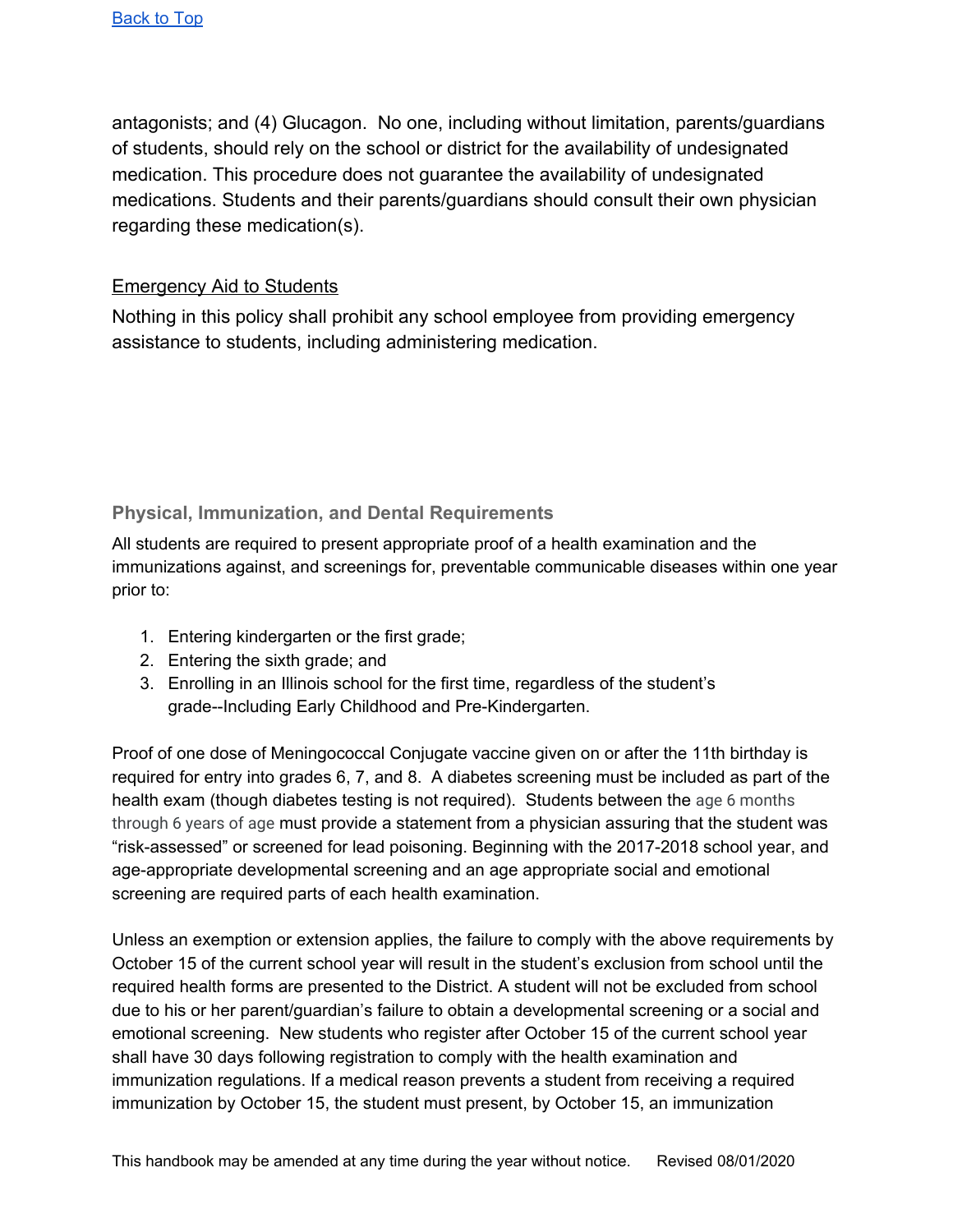schedule and a statement of the medical reasons causing the delay. The schedule and statement of medical reasons must be signed by the physician, advanced practice nurse, physician assistant, or local health department responsible for administering the immunizations. A student transferring from out-of-state who does not have the required proof of immunizations by October 15 may attend classes only if he or she has proof that an appointment for the required vaccinations is scheduled with a party authorized to submit proof of the required vaccinations. If the required proof of vaccination is not submitted within 30 days after the student is permitted to attend classes, the student may no longer attend classes until proof of the vaccinations is properly submitted. Students will not be able to participate in PE and recess until a health examination is provided.

### <span id="page-31-0"></span>**Eye Examination**

All students entering kindergarten or the school for the first time must present proof by October 15 of the current school year of an eye examination performed within one year. Failure to present proof by October 15, allows the school to hold the student's report card until the student presents: (1) proof of a completed eye examination, or (2) that an eye examination will take place within 60 days after October 15. .

#### <span id="page-31-1"></span>**Dental Examination**

All students entering kindergarten, second, < sixth grades, and ninth must present proof by May 15 of the current school year of having been examined by a licensed dentist within the last 18 months. Failure to present proof allows the school to hold the child's report card until the student presents: (1) proof of a completed dental examination, or (2) that a dental examination will take place within 60 days after May 15. .

#### **Exemptions**

A student will be exempted from the above requirements for:

- 1. Religious or medical grounds, if the student's parents/guardians present the IDPH's Certificate of Religious Exemption form to the Superintendent or designee. When a Certificate of Religious Exemption form is presented, the Superintendent or designee shall immediately inform the parents/guardians of exclusion procedures pursuant to Board policy 7:280, Communicable and Chronic Infectious Disease and State rules if there is an outbreak of one or more diseases from which the student is not protected.
- 2. Health examination or immunization requirements on medical grounds, if a physician provides written verification.
- 3. Eye examination requirement if the student's parent/guardian shows an undue burden or lack of access to a physician licensed to practice medicine in all of its branches who provides eye examinations or a licensed optometrist; or
- 4. Dental examination requirement if the student's parent/guardian shows an undue burden or a lack of access to a dentist.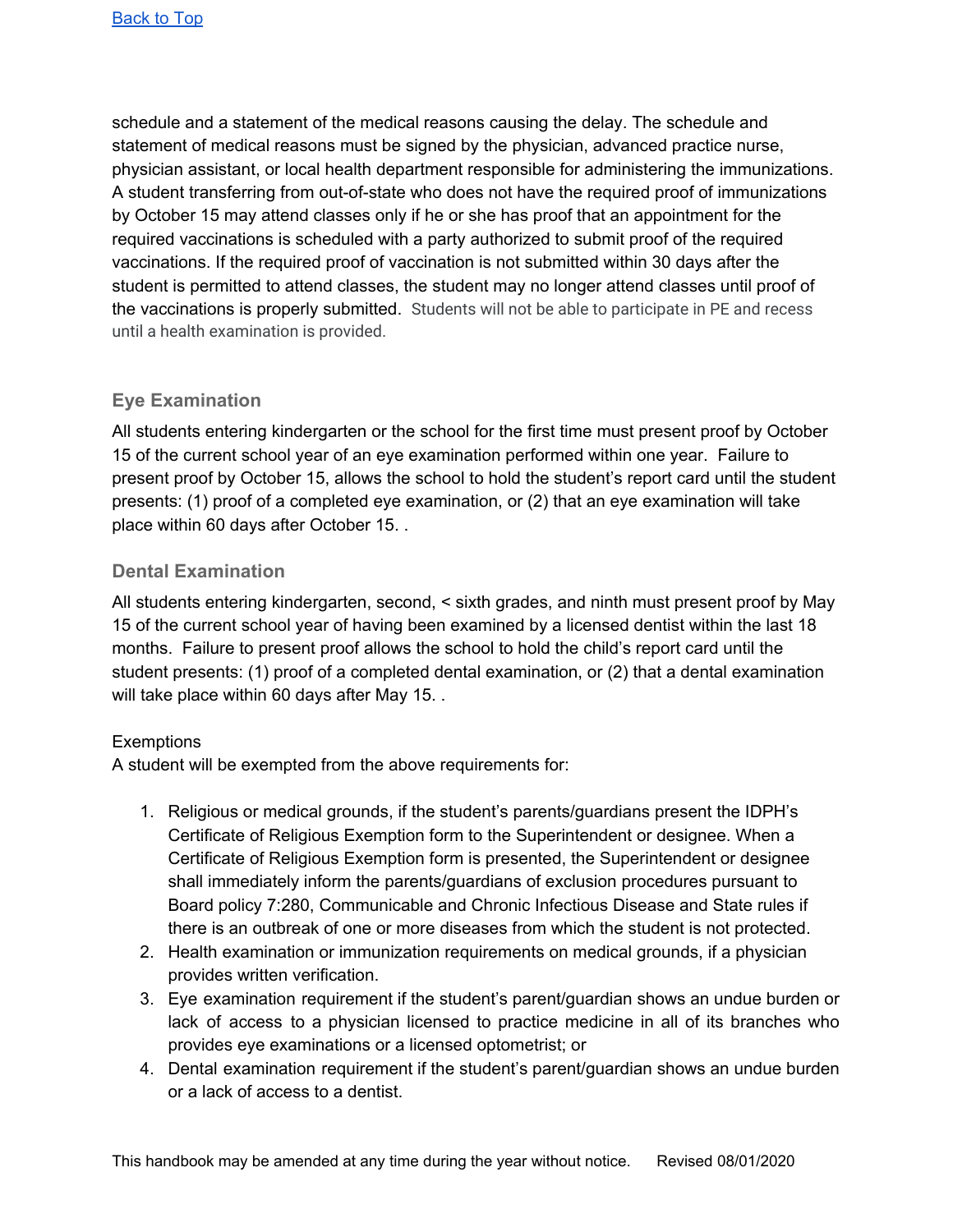As per School Board Policy 7:100, FAILURE TO COMPLY WITH THESE REQUIREMENTS PRIOR TO THE FIRST DAY OF SCHOOL MEANS YOUR CHILD WILL BE EXCLUDED FROM SCHOOL UNTIL ALL REQUIREMENTS ARE MET. THESE ABSENCES ARE CONSIDERED UNEXCUSED AND MAY BE CONSIDERED TRUANCY.

# **STUDENT RECORDS**

### <span id="page-32-1"></span><span id="page-32-0"></span>**Notification to Parents and Students of Rights Concerning a Student's School Records**

A school student record is any writing or other recorded information concerning a student and by which a student may be identified individually that is maintained by a school or at its direction or by a school employee, regardless of how or where the information is stored, except for certain records kept in a staff member's sole possession; records maintained by law enforcement officers working in the school; video and other electronic recordings (including electronic recordings made on school busses) that are created in part for law enforcement, security, or safety reasons or purposes, though such electronic recordings may become a student record if the content is used for disciplinary or special education purposes regarding a particular student.

The Family Educational Rights and Privacy Act (FERPA) and the Illinois Student Records Act afford parents/guardians and students over 18 years of age ("eligible students") certain rights with respect to the student's school records. They are:

#### **The right to inspect and copy the student's education records within 10 business days of the day the District receives a request for access.**

The degree of access a student has to his or her records depends on the student's age. Students less than 18 years of age have the right to inspect and copy only their permanent record. Students 18 years of age or older have access and copy rights to both permanent and temporary records. A parent/guardian or student should submit to the building principal a written request that identifies the record(s) he or she wishes to inspect. Within 10 business days, the building principal will make arrangements for access and notify the parent/guardian or student of the time and place where the records may be inspected. In certain circumstances, the District may request an additional 5 business days in which to grant access. The District charges \$.35 per page for copying but no one will be denied their right to copies of their records for inability to pay this cost.These rights are denied to any person against whom an order of protection has been entered concerning the student.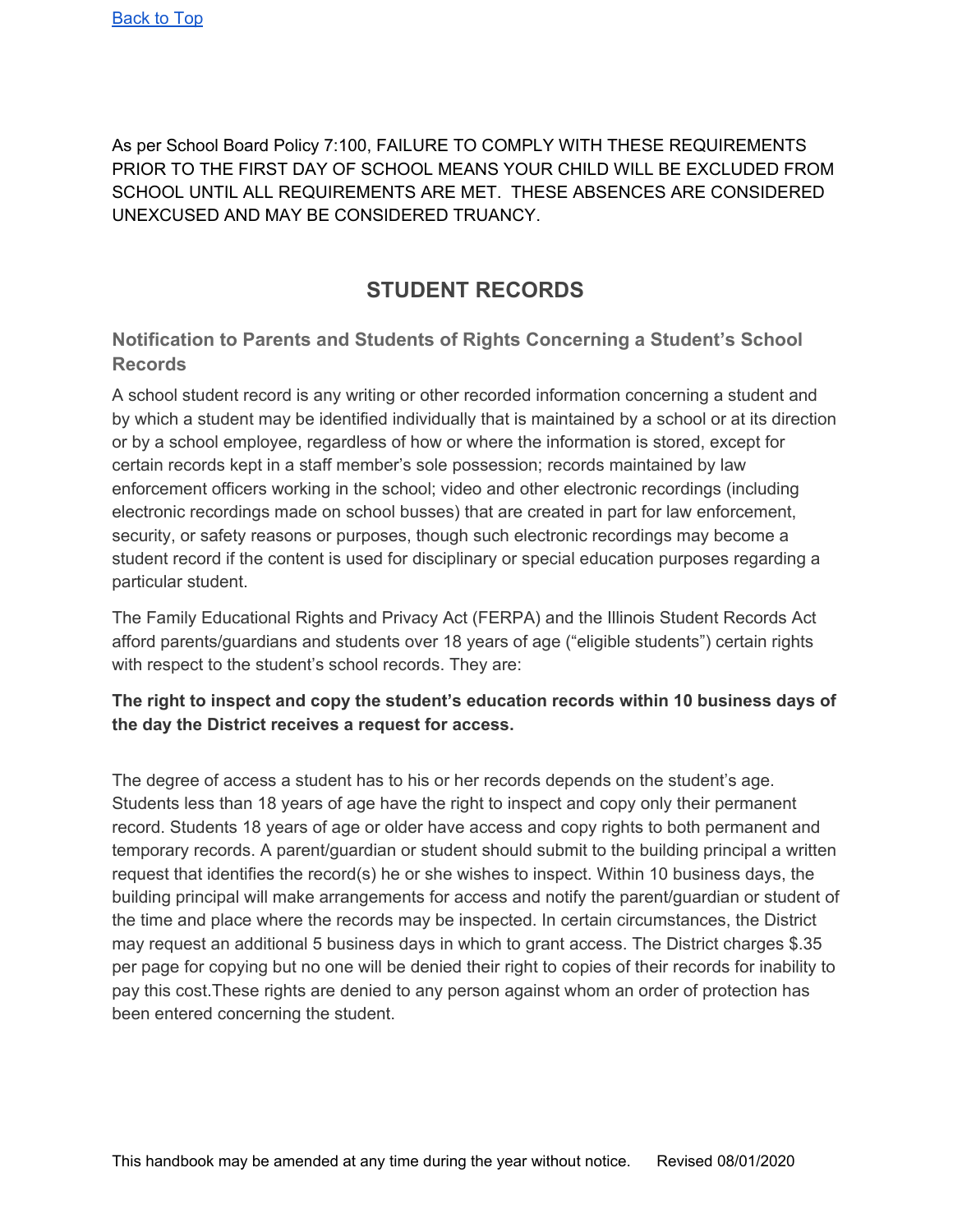#### **The right to request the amendment of the student's education records that the parent/ guardian or eligible student believes are inaccurate, irrelevant, or improper.**

A parent/guardian or eligible student may ask the District to amend a record that is believed to be inaccurate, irrelevant, or improper. Requests should be sent to the building principal and should clearly identify the record the parent/guardian or eligible student wants changed and the specific reason a change is being sought.If the District decides not to amend the record, the District will notify the parent/guardian or eligible student of the decision and advise him or her of their right to a hearing regarding the request for amendment. Additional information regarding the hearing procedures will be provided to the parent/guardian or eligible student when notified of the right to a hearing.

#### **The right to permit disclosure of personally identifiable information contained in the student's education records, except to the extent that the FERPA or Illinois School Student Records Act authorizes disclosure without consent.**

Disclosure without consent is permitted to school officials with legitimate educational or administrative interests. A school official is a person employed by the District as an administrator, supervisor, instructor, or support staff member (including health or medical staff and law enforcement unit personnel); a person serving on the School Board; A school official may include a volunteer, contractor, or consultant who, while not employed by the school, performs an institutional service or function for which the school would otherwise use its own employees and who is under the direct control of the school with respect to the use and maintenance of personally identifiable information from education records (such as an attorney, auditor, medical consultant, therapist. Or educational technology vendor); or any parent/guardian or student serving on an official committee, such as a disciplinary or grievance committee, or assisting another school official in performing his or her tasks. A school official has a legitimate educational interest if the official needs to review an education record in order to fulfill his or her professional responsibility or contractual obligation with the district.

Upon request, the District discloses education records without consent to officials of another school district in which a student has enrolled or intends to enroll, as well as to any person as specifically required by State or federal law. Before information is released to these individuals, the parents/guardians or eligible student will receive prior written notice of the nature and substance of the information, and an opportunity to inspect, copy, and challenge such records.

Academic grades and references to expulsions or out-of-school suspensions cannot be challenged at the time a student's records are being forwarded to another school to which the student is transferring.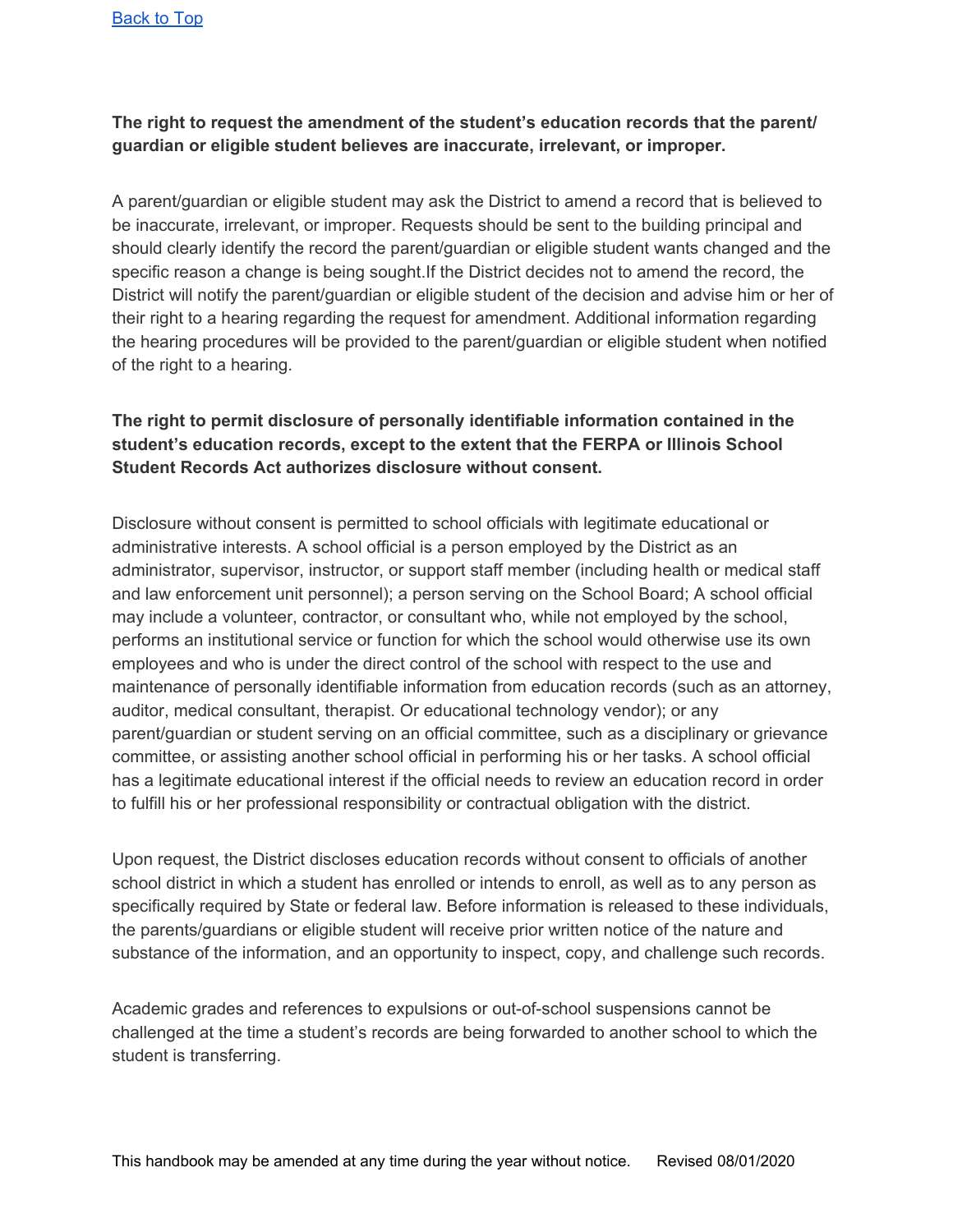Disclosure is also permitted without consent to: any person for research, statistical reporting or planning, provided that no student or parent/guardian can be identified; any person named in a court order; appropriate persons if the knowledge of such information is necessary to protect the health or safety of the student or other persons; and juvenile authorities when necessary for the discharge of their official duties who request information before adjudication of the student.

#### **The right to a copy of any school student record proposed to be destroyed or deleted.**

The permanent record is maintained for at least 60 years after the student transfers, graduates, or permanently withdraws. The temporary record is maintained for at least 5 years after the student transfers, graduates, or permanently withdraws. Temporary records that may be of assistance to a student with a disability who graduates or permanently withdraws, may, after 5 years, be transferred to the parent/guardian or to the student, if the student has succeeded to the rights of the parent/guardian. Student temporary records are reviewed every 4 years or upon a student's change in attendance centers, whichever occurs first.

#### **The right to prohibit the release of directory information.**

Throughout the school year, the District may release directory information regarding students, limited to:

- 1. Name
- 2. Address
- 3. Grade level
- 4. Birth date and place
- 5. Parent/guardian names, addresses, electronic mail addresses, and telephone numbers
- 6. Photographs, videos, or digital images used for informational or news-related purposes (whether by a media outlet or by the school) of a student participating in school or school-sponsored activities, organizations, and athletics that have appeared in school publications, such as yearbooks, newspapers, or sporting or fine arts programs
- 7. Academic awards, degrees, and honors
- 8. Information in relation to school-sponsored activities, organizations, and athletics
- 9. Major field of study
- 10. Period of attendance in school

Any parent/guardian or eligible student may prohibit the release of any or all of the above information by delivering a written objection to the building principal within 30 days of the date of this notice.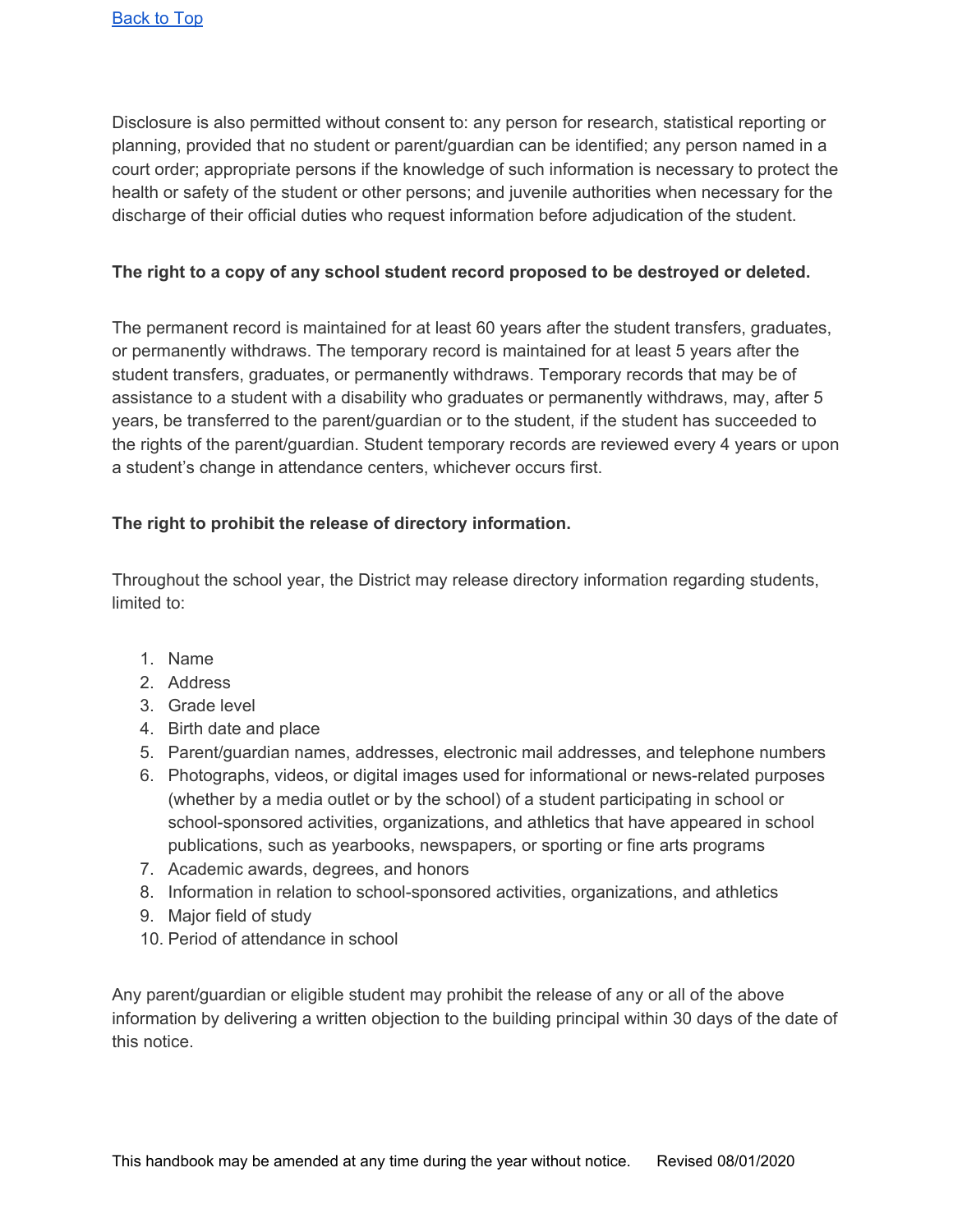**The right contained in this statement: No person may condition the granting or withholding of any right, privilege or benefits or make as a condition of employment, credit, or insurance the securing by any individual of any information from a student's temporary record which such individual may obtain through the exercise of any right secured under State law.**

**The right to file a complaint with the U.S. Department of Education concerning alleged failures by the District to comply with the requirements of FERPA.**

The name and address of the Office that administers FERPA is: Family Policy Compliance **Office** 

U.S. Department of Education 400 Maryland Avenue, SW Washington DC 20202-4605

#### <span id="page-35-0"></span>**Student Privacy Protections**

The District has adopted and uses several policies and procedures regarding student privacy, parental access to information, and administration of certain physical examinations to students. Copies of these policies are available upon request.

#### Surveys by Third Parties

Before a school official or staff member administers or distributes a survey or evaluation created by a third party to a student, the student's parent/guardian may inspect the survey or evaluation, upon their request and within a reasonable time of their request. This applies to every survey: (1) that is created by a person or entity other than a district official, staff member, or student, (2) regardless of whether the student answering the questions can be identified, and (3) regardless of the subject matter of the questions.

Parents who object to disclosure of information concerning their child to a third party may do so in writing to the building principal.

#### Surveys Requesting Personal Information

School officials and staff members will not request, nor disclose, the identity of any student who completes any survey or evaluation (created by any person or entity, including the school or district) containing one or more of the following items:

- 1. Political affiliations or beliefs of the student or the student's parent/guardian.
- 2. Mental or psychological problems of the student or the student's family.
- 3. Behavior or attitudes about sex. .
- 4. Illegal, anti-social, self-incriminating, or demeaning behavior.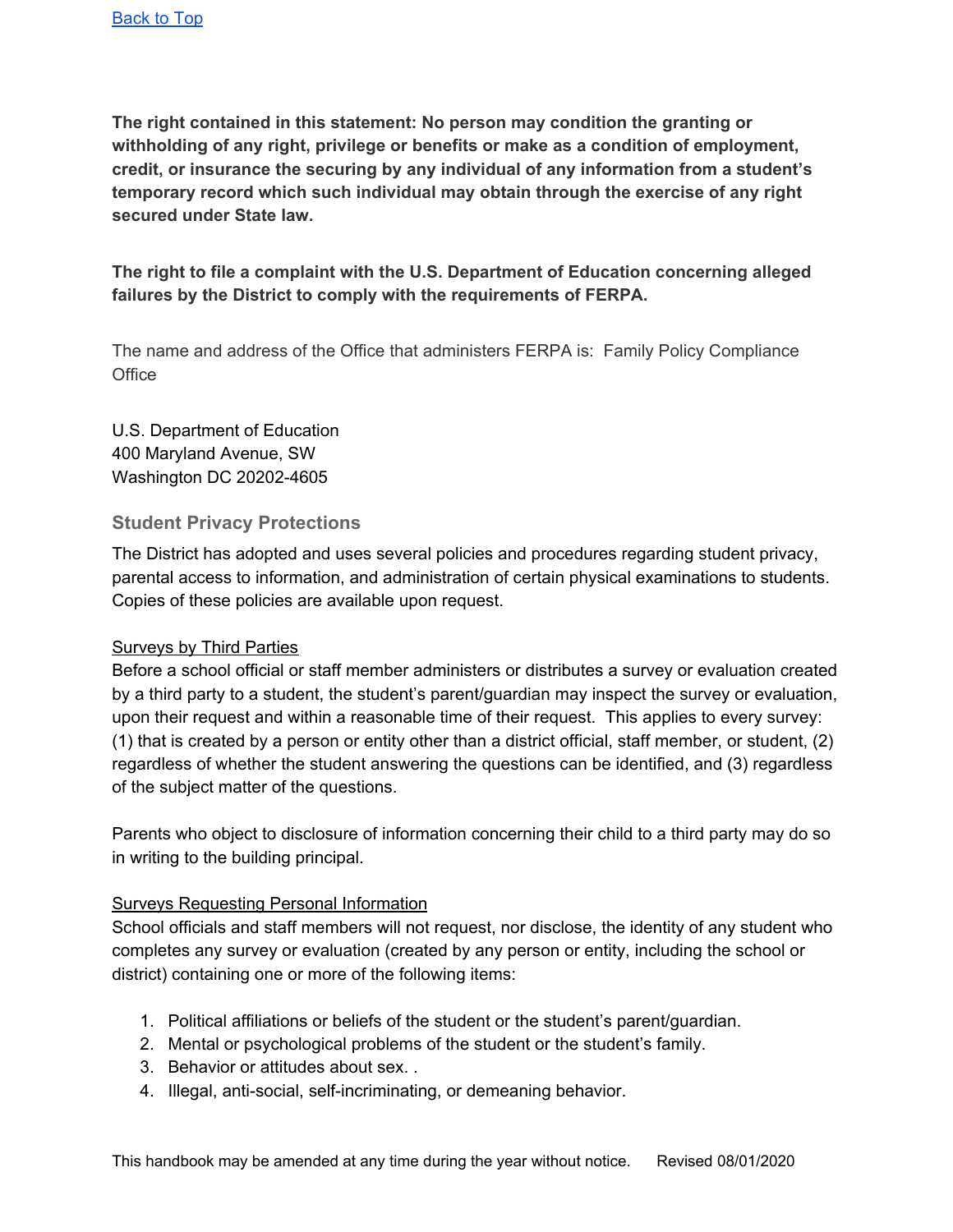- 5. Critical appraisals of other individuals with whom students have close family relationships.
- 6. Legally recognized privileged or analogous relationships, such as those with lawyers, physicians, and ministers.
- 7. Religious practices, affiliations, or beliefs of the student or the student's parent/guardian.
- 8. Income other than that required by law to determine eligibility for participation in a program or for receiving financial assistance under such program.

The student's parent/guardian may: (1) inspect the survey or evaluation upon, and within a reasonable time of, their request, and/or (2) refuse to allow their child to participate in the survey. The school will not penalize any student whose parent/guardian exercised this option.

# **Selling or Marketing Students' Personal Information Is Prohibited**

No school official or staff member may market or sell personal information concerning students (or otherwise provide that information to others for that purpose). The term personal information means individually identifiable information including: (1) a student or parent's first and last name, (2) a home or other physical address (including street name and the name of the city or town), (3) a telephone number, (4) a Social Security identification number or (5) driver's license number or State identification card.

The above paragraph does not apply: (1) if the student's parent/guardian have consented; or (2) to the collection, disclosure or, use of personal information collected from students for the exclusive purpose of developing, evaluating or providing educational products or services for, or to, students or educational institutions.

# **SPECIAL EDUCATION**

# **Special Education**

Special education and related services and supports for eligible children are provided by Minooka CCSD 201 and the Grundy County Special Education Cooperative (GCSEC). All students with disabilities who are eligible for special education and related services are entitled to a free appropriate public education in the least restrictive environment pursuant to the Illinois School Code and the federal Individuals with Disabilities Education Act and Section 504 of the Rehabilitation Act of 1973. A continuum of supports are available that range from services within regular education to placement in programs outside the school district. Eligible students may also receive one or more of the following supports: evaluation/testing, consultation for staff and parents, health services, psychological services, social work services, adapted materials, vision services, hearing services, occupational and/ or physical therapy and speech and language services.

Inquiries regarding the identification, assessment and placement of a student who may have a disability should be directed to any school building principal. The school will provide upon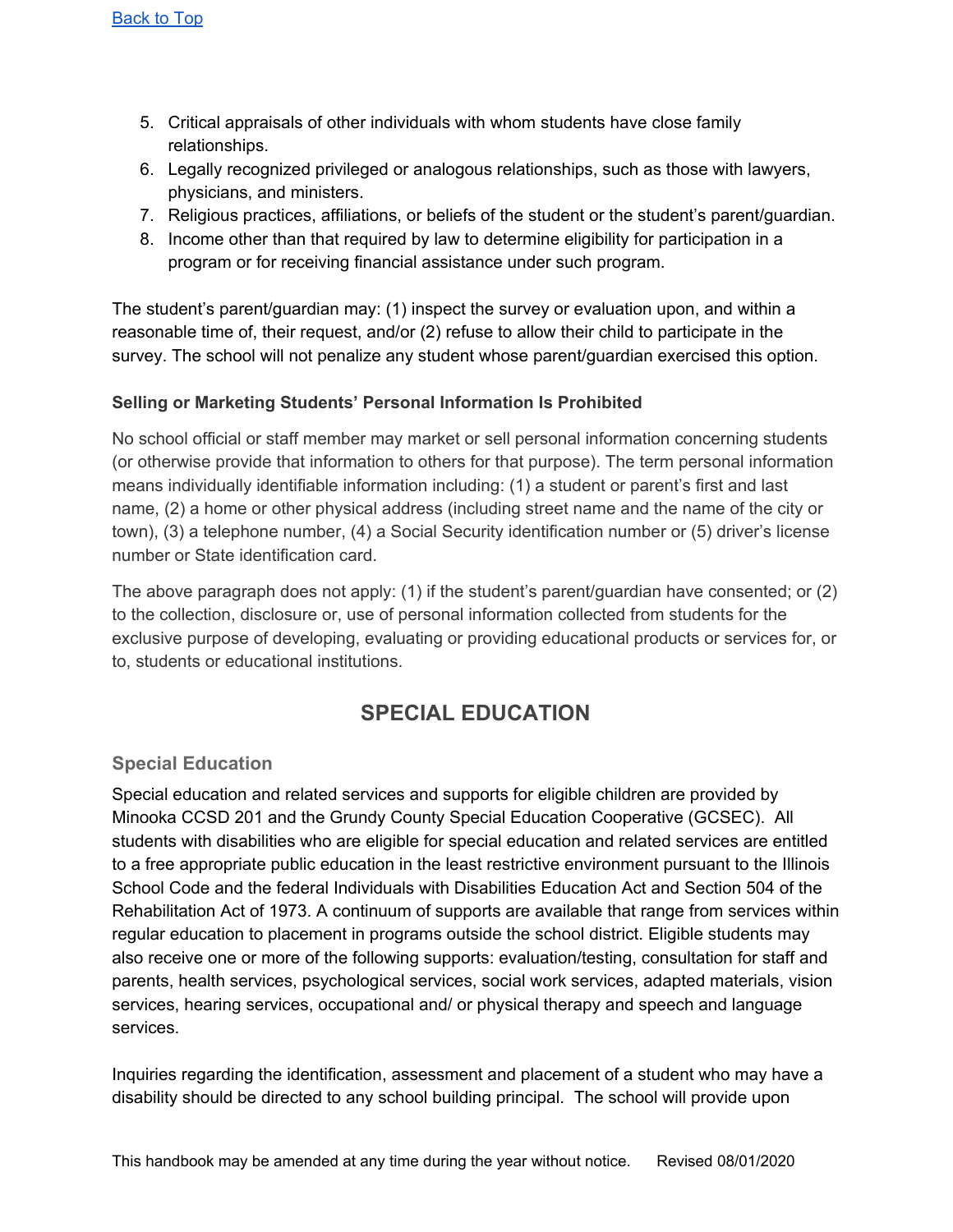request by any person written materials and other information that indicates the specific policies, procedures, rules and regulations regarding the identification, evaluation or educational placement of children are or may be disabled. Such information is also available online through the District website. Parents, staff, students, and community members are encouraged to contact any building principal if you have any questions about the identification, assessment, and educational placement of special education services to eligible children – whether or not they are currently enrolled in the District.

## **Accommodating Individuals with Disabilities**

Individuals with disabilities will be provided an opportunity to participate in all school-sponsored services, programs, or activities. Individuals with disabilities should notify the superintendent or building principal if they have a disability that will require special assistance or services and, if so, what services are required. This notification should occur as far in advance as possible of the school-sponsored function, program, or meeting.

# **Related Service Logs**

For a child with an individualized education program (IEP), the school district must create related service logs that record the type of related services administered under the child's IEP and the minutes of each type of related service that has been administered. The school will provide a child's parent/guardian a copy of the related service log at the annual review of the child's IEP and at any other time upon request.

## **Education of Children with Disabilities**

It is the intent of the district to ensure that students who are disabled within the definition of Section 504 of the Rehabilitation Act of 1973 or the Individuals with Disabilities Education Act are identified, evaluated and provided with appropriate educational services.

The School provides a free appropriate public education in the least restrictive environment and necessary related services to all children with disabilities enrolled in the school. The term "children with disabilities" means children between ages 3 and the day before their 22nd birthday for whom it is determined that special education services are needed. It is the intent of the school to ensure that students with disabilities are identified, evaluated, and provided with appropriate educational services.

A copy of the publication "Explanation of Procedural Safeguards Available to Parents of Students with Disabilities" may be obtained from the school office or the district website.

Students with disabilities who do not qualify for an individualized education program, as required by the federal Individuals with Disabilities Education Act and implementing provisions of this Illinois law, may qualify for services under Section 504 of the federal Rehabilitation Act of 1973 if the student (i) has a physical or mental impairment that substantially limits one or more major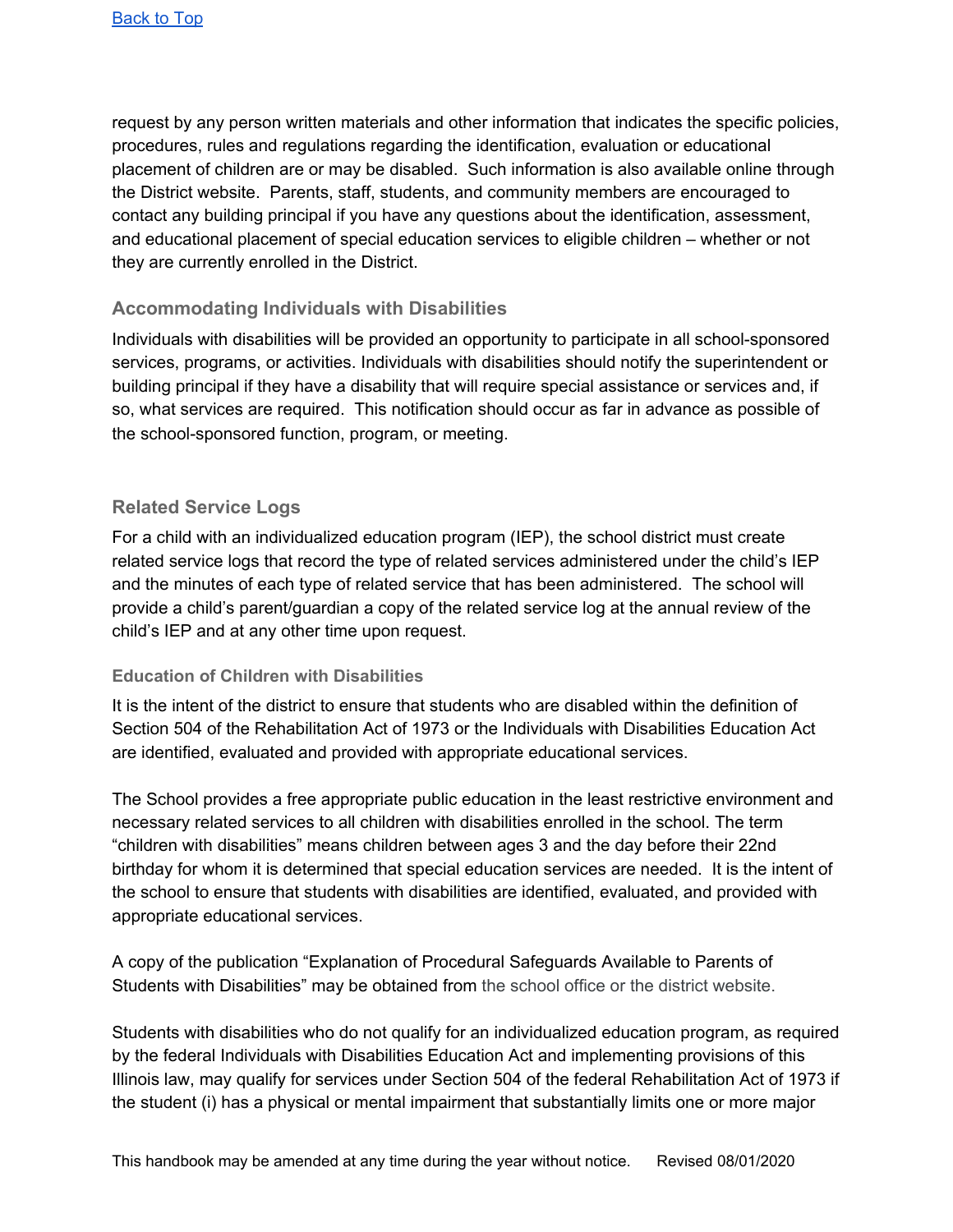life activities, (ii) has a record of a physical or mental impairment, or (iii) is regarded as having a physical or mental impairment.

For further information, please contact:

#### **Mrs. Tiffany Staab**

Director of Student Services email: tstaab@min201.org 305 W. Church Street, Minooka, IL 60447 Phone: 815-467-5042 Ext. #2 Fax: 815-467-9544

# **TRANSPORTATION**

**Bicycle, Skateboard, Scooter, and Similar Transportation Safety**

- 1. All traffic regulations must be observed. These include keeping to the right-hand lane in the flow of traffic and observing all traffic signals and signs.
- 2. Bicycle racks are provided at each building. (See building procedures for storage of skateboards, scooters, etc)
- 3. Bicycles must be walked on school property.

\*Free bicycle registration materials can be obtained from the Minooka Police Department.

### **Car Pool Safety**

- 1. Instruct your child to stay away from any vehicle if she/he does not know the driver.
- 2. Automobiles should stay out of bus lanes when children are loading or unloading.
- 3. It is illegal to pass the buses when the flashing lights are on and the stop sign is out.
- 4. Remain in your car loading or unloading children.
- 5. After picking up your children, please leave the parking lot in single lane traffic.
- 6. For each day the end of day transportation is changed, please send a note to the teacher at the elementary school and the office at the intermediate or junior high.
- 7. Cell phone usage in a school zone is prohibited by state law.

### **Elementary School Playgrounds**

- 1. Students will follow all playground safety rules.
- 2. Students may go outside the building in the winter months when the temperature, including wind chill is ten degrees or higher. Students should wear warm clothing, i.e. snow pants, coat, hat, boots, and gloves. Should a student not have the proper attire, she/he will remain on the blacktop or next to the building.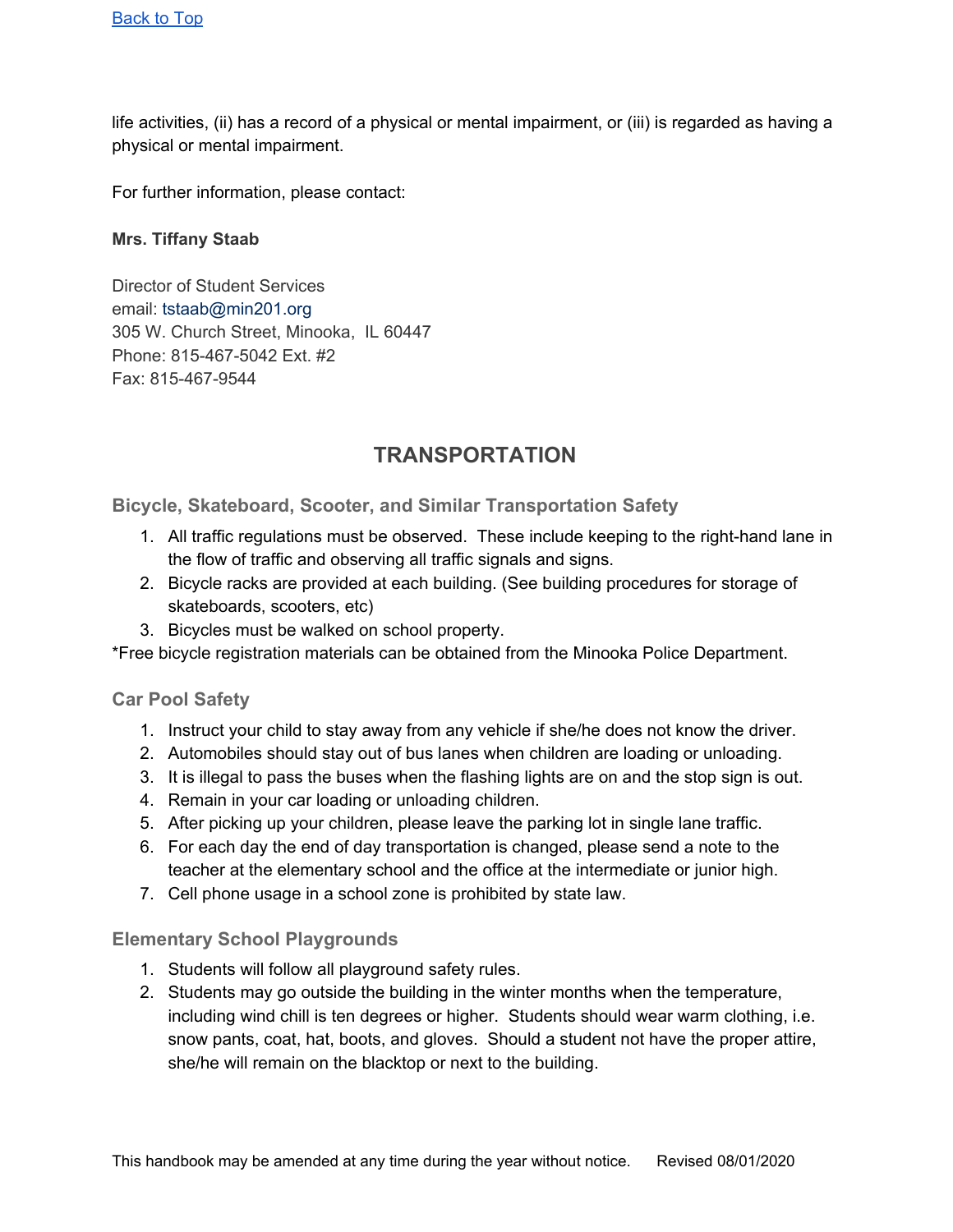# **School Bus Safety Procedures**

The following rules are to be observed when riding the school bus and are found in the Board Policy and Administrative Procedures on student discipline, which are attached to this Handbook as Exhibit A. Failure to comply with these rules is considered a violation may subject the student to discipline both under the penalties below and under the general disciplinary procedures outlined in this Handbook and the Board Policy on student discipline. The following rules have been developed by the parent-teacher advisory committee in cooperation with school bus personnel. They have been adopted by the Board of Education and will be adhered to by all students and drivers.

- 1. Students may ride the buses that have been designated to transport them to and from the student's residence. The Transportation Director will determine assigned bus stops.
- 2. If a student misses the school bus, it is the responsibility of the parent(s) to get the child to school.
- 3. If a student misses his or her homebound bus, she/he is to report to the school office at once.
- 4. If a child misses the school bus in the p.m., parents are responsible to provide transportation home. Children who ride buses will be kept after school only after given an advanced written notice or parental consent by phone. In such cases, transportation will be the parents' responsibility.
- 5. If a child becomes ill at school, parents will be notified and asked to take the child home. There will be no District transportation in such cases.
- 6. If alternate transportation is provided home from school, the teacher, main office, and bus driver must be notified in writing.
	- a. Students who will not be riding the bus must bring a note from his/her parent(s) or guardian(s) if not part of the student's regular route.
	- b. If a student on the same bus route will be going to another student's home, we request both sets of parents submit a note to the student's teacher(s) and to the bus driver.
- 7. For the safety of the children, the following rules must be observed:
	- a. Enter the bus through the proper doors.
	- b. Take a seat and remain in that seat for the entire trip.
	- c. Stay off the road while waiting for the bus.
	- d. Do not leave your seat while the bus is in motion.
	- e. Be on time at the designated bus stop.
	- f. In the event of a road emergency, remain in your seat until you have received directions from the bus driver.
	- g. Be absolutely quiet when approaching a railroad crossing.
	- h. Keep all books and equipment out of the aisle.
	- i. Observe the safety precautions at the discharge points. Where it is necessary to cross the highway, proceed to a point at least ten feet in front of the bus on the right shoulder of the highway where traffic may be observed in both directions, then wait for a signal from the bus driver permitting you to cross.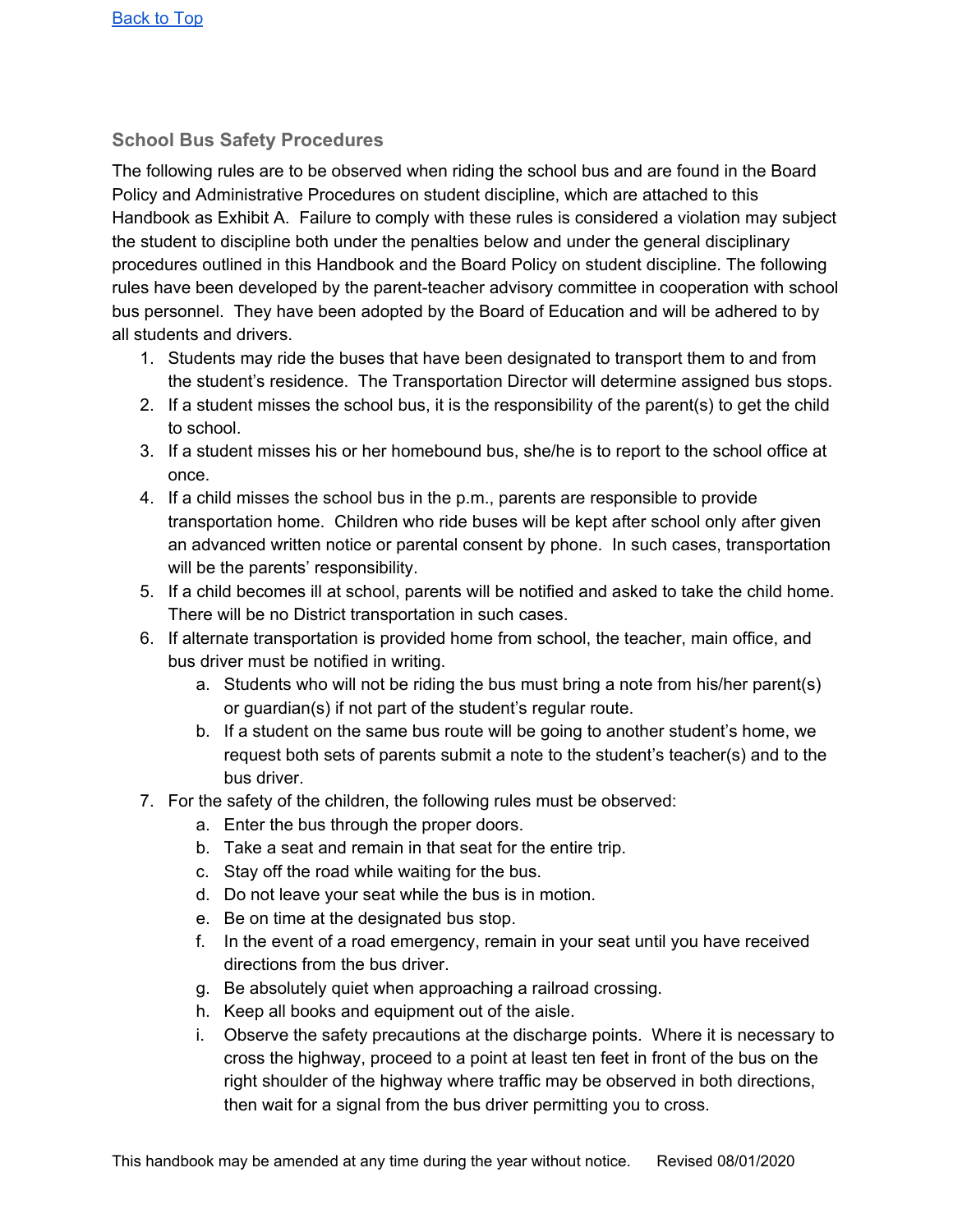- 8. School bus riders, while in transit, are under the jurisdiction of the bus driver unless the administrator designates someone to supervise the riders. Under no circumstances should parents, guardians, or any unauthorized people board a school bus during its regular run.
- 9. Disruption or misconduct on the bus will include, but not be limited to: loud talking, putting hands, feet or objects out of the bus window, leaving your seat while the bus is in motion, vandalism to the bus, eating while on the bus, carrying animals on the bus, leaving objects in the aisle of the bus, throwing objects off of the bus, fighting on the bus, and the use of profane language or gestures or any other conduct considered gross disobedience or misconduct in Board of Education policy or procedure.
- 10. The above bus regulations are to be observed on all class trips, extracurricular trips, or any other trip on the school bus.
- 11. For the purpose of bus safety, video cameras are installed on District buses, and may not be viewed by parents or students.

In addition to the penalties and procedures this Handbook and the Board Policy and Administrative Procedures on student discipline, violations of any of the above rules may subject a student to the following penalties or such penalty as the administration determines is appropriate given the severity of the offense:

First offense will cause the driver to report the student to the building administrator. The administrator may warn the student, send a note of warning home to the parents, issue detention(s) or possibly suspend the student from the bus for a period not to exceed ten school days.

Second offenses will cause the driver to notify the building administrator. The administrator may call for a parent conference, issue the student detention(s) or suspend the student from the bus for a period not to exceed ten school days.

Third offenses will cause the driver to notify the building administrator. The administrator will notify the parent(s)/guardian(s) and may suspend the student from the bus for a period not to exceed ten school days.

Further offenses will cause the driver to notify the building administrator. The administrator will notify the parent(s)/guardian(s) and may suspend the student from the bus for a period not to exceed ten school days. A student may be suspended from the bus for a period of time in excess of ten days for safety reasons.

Students are expected to follow all school rules when riding the school bus. A student may be suspended from riding the bus for up to 10 consecutive school days for engaging in gross disobedience or misconduct, including but not limited to, the following:

1. Violating any school rule or school district policy.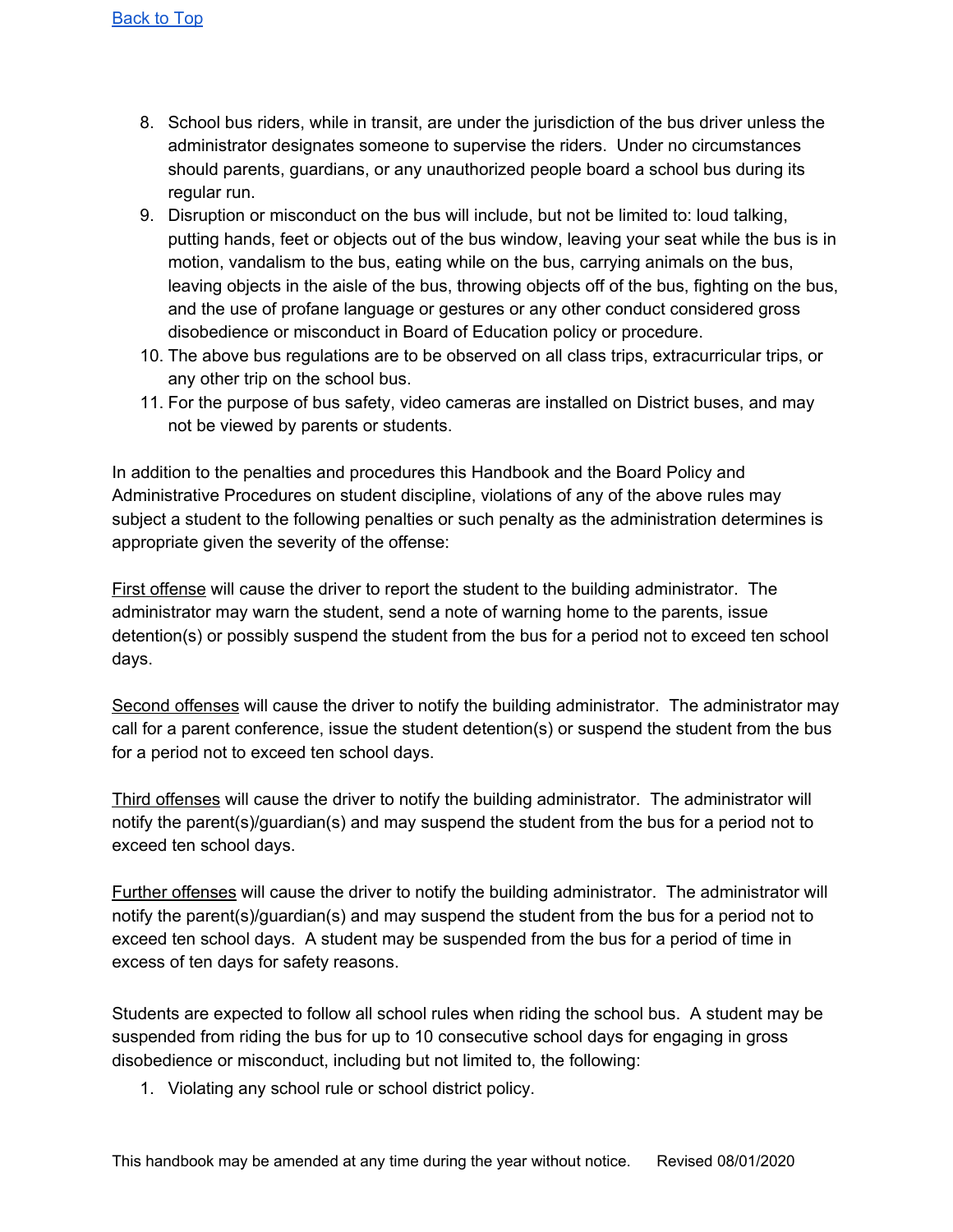- 2. Willful injury or threat of injury to a bus driver or to another rider.
- 3. Willful and/or repeated defacement of the bus.
- 4. Repeated use of profanity.
- 5. Repeated willful disobedience of a directive from a bus driver or other supervisor.
- 6. Such other behavior as the building principal deems to threaten the safe operation of the bus and/or its occupants.

If a student is suspended from riding the bus for gross disobedience or misconduct on a bus, the School Board may suspend the student from riding the school bus for a period in excess of 10 days for safety reasons.

A student who is suspended from riding the school bus and who does not have alternative transportation to school shall be allowed the opportunity to make up all missed work for equivalent academic credit. It is the responsibility of the student's parent or guardian to notify the school that the student does not have alternative transportation to school.

Parents/guardians may request a bus suspension review hearing before the Board of Education or a designated committee of the board or a hearing officer appointed by the board. Requests for such review hearings can be made by contacting the building principal. AVAILABILITY OF TRANSPORTATION REIMBURSEMENT

# **CURRICULUM AND INSTRUCTION**

# **Standardized Testing**

Students and parents/guardians should be aware that the State and District require students to take certain standardized tests, including the following:

- 1. NWEA MAP
- 2. Illinois Assessment of Readiness
- 3. Illinois Science Assessment

## **Student Evaluation**

- 1. Report cards are issued electronically through the online grading system at the end of each nine weeks grading period.
- 2. Teachers will give notice for all fifth through eighth grade students who have dropped two letter grades in any subject or have no access to the online grading system.
- 3. If a student is in danger of failing a subject or has dropped two letter grades for the nine week grading period, the parent will be contacted prior to a grade being assigned.
- 4. A paper copy of quarterly report cards will be sent home to any family that does not have access to the online grading system.
- 5. The following grading scale is required/administered for grades Three through Eight: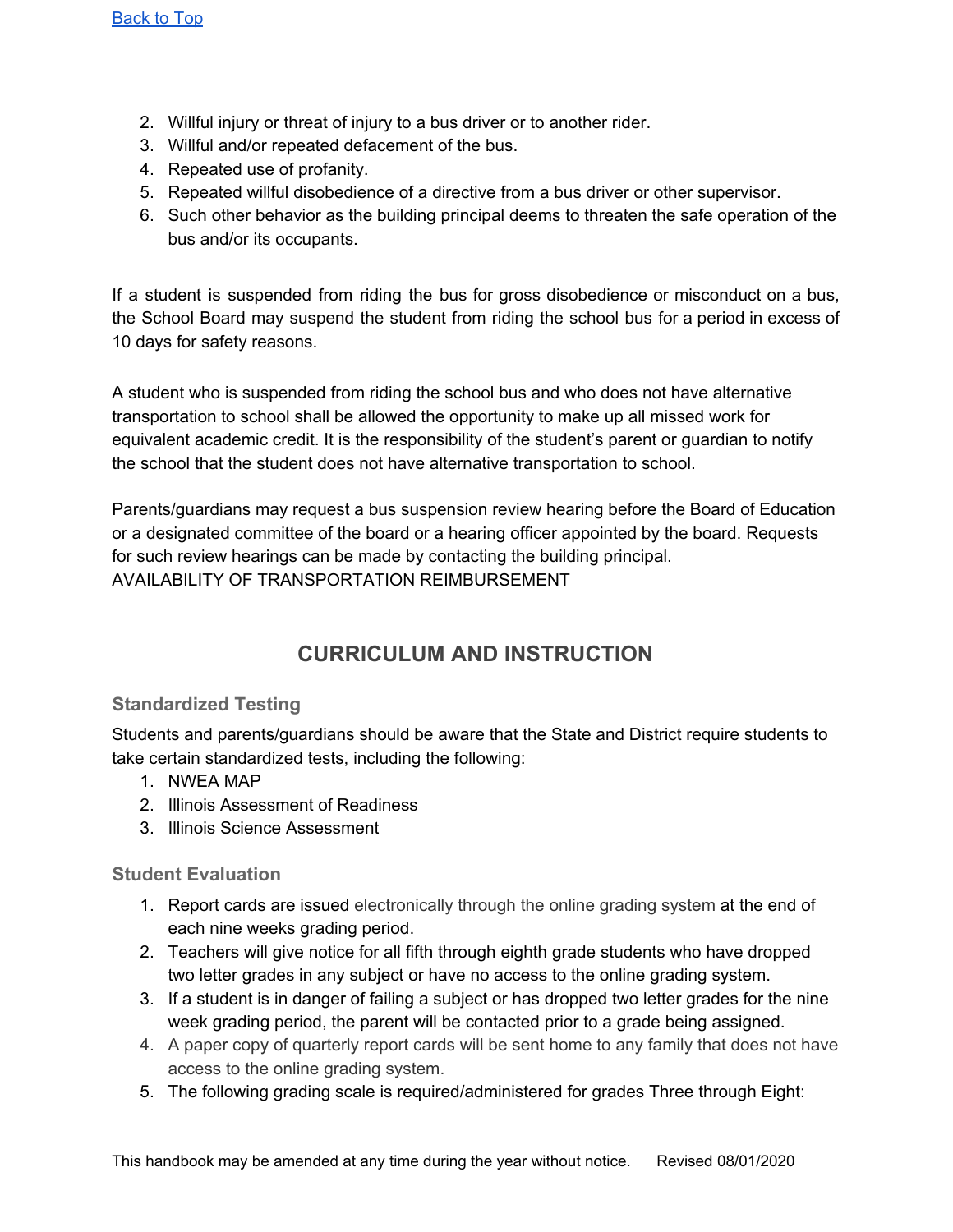$A = 100 - 94$  $B = 93 - 86$  $C = 85 - 76$  $D = 75 - 70$  $F = 69 - 0$ 

Students in Kindergarten will be given a report card based on grade level expectations/outcomes. First and Second grade will be graded with M, T, or B

6. A schedule of Parent/Teacher Conferences will be listed in the school calendar each year.

Grade Point Average Explanation

Grade Point Average (GPA) will be based on: A= 4 B=3 C=2 D=1 F=0

All students, fourth grade and higher earning a GPA of 3.75 to 4.00 will be placed on the High Honor Roll for those nine weeks. Students earning a 3.50 to 3.74 will be placed on the Honor Roll.

In calculating the GPA for grade Four, the following subject areas are applicable on an equally weighted basis: Language Arts, Mathematics, Social Studies, and Science. Art, Music, and Physical Education/Health will not receive letter grades. Rather, students will receive an "M" for Meets, "T" for Working Towards or a "B" for Below Standards. In Fourth Grade a student must receive "M's" in these areas to qualify for the honor roll.

In calculating the GPA, for grade Five the following subject areas are applicable on an equally weighted basis: Language Arts, Mathematics, Social Studies, and Science.

In grade Five, Fine Arts, Technology, and Physical Education will receive letter grades.

**Advanced Course Placement Consideration**

Students are considered annually for placement in advanced classes for language arts and mathematics. Consideration is given to multiple quantitative and qualitative data points including, but not limited to standardized tests (state and local), classroom performance, and teacher feedback. No one component is all inclusive or exclusive. The **[Accelerated](https://docs.google.com/document/d/1WB0ZY-HDIeMW1d-1gpfFwCVGKdrMnDFY4JSJQ9qXPhw/edit#heading=h.3pqtu8xsdeu8) Placement** [Procedure](https://docs.google.com/document/d/1WB0ZY-HDIeMW1d-1gpfFwCVGKdrMnDFY4JSJQ9qXPhw/edit#heading=h.3pqtu8xsdeu8) can be found on the District website. www.min201.org

|                    | 6th Grade          | 7th Grade             | 8th Grade               |
|--------------------|--------------------|-----------------------|-------------------------|
| Language Arts      | <b>Advanced LA</b> | <b>Advanced LA</b>    | <b>Advanced LA</b>      |
| <b>Mathematics</b> | Math 6<br>Math 7   | Math 7<br>Pre-Algebra | Pre-Algebra<br>Algebra  |
|                    | Pre-Algebra        | Algebra               | <b>Advanced Algebra</b> |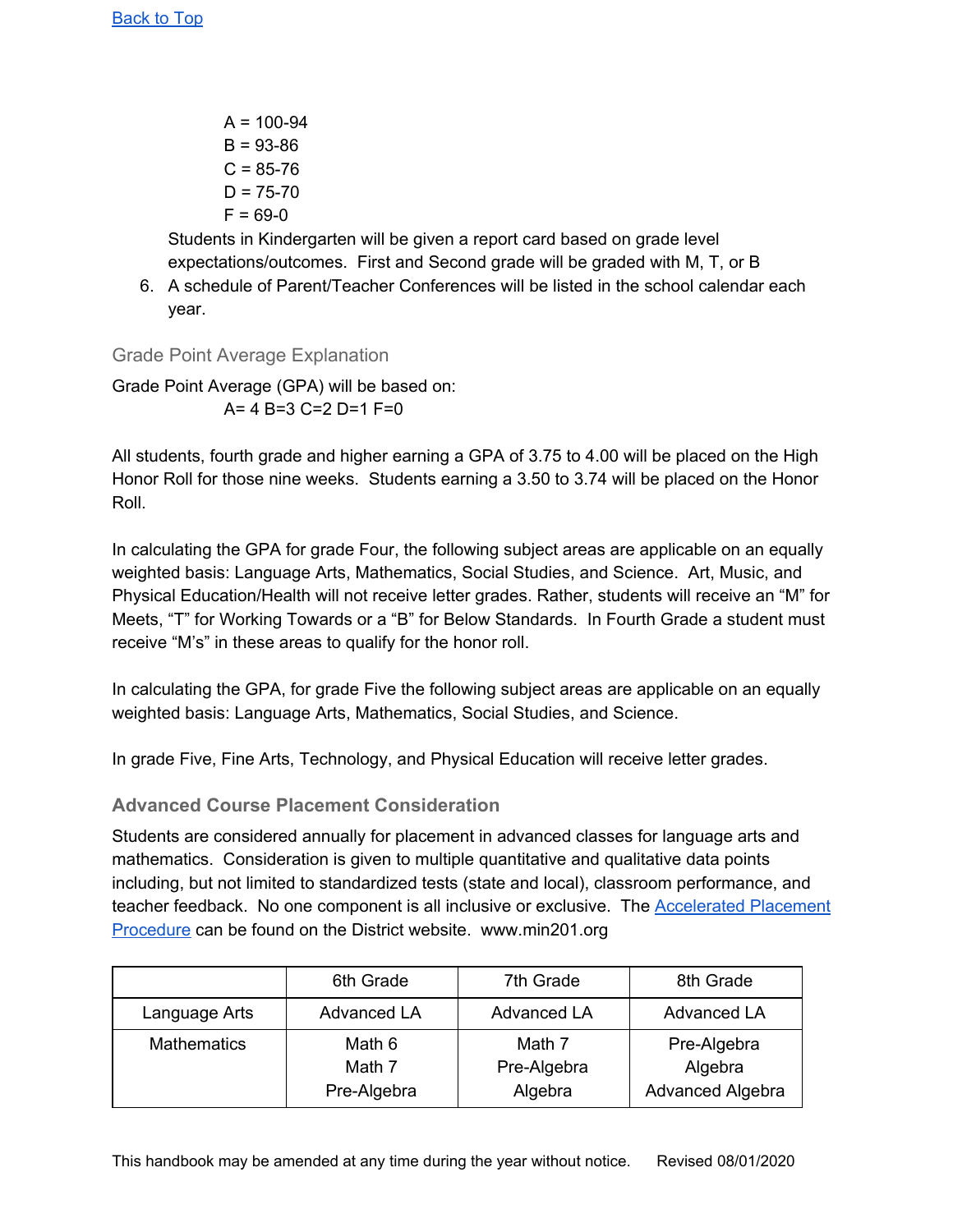|  | <br>$\sim$ $\sim$ $\sim$ $\sim$ $\sim$<br>----<br>Geometry<br>פזמונור<br>. <b>.</b> |
|--|-------------------------------------------------------------------------------------|
|--|-------------------------------------------------------------------------------------|

The high school's grading scale is different than Minooka 201's. The district will only transfer final percentage grades and that final percentage is equated to the letter grade on the Minooka 201 grading scale.

#### **Summer School**

#### Remediation

Students who are failing will be recommended for remediation during the school year.

### Summer School

Students who fail one or more classes during the academic year will be required to attend and satisfactorily complete a summer school session prior to being promoted to the next grade level. Student Promotion

The Board of Education adheres to the prohibition of promotion of a student to the next grade level based upon age or any other social reason not related to the academic performance of the student. It is, therefore, the policy of the District that students shall be promoted to the next grade level based on the following criteria:

- 1. Successful completion of the curriculum
- 2. Attendance
- 3. Performance based on:
	- a. PARCC Assessment
	- b. Standardized achievement tests
	- c. Student's Individualized Education Plan
	- d. Teacher Recommendation
	- e. Quarterly Subject Tests
	- f. District Benchmark Assessment

Students shall not be promoted for purely social reasons not related to the academic performance of the students. If a student has not qualified for promotion to the next grade level, the District shall provide that student with an individual remediation plan and accompanying services. These services may include a summer bridge program of not less than 90 hours, an extended school day, special homework, tutorial sessions, increased or concentrated instructional time, modified instructional materials, other modifications in the instructional program, reduced class size, or retention. The superintendent may establish rules and regulations to implement this policy.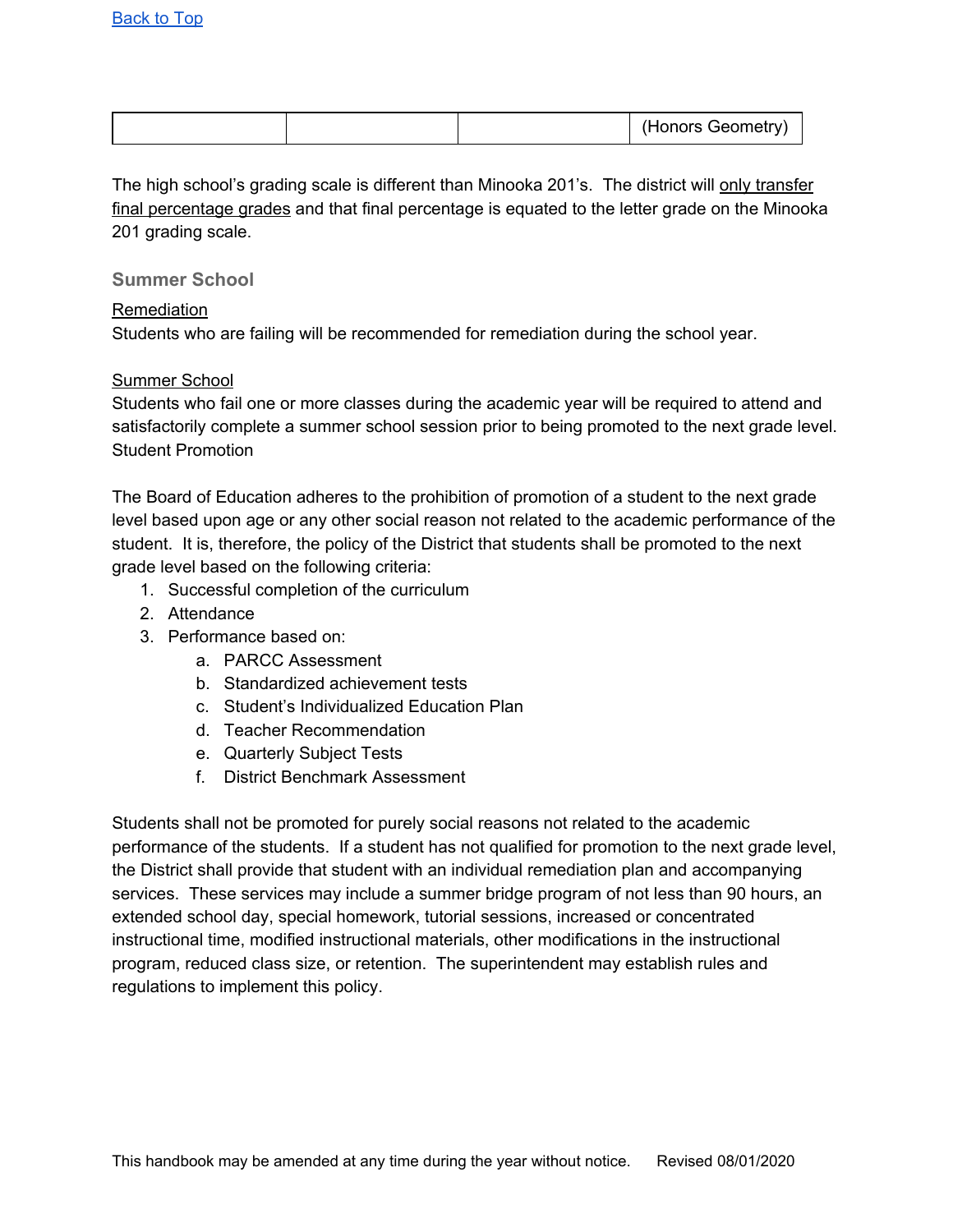## **Accelerated Programs**

All students of Minooka CCSD 201 are screened for potential placement in available accelerated classes. The complete [Accelerated](https://docs.google.com/document/d/1WB0ZY-HDIeMW1d-1gpfFwCVGKdrMnDFY4JSJQ9qXPhw/edit#heading=h.3pqtu8xsdeu8) Placement Procedure can be found on the District website. www.min201.org

The District currently provides accelerated classes in math for grades four through eight. The district also provides accelerated classes in Language Arts/Literature for grades four through eight as well.

In the primary grades, student records and teacher recommendations are reviewed for possible acceleration in reading and math.

## **Physical Education**

At the intermediate and junior high school, sixth through eighth grade students will wear P.E. uniforms and their own gym shoes. No jewelry is allowed. (Exception: new piercings will be allowed for 6 weeks but must be covered). Intermediate and junior high, sixth through eighth grade students, are issued P.E. locks and lockers.

Showers are available, but not mandatory, for student use at each school. Students are responsible for supplying their own towels.

The District's Physical Education curriculum offers a variety of physical fitness activities.

## **Exemption From Physical Education Requirement**

In order to be excused from participation in physical education, a student must present an appropriate excuse from his or her parent/guardian or from a person licensed under the Medical Practice Act. The excuse may be based on medical or religious prohibitions. An excuse because of medical reasons must include a signed statement from a person licensed under the Medical Practice Act that corroborates the medical reason for the request. An excuse based on religious reasons must include a signed statement from a member of the clergy that corroborates the religious reason for the request.

A student in grades 7-8 may submit a written request to the building principal requesting to be excused from physical education courses because of the student's ongoing participation in an interscholastic or extracurricular athletic program. The building principal will evaluate requests on a case-by-case basis.

A student who is eligible for special education may be excused from physical education courses in either of the following situations: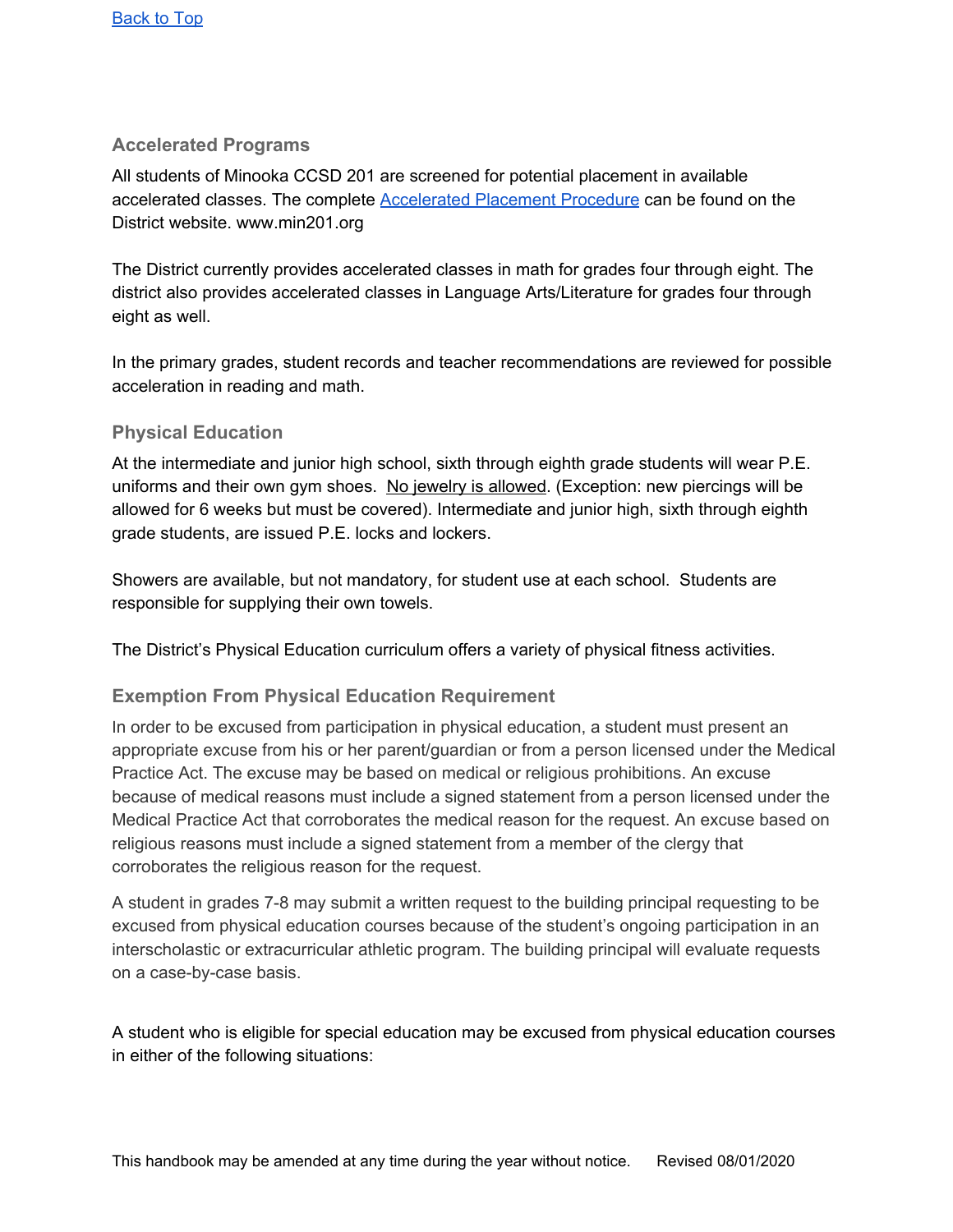- 1. He or she (a) is in grades 3-12, (b) his or her IEP requires that special education support and services be provided during physical education time, and (c) the parent/guardian agrees or the IEP team makes the determination; or
- 2. He or she (a) has an IEP, (b) is participating in an adaptive athletic program outside of the school setting, and (c) the parent/guardian documents the student's participation as required by the Superintendent or designee.

A student requiring adapted physical education will receive that service in accordance with the student's Individualized Education Program.

Special activities in physical education will be provided for a student whose physical or emotional condition, as determined by a person licensed under the Medical Practices Act, prevents his or her participation in the physical education course.

State law prohibits the School District from honoring parental excuses based upon a student's participation in athletic training, activities, or competitions conducted outside the auspices of the School District.

Students who have been excused from physical education shall return to the course as soon as practical. The following considerations will be used to determine when a student shall return to a physical education course:

- 1. The time of year when the student's participation ceases; and
- 2. The student's class schedule

## **Family Life & Sex Education Classes**

Students will not be required to take or participate in any class or course in comprehensive sex education, including in grades 6-8, instruction on both abstinence and contraception for the prevention of pregnancy and sexually transmitted diseases, including HIV/AIDS; family life instruction, including in grades 6-8, instruction on the prevention, transmission, and spread of AIDS; instruction on diseases; recognizing and avoiding sexual abuse; or instruction on donor programs for organ/tissue, blood donor, and transplantation, if his or her parent or guardian submits a written objection. The parent or guardian's decision will not be the reason for any student discipline, including suspension or expulsion. Nothing in this Section prohibits instruction in sanitation, hygiene or traditional courses in biology.

Parents or guardians may examine the instructional materials to be used in any district sex education class or course.

## **Authorization for Internet Access**

Each student and his or her parent(s)/guardian must sign the Authorization for Internet Access before being granted use. The failure of any student to follow the terms of the Authorization for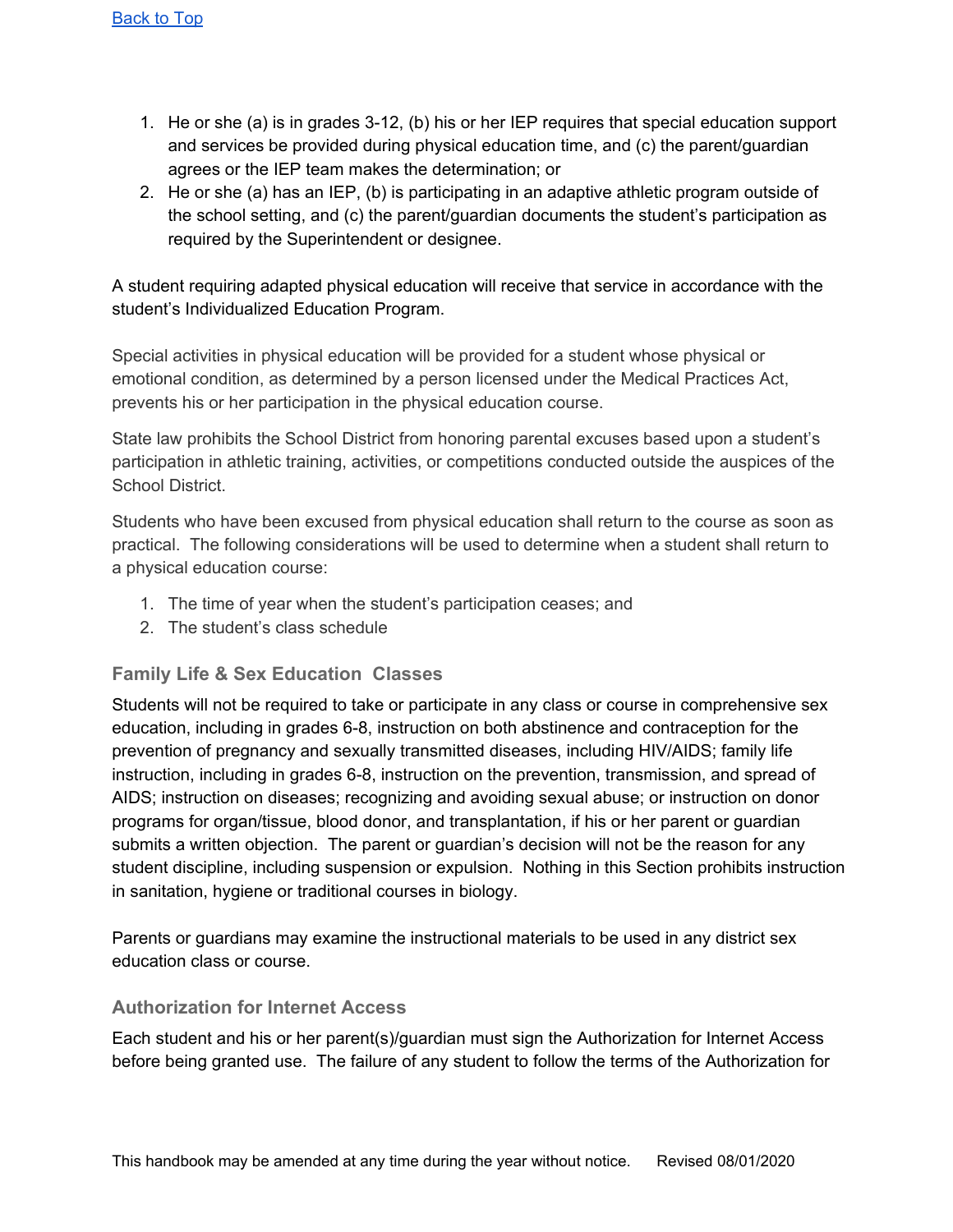Internet Access, or all of Board Policy 6:235, will result in the loss of privileges, disciplinary action, and/or appropriate legal action.

The District's computer network is part of the educational curriculum and is not intended to be used as a public forum for general use. Access to the computer network is a privilege, not a right. The Board of Education has a duty to ensure that the manner in which the computer network is used does not conflict with the basic educational mission of the District. Use of the District's computer network may be restricted in light of the maturity level of students involved and the special characteristics of the school environment. Therefore, the District shall not permit use of the computer network which: (a) disrupts the proper and orderly operation and discipline of schools in the District; (b) threatens the integrity or efficient operation of the District's computer network; (c) violates the rights of others; (d) is socially inappropriate or inappropriate for a student's age or maturity level; (e) is primarily intended as an immediate solicitation of funds; (f) is illegal or for illegal purposes of any kind; or (g) constitutes gross disobedience or misconduct. The District shall also implement technology protection measures consistent with the Children's Internet Protection Act and its implementing regulations.

Any electronic communications or files created on, stored on, or sent to, from, or via the computer network are the property of the District. Consequently, users do not have any expectation of privacy with respect to such messages and files. Users should remember that such messages and files can be recovered from the computer network's back-up system even after they have been deleted from a user's individual account.

The Superintendent, Building Principals, and/or their designees may access and review such messages and files when necessary to maintain the integrity and efficient operation of the computer network; to monitor compliance with the Policy, these Rules and Regulations, and all other rules, regulations, or other terms or conditions of computer network access promulgated by the Superintendent or Building Principals; and to further all other educational, safety and pedagogical concerns of the District. The District also reserves the right to intercept, access, and disclose to appropriate authorities all information created with, sent to, received by, or stored on the computer network at any time, with or without user notice. Use of the District's computer network to create, store, send, receive, view, or access any electronic communication or other file constitutes consent by the user for the District to access and review such files consistent with this paragraph.

The District reserves the right to participate and cooperate fully in any investigation requested or undertaken by either law enforcement authorities or a party alleging to have been harmed by the use of the District computer network. Evidence of illegal activity may be reported or turned over to appropriate authorities.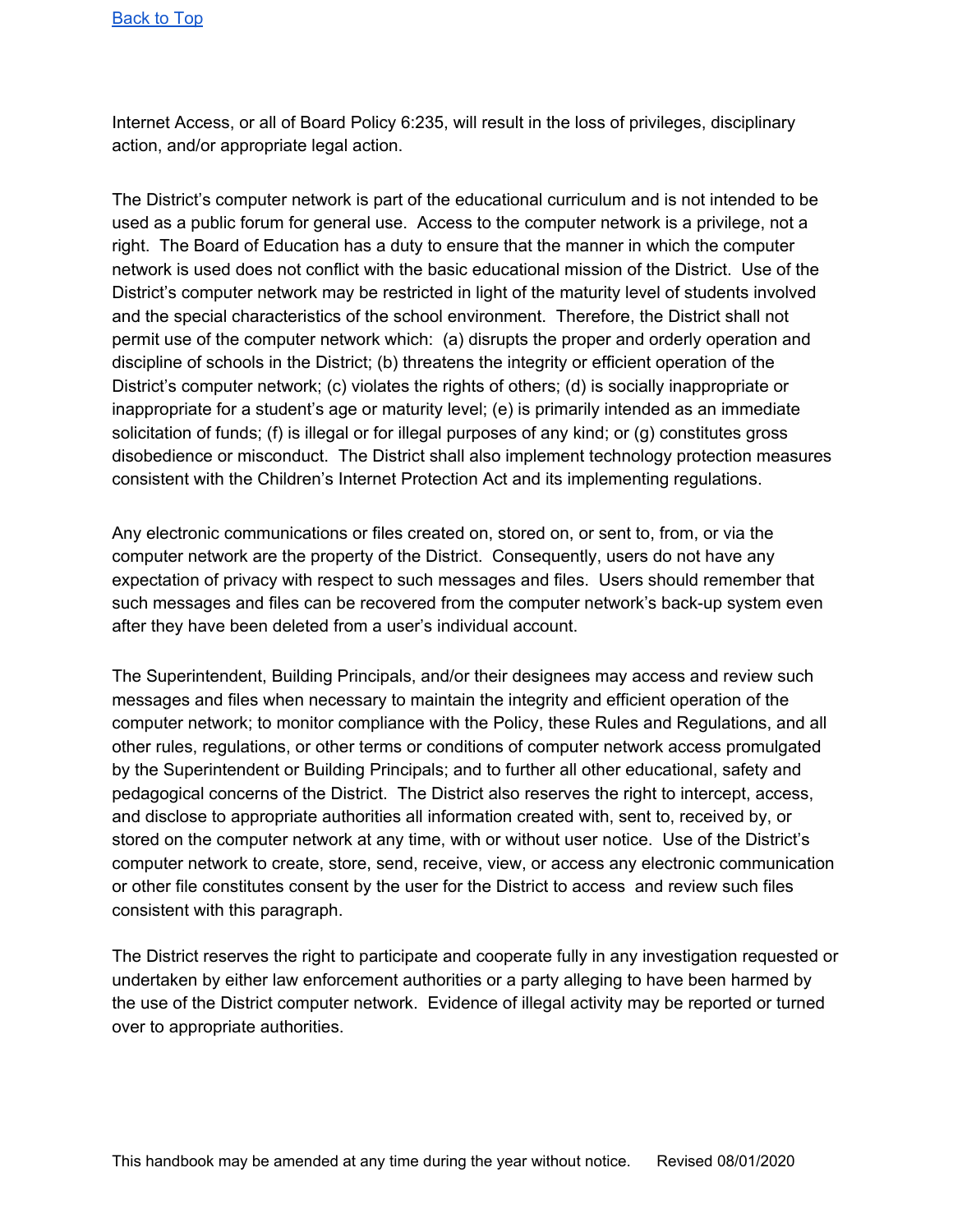# **Access to Student Social Networking Passwords & Websites**

School officials may not request or require a student or his or her parent(s)/guardian(s) to provide a password or other related account information to gain access to the student's account or profile on a social networking website. Examples of *social networking websites* include Facebook, Instagram, Twitter, and **[ask.fm](http://ask.fm/).** 

School officials may conduct an investigation or require a student to cooperate in an investigation if there is specific information about activity on the student's account on a social networking website that violates a school disciplinary rule or policy. In the course of an investigation, the student may be required to share the content that is reported in order to allow school officials to make a factual determination.

## **Annual Notice to Parents about Educational Technology**

**School districts throughout the State of Illinois contract with different educational technology vendors for beneficial K-12 purposes such as providing personalized learning and innovative educational technologies, and increasing efficiency in school operations.**

**Under Illinois' Student Online Personal Protection Act, or SOPPA (105 ILCS 85/), educational technology vendors and other entities that operate Internet websites, online services, online applications, or mobile applications that are designed, marketed, and primarily used for K-12 school purposes are referred to in SOPPA as operators. SOPPA is intended to ensure that student data collected by operators is protected, and it requires those vendors, as well as school districts and the Ill. State Board of Education, to take a number of actions to protect online student data.**

**Depending upon the particular educational technology being used, our District may need to collect different types of student data, which is then shared with educational technology vendors through their online sites, services, and/or applications. Under SOPPA, educational technology vendors are prohibited from selling or renting a student's information or from engaging in targeted advertising using a student's information. Such vendors may only disclose student data for K-12 school purposes and other limited purposes permitted under the law.**

**In general terms, the types of student data that may be collected and shared include personally identifiable information (PII) about students or information that can be linked to PII about students, such as:**

**● Basic identifying information, including student or parent/guardian name and**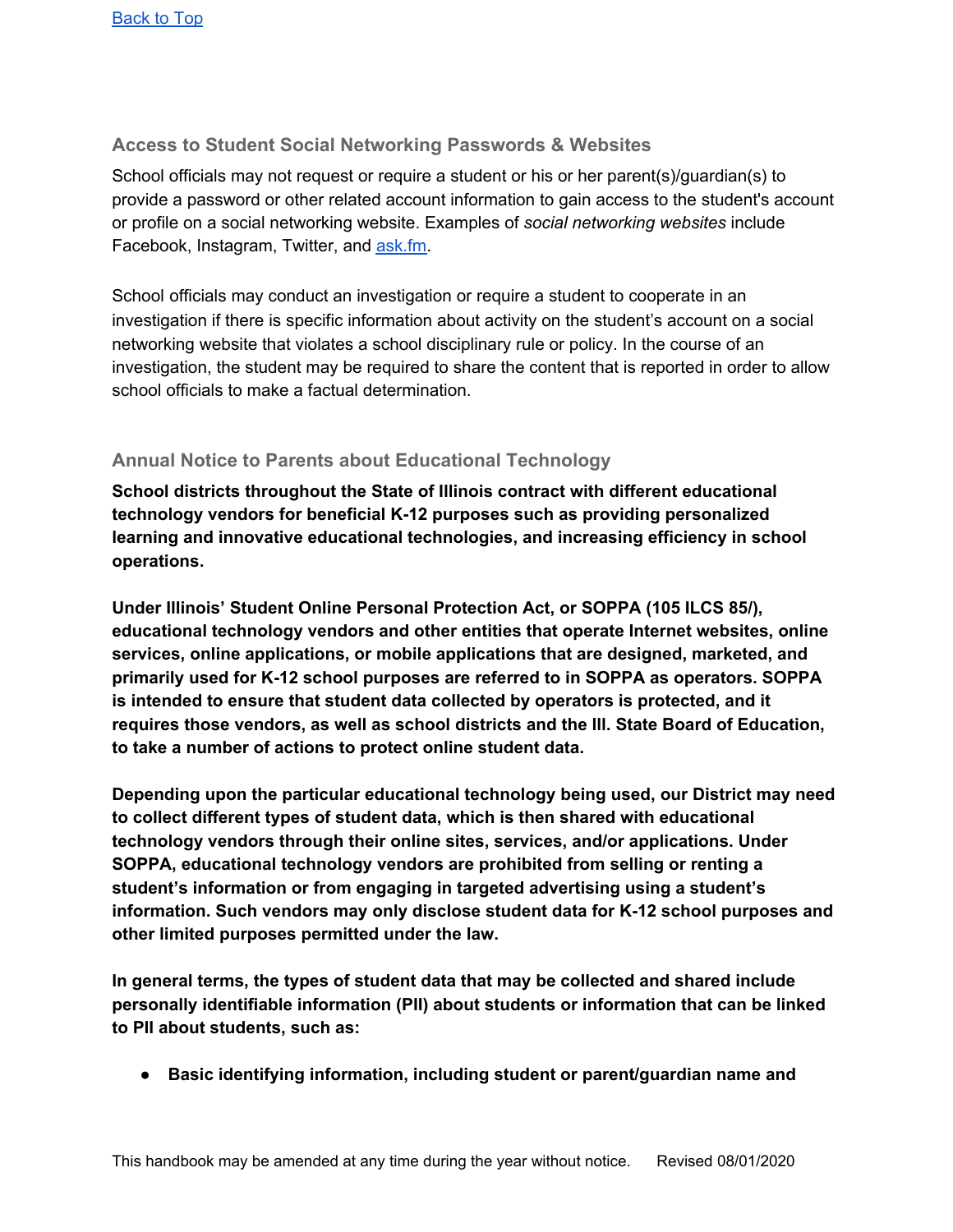**student or parent/guardian contact information, username/password, student ID number**

- **● Demographic information**
- **● Enrollment information**
- **● Assessment data, grades, and transcripts**
- **● Attendance and class schedule**
- **● Academic/extracurricular activities**
- **● Special indicators (e.g., disability information, English language learner, free/reduced meals or homeless/foster care status)**
- **● Conduct/behavioral data**
- **● Health information**
- **● Food purchases**
- **● Transportation information**
- **● In-application performance data**
- **● Student-generated work**
- **● Online communications**
- **● Application metadata and application use statistics**
- **● Permanent and temporary school student record information**

**Operators may collect and use student data only for K-12 purposes, which are purposes that aid in the administration of school activities, such as:**

- **● Instruction in the classroom or at home (including remote learning)**
- **● Administrative activities**
- **● Collaboration between students, school personnel, and/or parents/guardians**
- **● Other activities that are for the use and benefit of the school district**

# **NONDISCRIMINATION POLICIES AND GRIEVANCE PROCEDURE**

## **Equal Educational Opportunities**

Equal educational and extracurricular opportunities shall be available for all students without regard to race, color, national origin, immigration status, sex, sexual orientation, religious beliefs, physical and mental handicap or disability, status as homeless, or actual or potential marital or parental status, including pregnancy. Further, the District will not knowingly enter into agreements with any entity or any individual that discriminates against students on the basis of sex or any other protected status, except that the District remains viewpoint neutral when granting access to school facilities under its policies and procedures. Any student may file a discrimination grievance by using the Uniform Grievance Procedure (Board Policy 2:260) or, in the case of sex discrimination, the Sex Equity grievance procedure.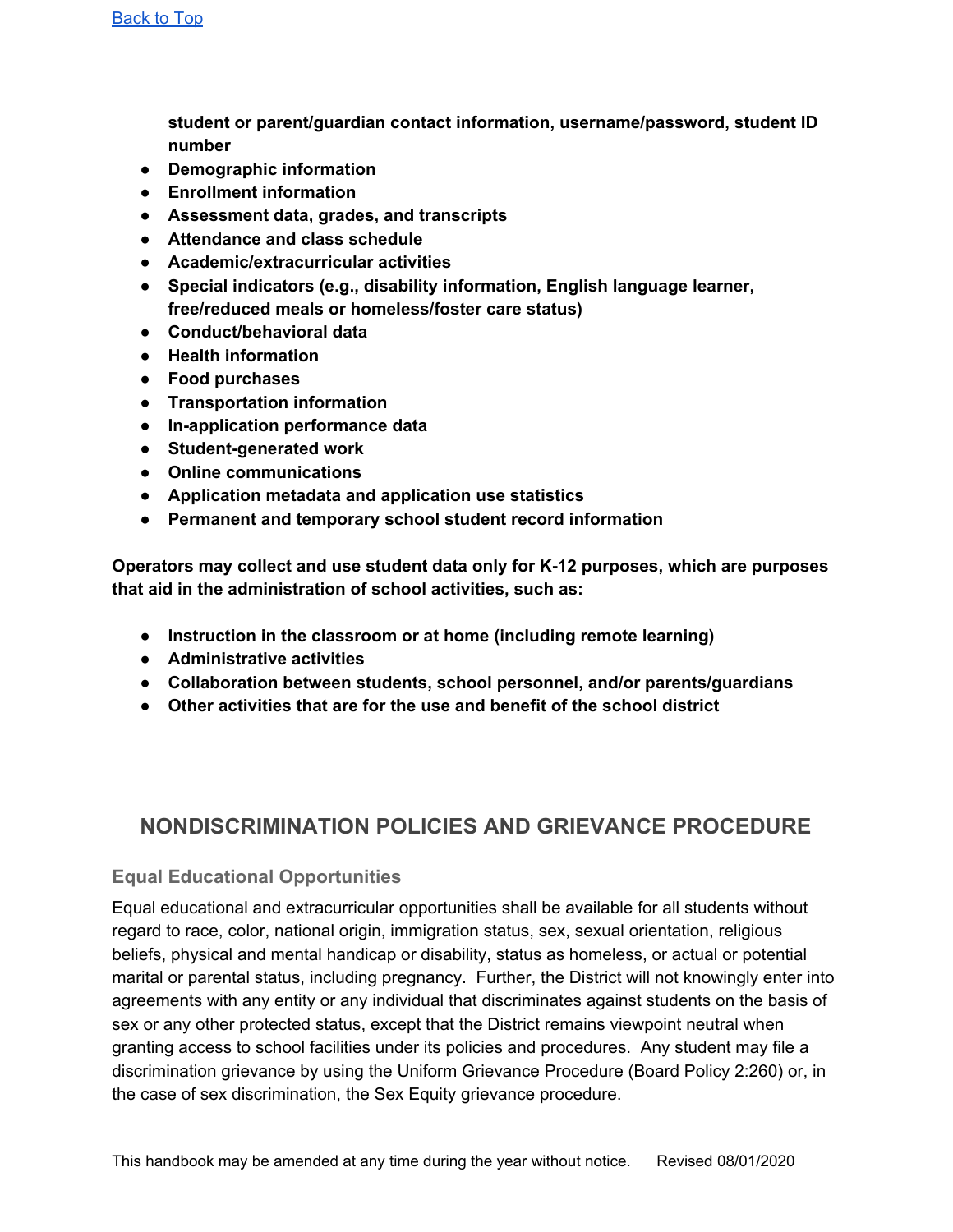[Back](#page-1-0) to Top

The District complies with federal and state law by taking steps to ensure that homeless students are not segregated or stigmatized.

## **Sex Equity Policy and Grievance Procedure (Board Policy 7:10)**

No student shall, on the basis of sex, be denied equal access to programs, activities, services, or benefits or be limited in the exercise of any right, privilege, advantage, or denied access to educational and extracurricular programs and activities.

Upon adoption of this Policy and at least once every four years thereafter, the Board shall evaluate its policies and practices to identify any sex discrimination. The evaluation shall include an examination of course enrollment data to identify any instances of disproportionate enrollment on the basis of sex. If the evaluation identifies any sex discrimination, the Board shall develop a written sex equity plan which modifies any policy or practice as necessary to conform to the District's responsibilities under this Policy and which contains remedial steps to eliminate the effects of the discrimination. The Superintendent shall provide in-service training for implementing such sex equity plan to School District administrators, certificated and non-certificated personnel as needed.

Any student may file a sex equity complaint by using the Uniform Grievance Procedure. For information regarding timelines and procedures for sex equity complaints, please contact one of the complaint managers at the numbers:

The District's complaint managers are:

| Dr. Joshua Ruland       | 815-467-3127 |
|-------------------------|--------------|
| Dr. Kathleen Cheshareck | 815-290-7400 |

**Sexual Harassment Prohibited (Board Policy 7:20)**

It is illegal and against Board of Education policy for any employee, student or other person, male or female, to sexually harass an employee or student while that employee or student is on school property or engaging in school activities or school business, or as a result of the employment or educational relationship.

Sexual harassment of students is prohibited. A person engages in sexual harassment whenever he or she makes sexual advances, requests sexual favors, and/or engages in other verbal or physical conduct, including sexual violence, of a sexual or sex-based nature, imposed on the basis of sex, that:

- 1. Denies or limits the provision of educational aid, benefits, services, or treatment; or that makes such conduct a condition of a student's academic status; or
- 2. Has the purpose or effect of:
	- a. Substantially interfering with a student's educational environment;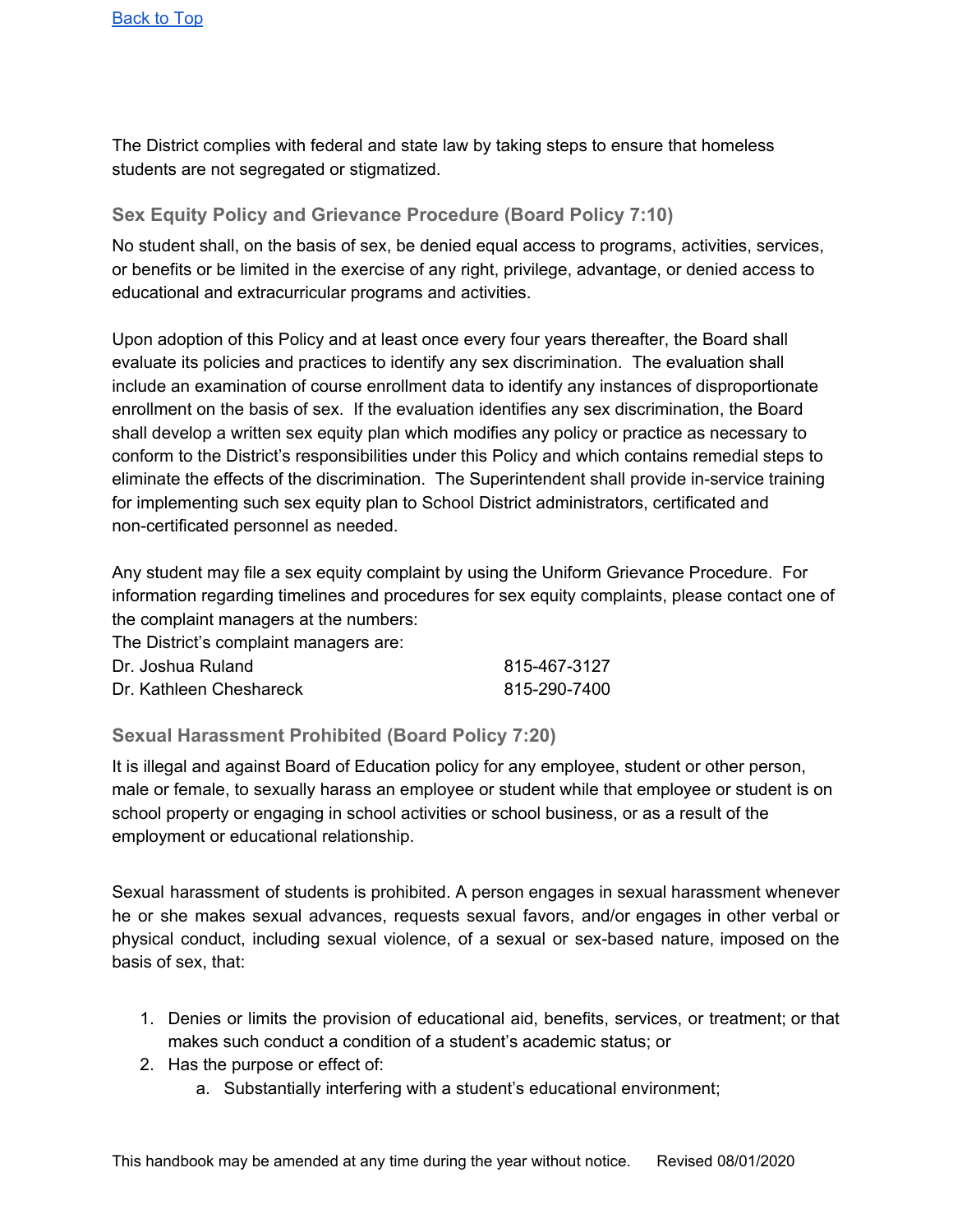- b. Creating an intimidating, hostile, or offensive educational environment;
- c. Depriving a student of educational aid, benefits, services, or treatment; or
- d. Making submission to or rejection of such conduct the basis for academic decisions affecting a student.

The terms *intimidating*, *hostile*, and *offensive* include conduct that has the effect of humiliation, embarrassment, or discomfort. Examples of sexual harassment include touching, crude jokes or pictures, discussions of sexual experiences, teasing related to sexual characteristics, and spreading rumors related to a person's alleged sexual activities. The term *sexual violence* includes a number of different acts. Examples of sexual violence include, but are not limited to, rape, sexual assault, sexual battery, sexual abuse, and sexual coercion.

A student engaging in sexual harassment will be subject to discipline, up to and including expulsion. Other individuals engaging in sexual harassment of employees or students may be excluded from school property and/or school activities.

The initiation of a complaint of sexual harassment will not adversely affect the terms and conditions of the complainant's academic status in the District. Moreover, any student may file a sexual harassment grievance by using the Uniform Grievance Procedure.

## **Teen Dating Violence Prohibited (7:185)**

Engaging in teen dating violence that takes place at school, on school property, at school-sponsored activities, or in vehicles used for school-provided transportation is prohibited. For purposes of this policy, the term *teen dating violence* occurs whenever a student who is 13 to 19 years of age uses or threatens to use physical, mental, or emotional abuse to control an individual in the dating relationship; or uses or threatens to use sexual violence in the dating relationship.

### Making a Complaint; Enforcement

Students are encouraged to report claims or incidents of sexual harassment, teen dating violence or any other prohibited conduct to the nondiscrimination coordinator, building principal, assistant building principal, dean of students, or a complaint manager. A student may choose to report to a person of the student's same sex. Complaints will be kept confidential to the extent possible given the need to investigate. Students who make good faith complaints will not be disciplined.

The District's complaint managers are:

| Dr. Joshua Ruland       | 815-467-3127 |
|-------------------------|--------------|
| Dr. Kathleen Cheshareck | 815-290-7400 |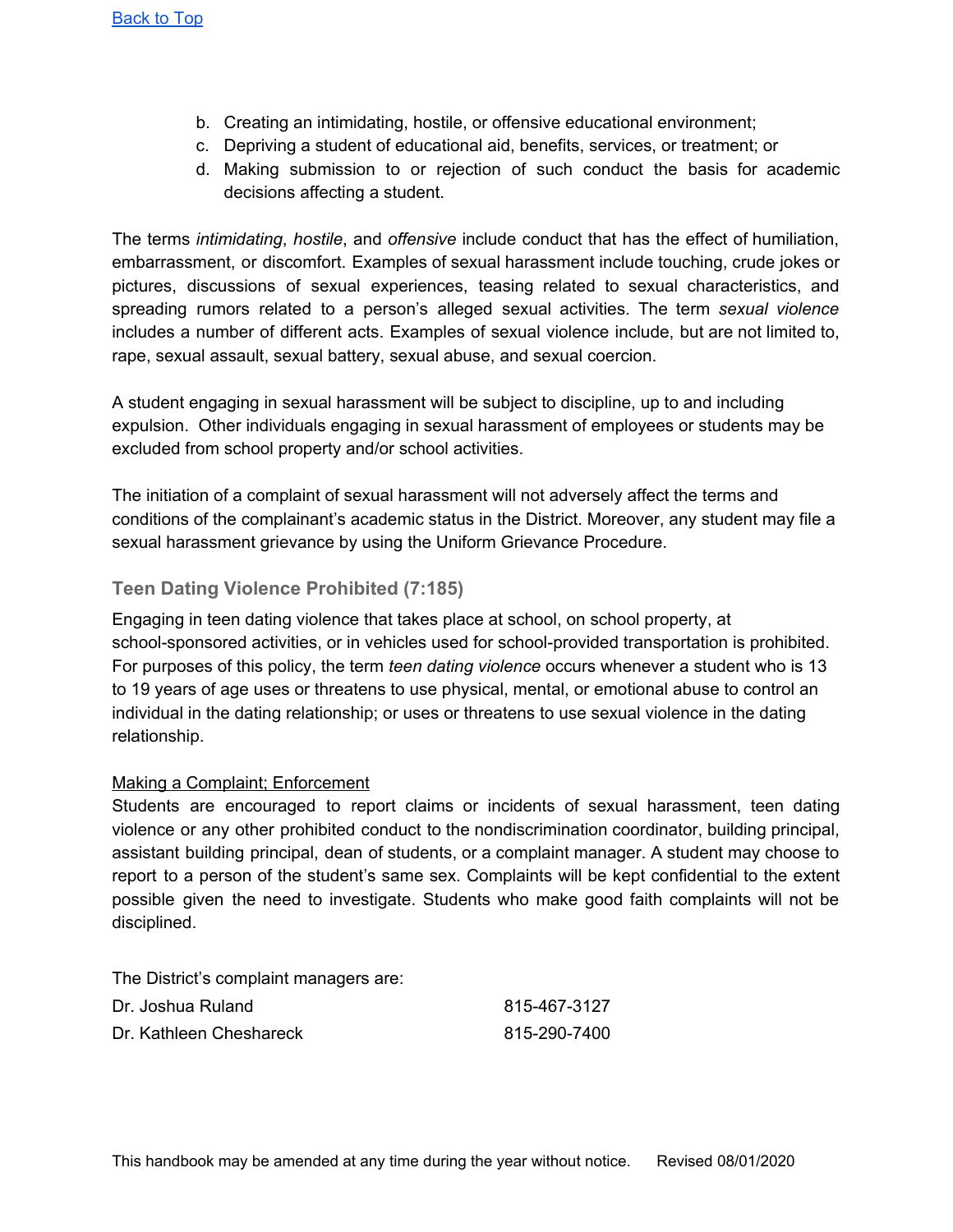Any person making a knowingly false accusation regarding prohibited conduct will likewise be subject to discipline.

# **Prevention of and Response to Bullying, Intimidation, and Harassment**

Bullying, intimidation, and harassment diminish a student's ability to learn and a school's ability to educate. Preventing students from engaging in these disruptive behaviors and providing all students equal access to a safe, non-hostile learning environment are important school goals. Bullying on the basis of actual or perceived race, color, national origin, immigration status, military status, unfavorable discharge status from the military service, sex, sexual orientation, gender identity, gender-related identity or expression, ancestry, age, religion, physical or mental disability, order of protection status, status of being homeless, or actual or potential marital or parental status, including pregnancy, association with a person or group with one or more of the aforementioned actual or perceived characteristics, or any other distinguishing characteristic is prohibited in each of the following situations:

- 1. During any school-sponsored education program or activity.
- 2. While in school, on school property, on school buses or other school vehicles, at designated school bus stops waiting for the school bus, or at school-sponsored or school-sanctioned events or activities.
- 3. Through the transmission of information from a school computer, a school computer network, or other similar electronic school equipment.
- 4. Through the transmission of information from a computer that is accessed at a non-school-related location, activity, function, or program or from the use of technology or an electronic device that is not owned, leased, or used by the school district or school if the bullying causes a substantial disruption to the educational process or orderly operation of a school.

*Bullying* includes cyber-bullying (bullying through the use of technology or any electronic communication) and means any severe or pervasive physical or verbal act or conduct, including communications made in writing or electronically, repeatedly and over time directed toward a student or students that has or can be reasonably predicted to have the effect of one or more of the following:

- 1. Placing the student or students in reasonable fear of harm to the student's or students' person or property;
- 2. Causing a substantially detrimental effect on the student's or students' physical or mental health;
- 3. Substantially interfering with the student's or students' academic performance; or
- 4. Substantially interfering with the student's or students' ability to participate in or benefit from the services, activities, or privileges provided by a school.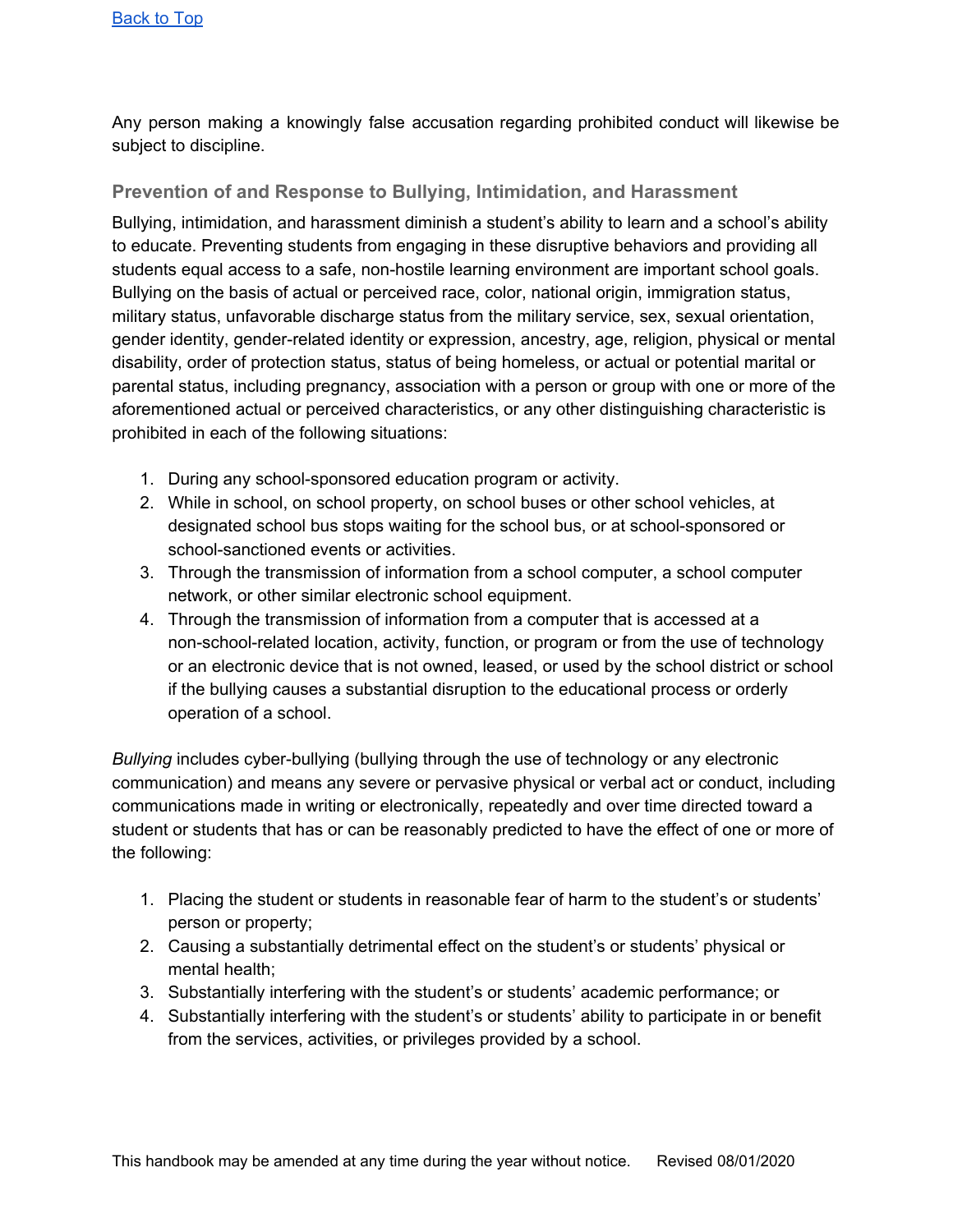Examples of prohibited conduct include name-calling, using derogatory slurs, stalking, sexual violence, causing psychological harm, threatening or causing physical harm, threatened or actual destruction of property, or wearing or possessing items depicting or implying hatred or prejudice of one of the characteristics stated above.

Students are encouraged to immediately report bullying. A report may be made orally or in writing to the district complaint manager or any staff member with whom the student is comfortable speaking. All school staff members are available for help with a bully or to make a report about bullying. Anyone, including staff members and parents/guardians, who has information about actual or threatened bullying is encouraged to report it to the district complaint manager or any staff member. Anonymous reports are also accepted by phone call or in writing.

The District's complaint managers are:

| Dr. Joshua Ruland       | 815-467-3127 |
|-------------------------|--------------|
| Dr. Kathleen Cheshareck | 815-290-7400 |

A reprisal or retaliation against any person who reports an act of bullying is prohibited. A student's act of reprisal or retaliation will be treated as bullying for purposes of determining any consequences or other appropriate remedial actions.

A student will not be punished for reporting bullying or supplying information, even if the school's investigation concludes that no bullying occurred. However, knowingly making a false accusation or providing knowingly false information will be treated as bullying for purposes of determining any consequences or other appropriate remedial actions.

## **Uniform Grievance Procedure (Board Policy 2:260)**

Students or their parents, employees or community members may file a complaint in accordance with this grievance procedure, if they believe that the Board of Education, its employees or agents has violated their rights guaranteed by the state or federal constitution, state or federal statutes or Board Policy.

Claims to be reviewed under this Policy include, but are not limited to, those arising under the following:

- 1. Title II of the Americans with Disabilities Act;
- 2. Title IX of the Education Amendments of 1972;
- 3. Section 504 of the Rehabilitation Act of 1973;
- 4. Claims of sexual harassment under the Illinois Human Rights Act;
- 5. Title VII of the Civil Rights Act of 1964.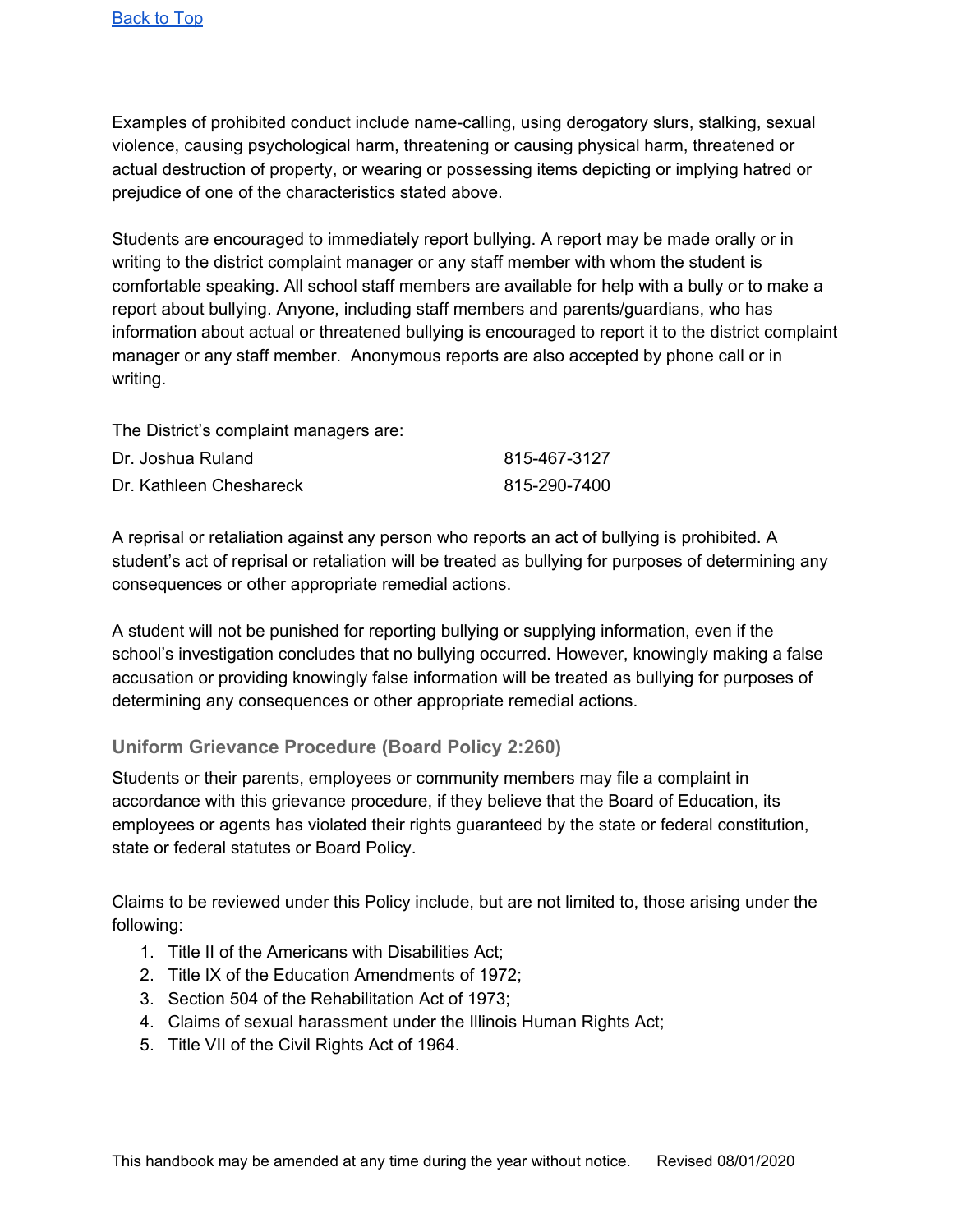The Board of Education will endeavor to respond to and resolve complaints without the need to resort to this grievance procedure and, if a complaint is filed, to address the complaint promptly and equitably. The right of an individual to prompt and equitable resolution of a complaint shall not be impaired by the individual's pursuit of other remedies. Use of this grievance procedure is not a prerequisite to the pursuit of other remedies. However, use of this grievance procedure does not extend any filing deadline related to the pursuit of other remedies.

For information regarding timelines for filing, investigating, and decisions grievances related to Uniform Grievance Policy 2:260 please contact one of the complaint managers at the numbers:

The District's complaint managers are:

| Dr. Joshua Ruland       | 815-467-3127 |
|-------------------------|--------------|
| Dr. Kathleen Cheshareck | 815-290-7400 |

# **USDA Nondiscrimination Statement**

In accordance with Federal civil rights law and U.S. Department of Agriculture (USDA) civil rights regulations and policies, the USDA, its Agencies, offices, and employees, and institutions participating in or administering USDA programs are prohibited from discriminating based on race, color, national origin, sex, religious creed, disability, age, political beliefs, or reprisal or retaliation for prior civil rights activity in any program or activity conducted or funded by USDA.

Persons with disabilities who require alternative means of communication for program information (e.g. Braille, large print, audiotape, American Sign Language, etc.), should contact the Agency (State or local) where they applied for benefits. Individuals who are deaf, hard of hearing or have speech disabilities may contact USDA through the Federal Relay Service at (800) 877-8339. Additionally, program information may be made available in languages other than English.

To file a program complaint of discrimination, complete the [U](http://www.ocio.usda.gov/sites/default/files/docs/2012/Complain_combined_6_8_12.pdf)SDA Program [Discrimination](http://www.ocio.usda.gov/sites/default/files/docs/2012/Complain_combined_6_8_12.pdf) [Complaint](http://www.ocio.usda.gov/sites/default/files/docs/2012/Complain_combined_6_8_12.pdf) Form, (AD-3027) found online at:

[http://www.ascr.usda.gov/complaint\\_filing\\_cust.html](http://www.ascr.usda.gov/complaint_filing_cust.html), and at any USDA office, or write a letter addressed to USDA and provide in the letter all of the information requested in the form. To request a copy of the complaint form, call (866) 632-9992. Submit your completed form or letter to USDA by:

1. mail: U.S. Department of Agriculture Office of the Assistant Secretary for Civil Rights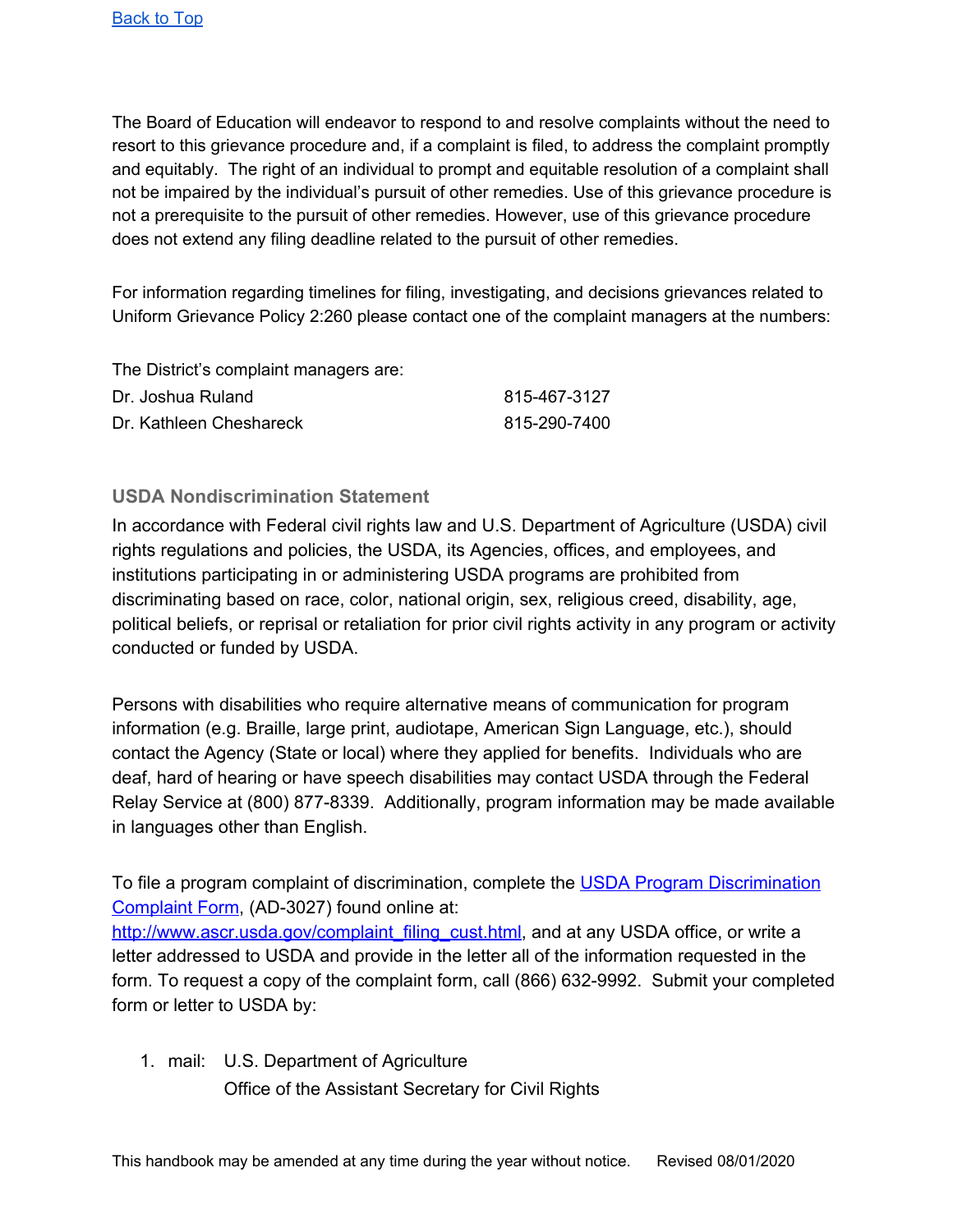1400 Independence Avenue, SW

Washington, D.C. 20250-9410;

- 2. fax: (202) 690-7442; or
- 3. email: program.intake@usda.gov.

This institution is an equal opportunity provider.

# **GENERAL INFORMATION**

# **District Rules**

Students may bring radios, cameras, video games, CD players, cell phones, or any other electronic equipment to school except pocket pagers or similar electronic paging devices. Students at the intermediate and junior high schools are encouraged to not bring personal items to school. Minooka District #201 is not responsible for lost or stolen items. Electronic devices must be turned off and kept in the student's locker or book bag upon entry to the school and/or when getting on the bus unless otherwise approved. Infractions of this rule will result in confiscation of the items with them to be picked up by a parent in the Administration Office.

- 1. No animals, due to safety and health reasons, are to be brought to school except for "service animals" (e.g. guide dogs) as approved by the administration.
- 2. Students shall not trespass on their way to and from school.
- 3. No smoking or use of electronic cigarettes on school grounds
- 4. No food, candy, or drinks are allowed in the gymnasiums.
- 5. It is the responsibility of students to make arrangements for transportation home from after school activities.
- 6. Students are expected to behave in an orderly fashion, respect all District personnel and property, other students and adults, and not cause disruptions to the educational process.
- 7. All school rules are to be followed any time a student is at school sponsored activities, on a school bus, or going to or from school.
- 8. If a child voluntarily leaves a school activity, she/he will not be allowed to return. If a District employee asks a student to leave, the parent(s)/guardian of the student must be notified.
- 9. Students are expected to present an appearance that, in the judgment of the faculty/administration, does not disrupt the educational process or interfere with the maintenance of a positive teaching/learning climate or pose a possible threat. Dress and/or grooming which is not in accord with reasonable standards of health, safety,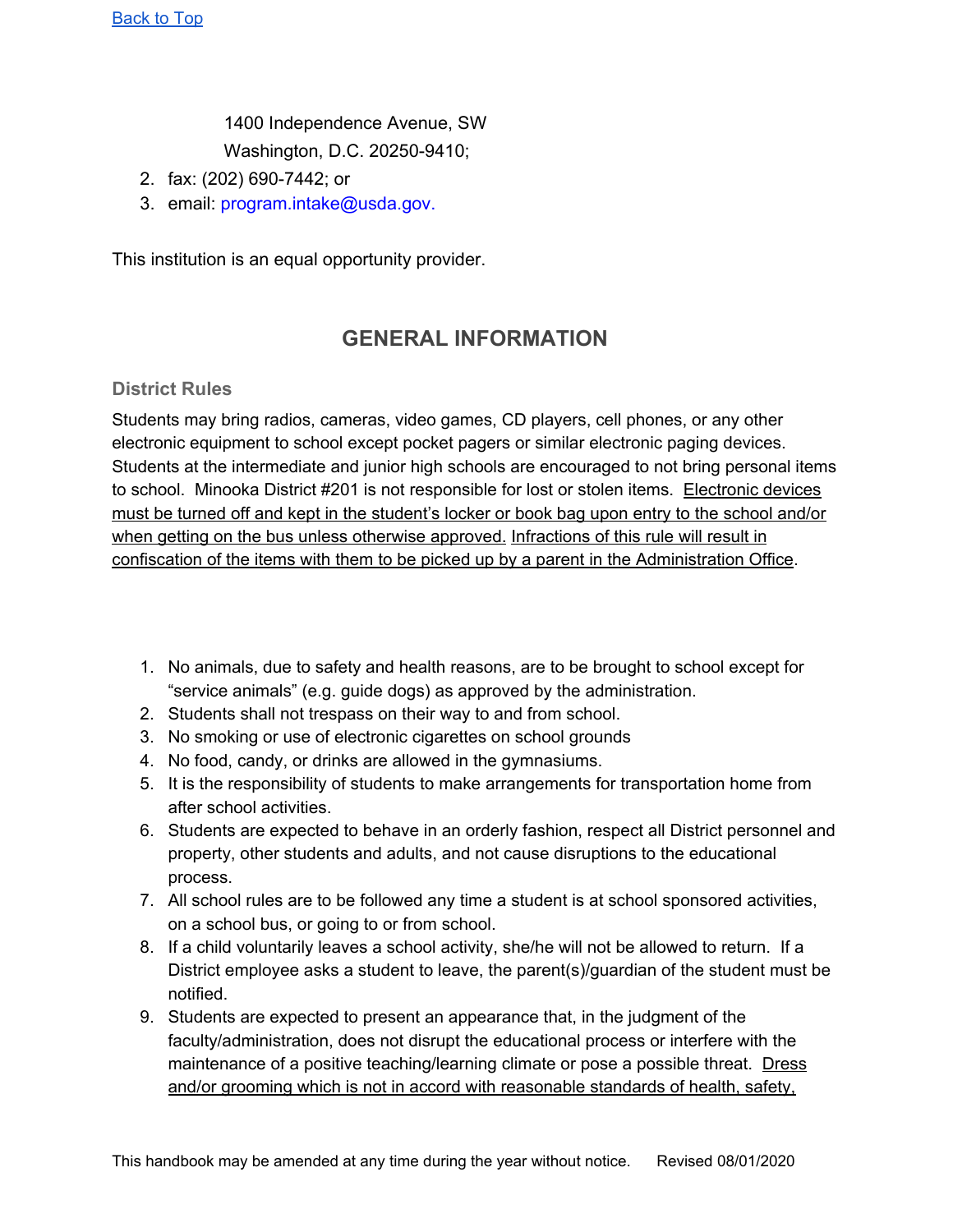modesty, and decency will be considered inappropriate. The building administrator is the final authority for judging the appropriateness of a student's appearance.

The following items of clothing are not permitted: (This list is not all-inclusive).

- a. Fashion or materials, which exaggerate, emphasize, reveal, or call attention to anatomical details, or expose undergarments;
- b. Torn or cut articles of clothing;
- c. Sleeveless shirts, mesh shirts, or biker shorts;
- d. Skirts above the extended fingertips;
- e. Shorts above the extended fingertips;
- f. Messages on clothing by picture or word may not be lewd, obscene, drug/alcohol oriented, profane or gang related;
- g. Outer garments (i.e., coats, hats, scarves) cannot be worn during the school day.
- 10. Students' coats, book bags, and backpacks must be left in the student's locker.
- 11. Students must be in attendance three full instructional periods per day (for elementary schools the equivalent of 150 instructional minutes) to participate in that day's extracurricular activities.
- 12. The respective building administrator must sanction all school parties, dances, etc.
	- a. As per Health Department guidelines, no food made at home may be handed out to students. Food items must be individually wrapped by the manufacturer. Items must not contain or be processed in a plant with peanuts or tree nuts.
	- b. No Halloween costumes allowed at the junior high school or intermediate school.
	- c. Grades K-4 will have Halloween, Christmas, and Valentine's parties planned by homeroom teachers/room parents. PTO may coordinate and supply refreshments. Refreshments will be served during the party. Treat bag contents shall be non-consumable.
	- d. All children's birthday treats in grades K-4, where parents/guardians provide food, must be approved by the school nurse in order to be distributed immediately preceding dismissal from school. Each parent must sign a consent form, in addition to nurse approval, if treats are eaten during the school day. The classroom teacher, nurse, building administrator, and when applicable parents/guardians shall approve birthday treats at least three days prior to distribution and/or consumption.
	- e. As per Health Department guidelines, no food made at home may be handed out to students. Food items must be individually wrapped from the manufacturer and must not contain or be processed in a plant with peanuts or tree nuts.
	- f. No other parties are sanctioned for Grades K-8 during the school year nor is it the school's policy to provide addresses nor hand out invitations in class for students' birthday parties or other social functions.
	- g. Party invitations or gifts for classmates should not be brought to school to be distributed.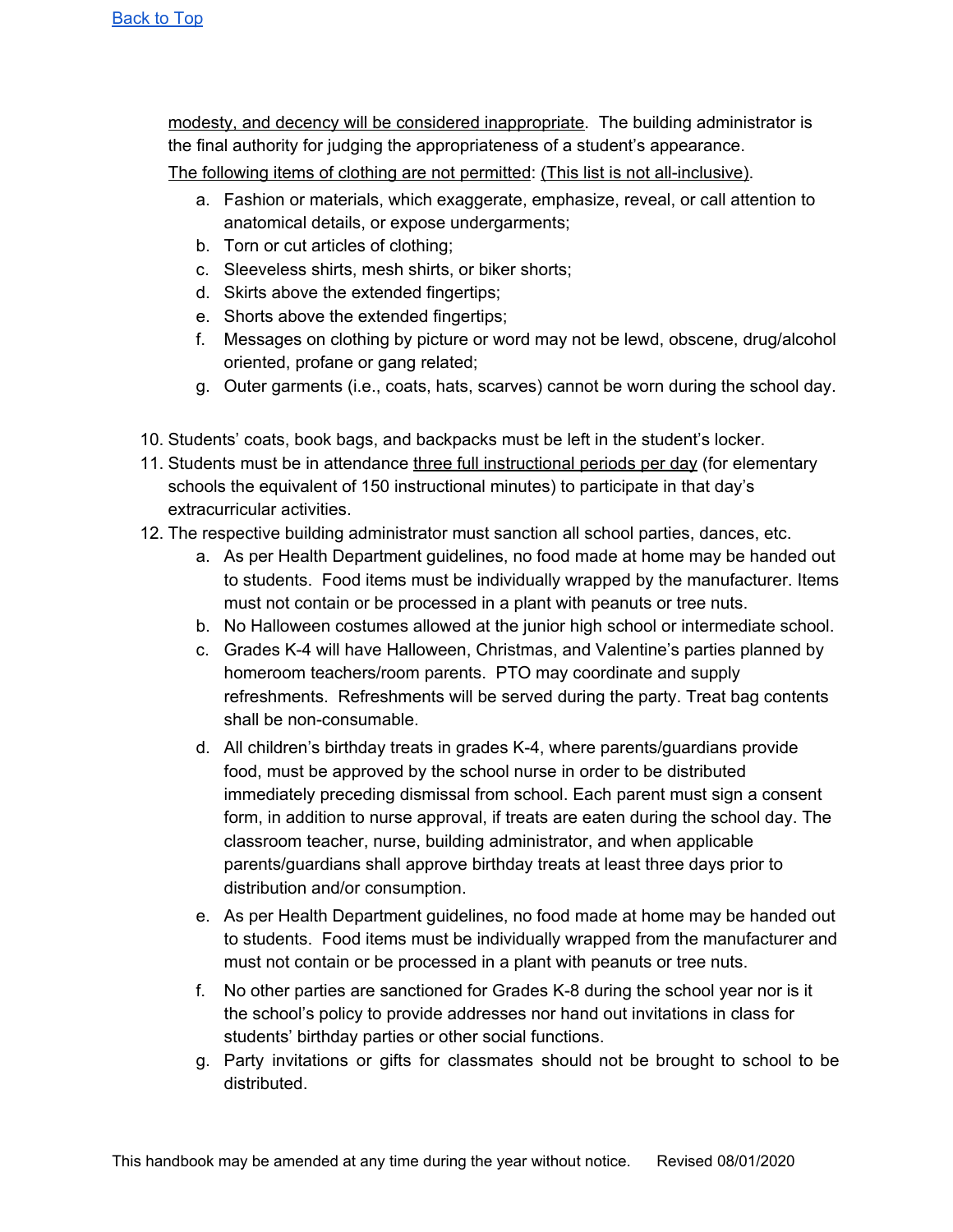h. Classroom treats brought to recognize a student's birthday must follow the appropriate procedure for approval and must be offered to all students in the class.

A form for bringing treats to the school must be filled out 3 days in advance and approved by the individual school principal or designee. The form may be obtained from any school office and is also online for your convenience.

### **School Visitations**

Visitors to the District's schools are welcome. All visitors including scheduled speakers, parents, siblings, board members, etc., are required to enter through the front doors of the building and proceed immediately to the front office and register before visiting any school building. An appointment is required. Visitors are required to present an acceptable form of identification to be processed through the State database check. Approved visitors must take a tag identifying themselves as a visitor and place the tag in a visible location on their person. Visitors shall proceed to their destination in a direct and quiet manner. All visitors must return to the main office and sign out before leaving school. The District reserves the right to limit or reject visitations or appointments if such appointments are disruptive to the educational process. Failure to receive visitor status constitutes trespassing and may result in legal action, including referral to law enforcement authorities for applicable criminal penalties.

Any person wishing to confer with a staff member should contact that staff member to make an appointment. Conferences with teachers are held, to the extent possible, outside school hours or during the teacher's conference/preparation period.

Visitors are expected to abide by all school rules during their time on school property. A visitor who fails to conduct himself or herself in a manner that is appropriate will be asked to leave and may be subject to criminal penalties for trespass and/or disruptive behavior.

No person on school property or at a school event shall perform any of the following acts:

- 1. Strike, injure, threaten, harass, or intimidate a staff member, board member, sports official or coach, or any other person.
- 2. Behave in an unsportsmanlike manner or use vulgar or obscene language.
- 3. Unless specifically permitted by State law, possess a weapon, any object that can reasonably be considered a weapon or looks like a weapon, or any dangerous device.
- 4. Damage or threaten to damage another's property.
- 5. Damage or deface school property.
- 6. Violate any Illinois law or municipal, local or county ordinance.
- 7. Smoke or otherwise use tobacco products.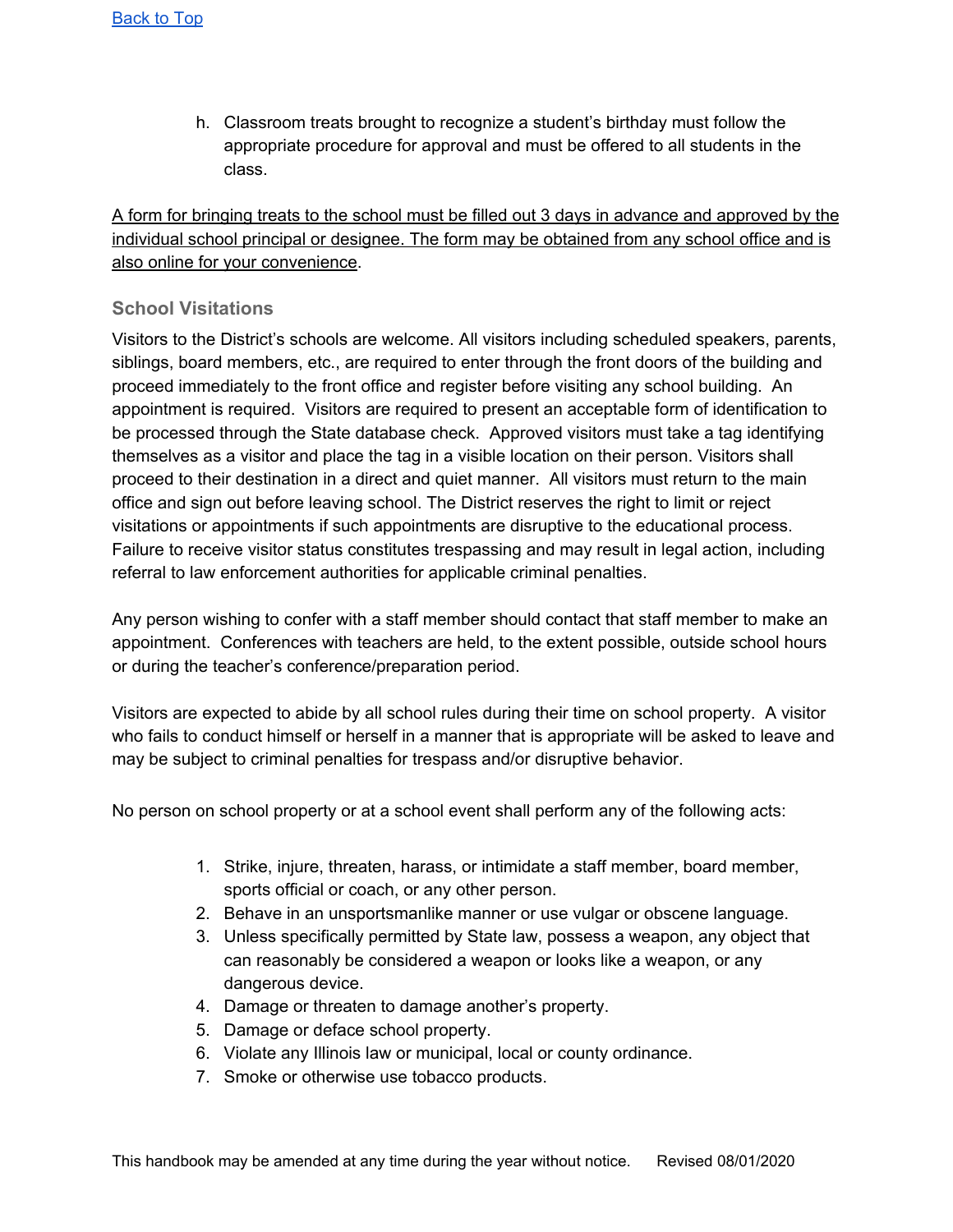- 8. Distribute, consume, use, possess, or be impaired by or under the influence of an alcoholic beverage, cannabis, other lawful product, or illegal drug.
- 9. Be present when the person's alcoholic beverage, cannabis, other lawful product, or illegal drug consumption is detectible, regardless of when and/or where the use occurred.
- 10. Use or possess medical cannabis, unless he or she has complied Illinois' Compassionate Use of Medical Cannabis Act and district policies.
- 11. Impede, delay, disrupt, or otherwise interfere with any school activity or function (including using cellular phones in a disruptive manner).
- 12. Enter upon any portion of school premises at any time for purposes other than those that are lawful and authorized by the board.
- 13. Operate a motor vehicle: (a) in a risky manner, (b) in excess of 20 miles per hour, or (c) in violation of an authorized district employee's directive.
- 14. Engage in any risky behavior, including roller-blading, roller-skating, or skateboarding.
- 15. Violate other district policies or regulations, or a directive from an authorized security officer or district employee.
- 16. Engage in any conduct that interferes with, disrupts, or adversely affects the district or a school function.

# **School Visitation Rights**

The School Visitation Rights Act permits employed parents/guardians, who are unable to meet with educators because of a work conflict, the right to time off from work under certain conditions to attend necessary school functions such as parent-teacher conferences, academic meetings and behavioral meetings. Letters verifying participation in this program are available from the school office upon request.

# **Confidential Communications**

School personnel do not have "privileged communication" rights in Illinois. In other words, communication between school personnel and students is not normally confidential in respect to parents and other school personnel. It is possible that confidentiality may exist in communications between students and mental health therapists employed by the District or its special education cooperative subject to the limitations of Illinois law.

## **School Awards and Recognition**

The district presents students with the following awards: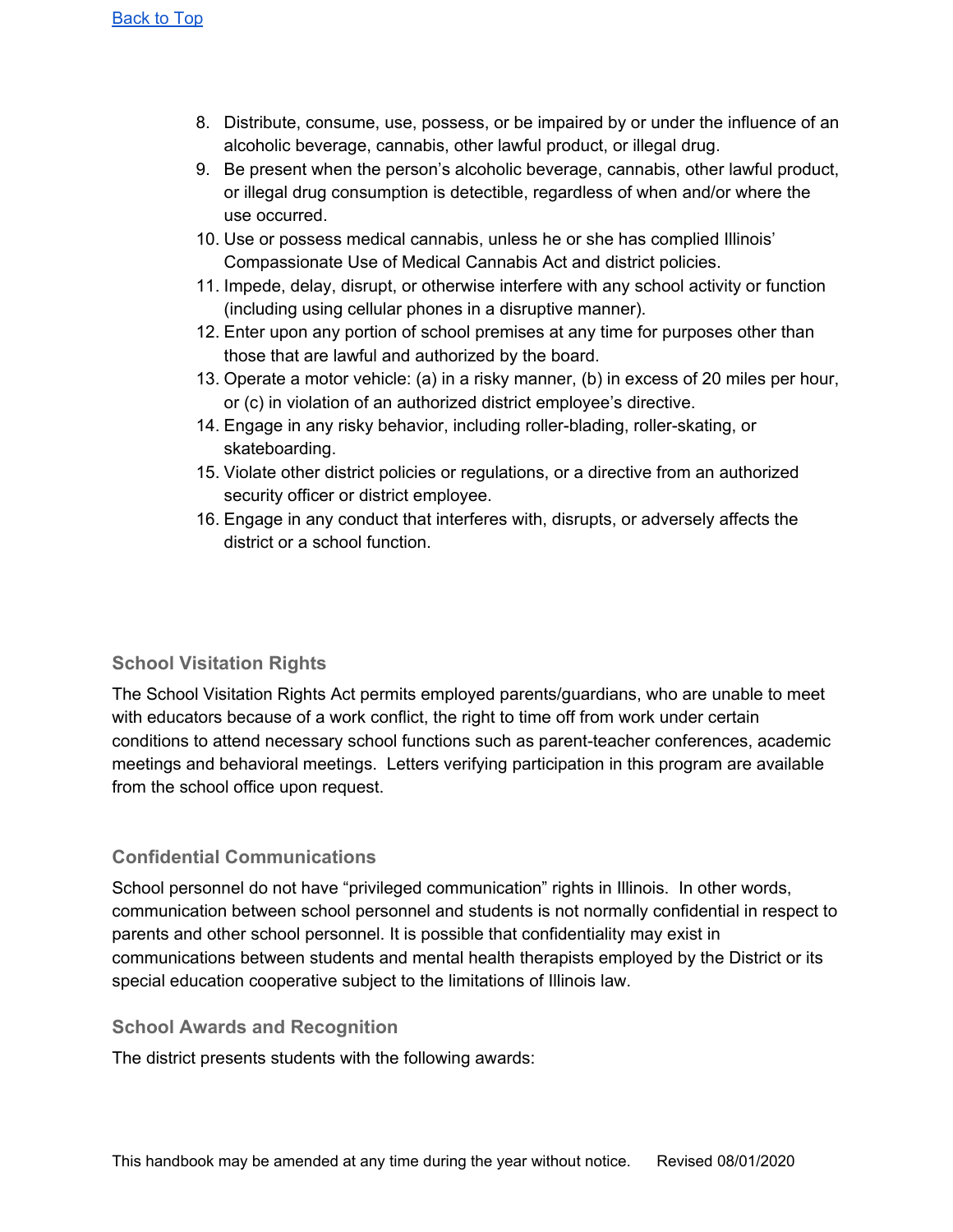- 1. "Board of Education Awards" are presented annually at graduation to those students in eighth grade who have maintained a 3.90 cumulative grade point average or higher for their seventh and eighth grade years of schooling.
- 2. "Scholastic Awards"are presented at the end of the year. At the junior high those are: valedictorian of the class, the Bill Davidson Award, for the highest cumulative percentage grade point average. The salutatorian is for the student with the second highest cumulative percentage grade point average. The MEEA Award in honor of Jack Satorius is given to one eighth grade boy and girl. This award is based on achievement, effort, deportment, leadership, and school spirit.
- 3. Academic awards will be presented at the end of the second semester.
- 4. The "American Legion Award" is presented to one boy and one girl in the eighth grade based on their courage, honor, leadership, patriotism, scholarship, and service.
- 5. The "Hugh Palmer Math Award" is presented to the top eighth grade boy and girl who excel in mathematics.
- 6. "Presidential Academic Excellence Award" this award is presented to all eighth grade students who have earned a cumulative GPA of 3.50 or higher out of a possible 4.00 at the end of the second quarter of the eighth grade year in addition to other criteria determined by the school.
- 7. "Band Awards" are presented at the end of the school year. The most outstanding musician award is given to one eighth grade student.

**Parent Notices Required by the Every Student Succeeds Act**

I. Teacher Qualifications

.

A parent/guardian may request, and the District will provide in a timely manner, the professional qualifications of your student's classroom teachers, including, at a minimum, whether:

- a. The teacher has met the State qualifications and licensing criteria for the grade levels and subject areas in which the teacher provides instruction.
- b. The teacher is teaching under emergency or other provisional status.
- c. The teacher is teaching in the field of discipline of the certification of the teacher.
- d. Paraprofessionals provide services to the student and, if so, their qualifications.
- II. Testing Transparency

The State and District requires students to take certain standardized tests. For additional information, see handbook procedure Standardized Testing

A parent/guardian may request, and the District will provide in a timely manner, information regarding student participation in any assessments mandated by law or District policy.

III. Annual Report Card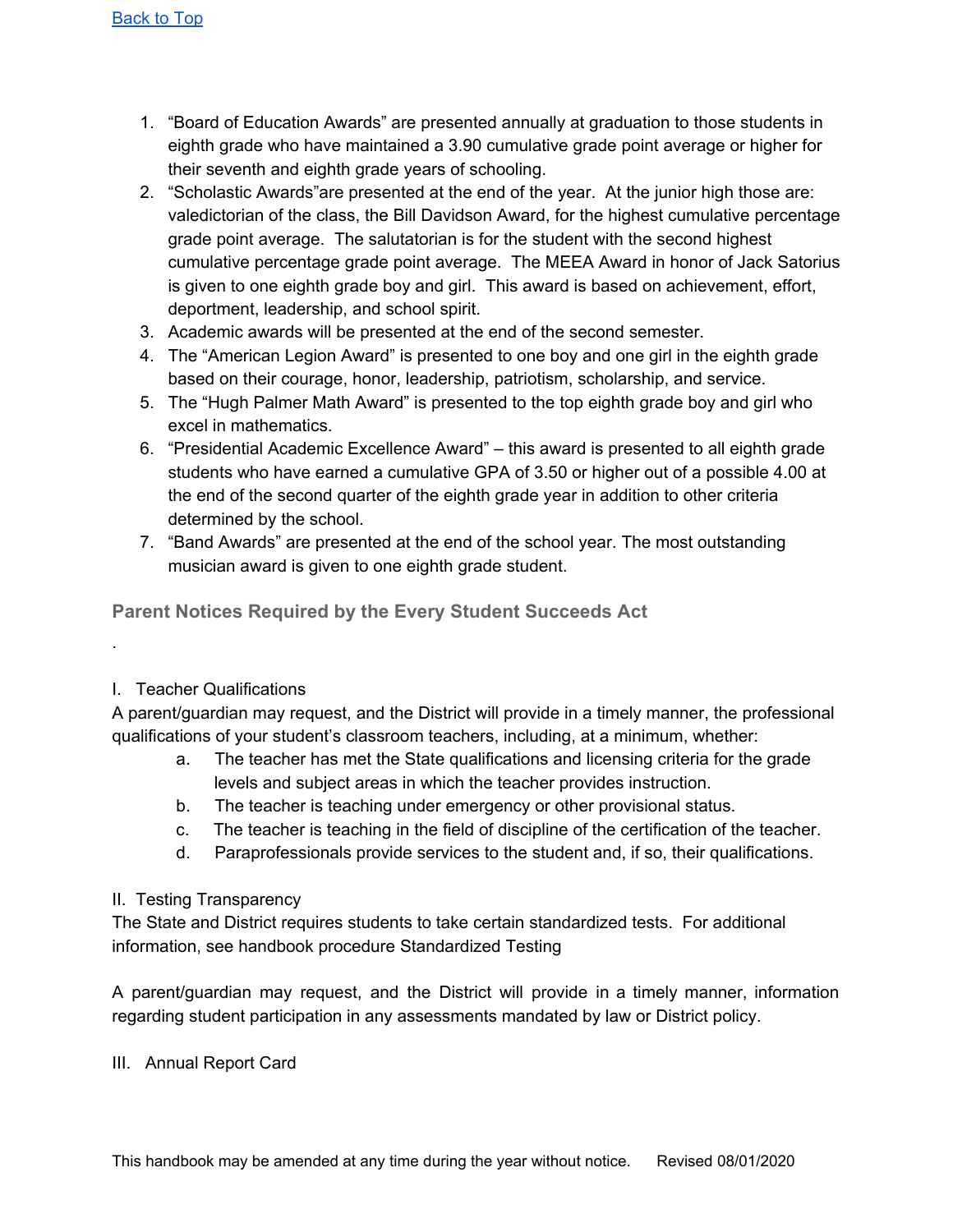Each year, the District is required to disseminate an annual report card that includes information on the District as a whole and each school served by the District, with aggregate and disaggregated information for each required subgroup of students including: student achievement on academic assessments (designated by category), graduation rates, district performance, teacher qualifications, and certain other information required by federal law. When available, this information will be placed on the District's website at [www.min201.org](http://www.min201.org/)

### IV. Parent & Family Engagement Compact

The School District and/or each school has a parental involvement policy that is regularly distributed to all parents/guardians. Parents/guardians will be provided with timely notice of parent involvement activities and will receive a description and explanation of the school's curriculum, the forms or academic assessment used to measure student progress, and the proficiency level students are expected to meet. The Board has adopted and continues to use policies regarding student privacy, parental access to information, and administration of certain physical examinations to minors. Copies of those policies are available upon request.

### V. Unsafe School Choice Option

The unsafe school choice option allows students to transfer to another District school or to a public charter school within the District under certain circumstances. For additional information, see handbook procedure Unsafe School Choice Option.

### VI. Student Privacy

Students have certain privacy protections under federal law. For additional information, see handbook procedure Student Privacy

### VII. English Learners

The school offers opportunities for resident English Learners to achieve at high levels in academic subjects and to meet the same challenging State standards that all children are expected to meet. For additional information, see handbook procedure English Learners

#### VIII. Homeless Students

For information on supports and services available to homeless students, see handbook procedure Homeless Child's Right to Education

### **Unsafe School Choice Option**

The unsafe school choice option allows students to transfer to another District school or to a public charter school within the District. The unsafe school choice option is available to: (1) All students attending a persistently dangerous school, as defined by State law and identified by the Illinois State Board of Education; and (2) Any student who is a victim of a violent criminal offense that occured on school grounds during regular school hours or during a school-sponsored event.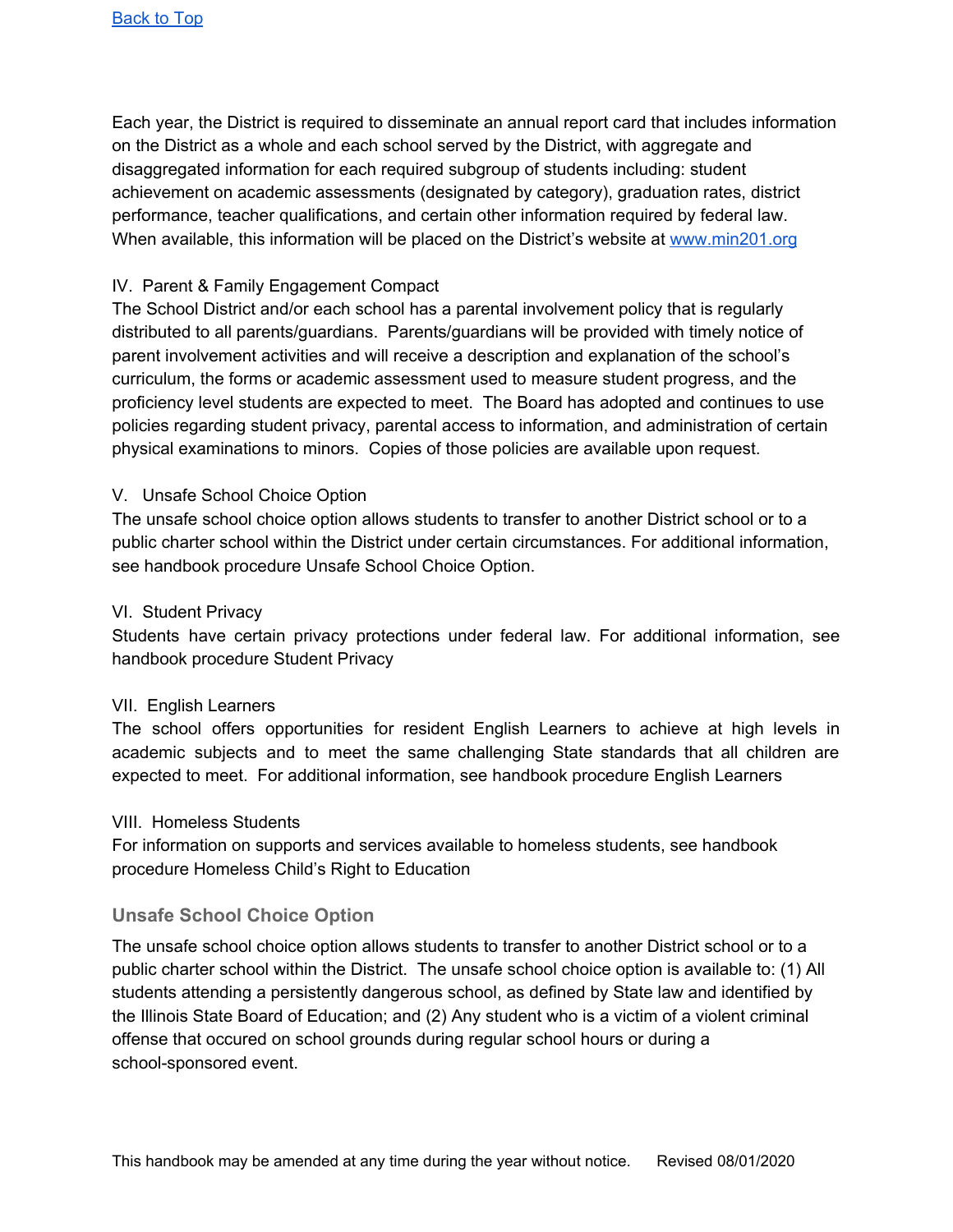## **Homeless Child's Right to Education**

**When a child loses permanent housing and becomes a homeless person as defined at law, or when a homeless child changes his or her temporary living arrangements, the parent or guardian of the homeless child has the option of either:**

**(1) continuing the child's education in the school of origin for as long as the child remains homeless or, if the child becomes permanently housed, until the end of the academic year during which the housing is acquired; or**

**(2) enrolling the child in any school that non-homeless students who live in the attendance area in which the child or youth is actually living are eligible to attend.**

### **Sex Offender & Violent Offender Community Notification Laws**

State law requires schools to notify parents/guardians during school registration or parent-teacher conferences that information about sex offenders and violent offenders against youth is available to the public on the Ill. Dept. of State Police (ISP) website. The ISP website contains the following:

Illinois Sex Offender Registry, [www.isp.state.il.us/sor/](http://www.isp.state.il.us/sor/)

Illinois Murderer and Violent Offender Against Youth Registry,

[www.isp.state.il.us/cmvo/](http://www.isp.state.il.us/cmvo/)

Frequently Asked Questions Concerning Sex Offenders,

[www.isp.state.il.us/sor/faq.cfm](http://www.isp.state.il.us/sor/faq.cfm)

### **Pesticide Registration**

School District #201 has an Integrated Pest Management (IPM) Policy which incorporates building maintenance, sanitation, physical barriers, and as a last resort, the most safe, effective means of pesticide. The district will make a public notification two days before an airborne pesticide application. In the event of an extreme emergency and pesticides must be used immediately, we will notify the community as soon as possible.

### **Suicide and Depression Awareness and Prevention (Board Policy 7:290)**

Youth suicide impacts the safety of the school environment. It also affects the school community, diminishing the ability of surviving students to learn and the school's ability to educate. Suicide and depression awareness and prevention are important goals of the school district.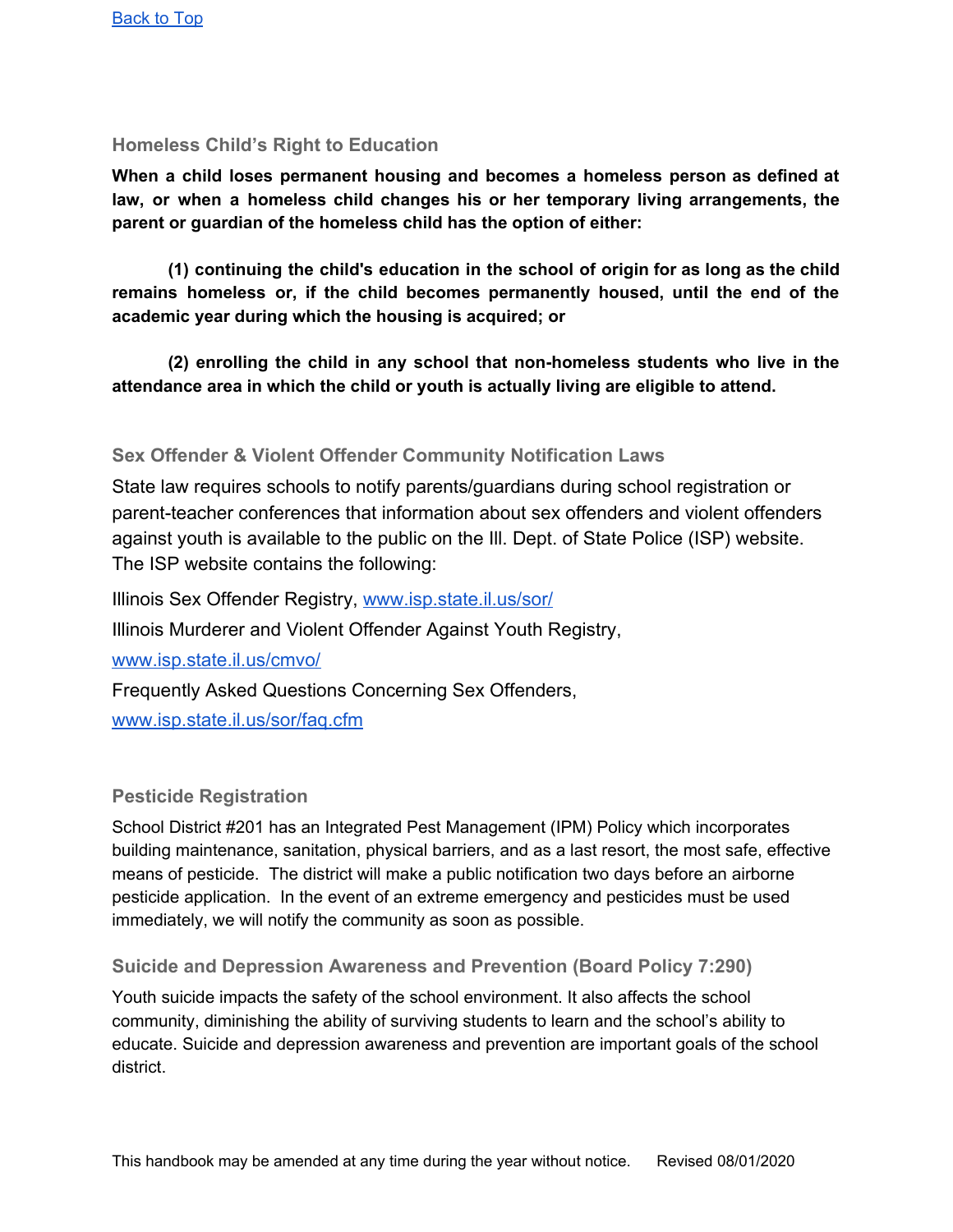The school district maintains student and parent resources on suicide and depression awareness and prevention. Much of this information, including a copy of the school district's policy, is posted on the school district website. Information can also be obtained from the school office.

### **English Learners**

The school offers opportunities for resident English Learners to achieve at high levels in all academic subjects and to meet the same challenging State standards that all children are expected to meet.

Parents/guardians of English Learners will be informed how they can: (1) be involved in the education of their children, and (2) be active participants in assisting their children to attain English proficiency, achieve at high levels within a well-rounded education, and meet the challenging State academic standards expected of all students.

For questions related to this program or to express input in the school's English Learners program, contact your building principal.

### **District Budget**

The Board adopts a budget before the end of the first quarter of each fiscal year, September 30, or by such alternative procedure as State law may define. Information about the District's budget can be found at [www.min201.org](http://www.min201.org/)

## **Safety Drill Procedures and Conduct**

Safety drills will occur at times established by the school board. Students are required to be silent and shall comply with the directives of school officials during emergency drills. There will be a minimum of three (3) evacuation drills, a minimum of one (1) severe weather (shelter-in-place) drill, a minimum of one (1) law enforcement drill to address an active shooter incident, and a minimum of one (1) bus evacuation drill each school year. There may be other drills at the direction of the administration. Drills will not be preceded by a warning to the students.

## **School Operations During a Pandemic or Other Health Emergency**

A pandemic is a global outbreak of disease. Pandemics happen when a new virus emerges to infect individuals and, because there is little to no pre-existing immunity against the new virus, it spreads sustainably. Your child's school and district play an essential role, along with the local health department and emergency management agencies, in protecting the public's health and safety during a pandemic or other health emergency.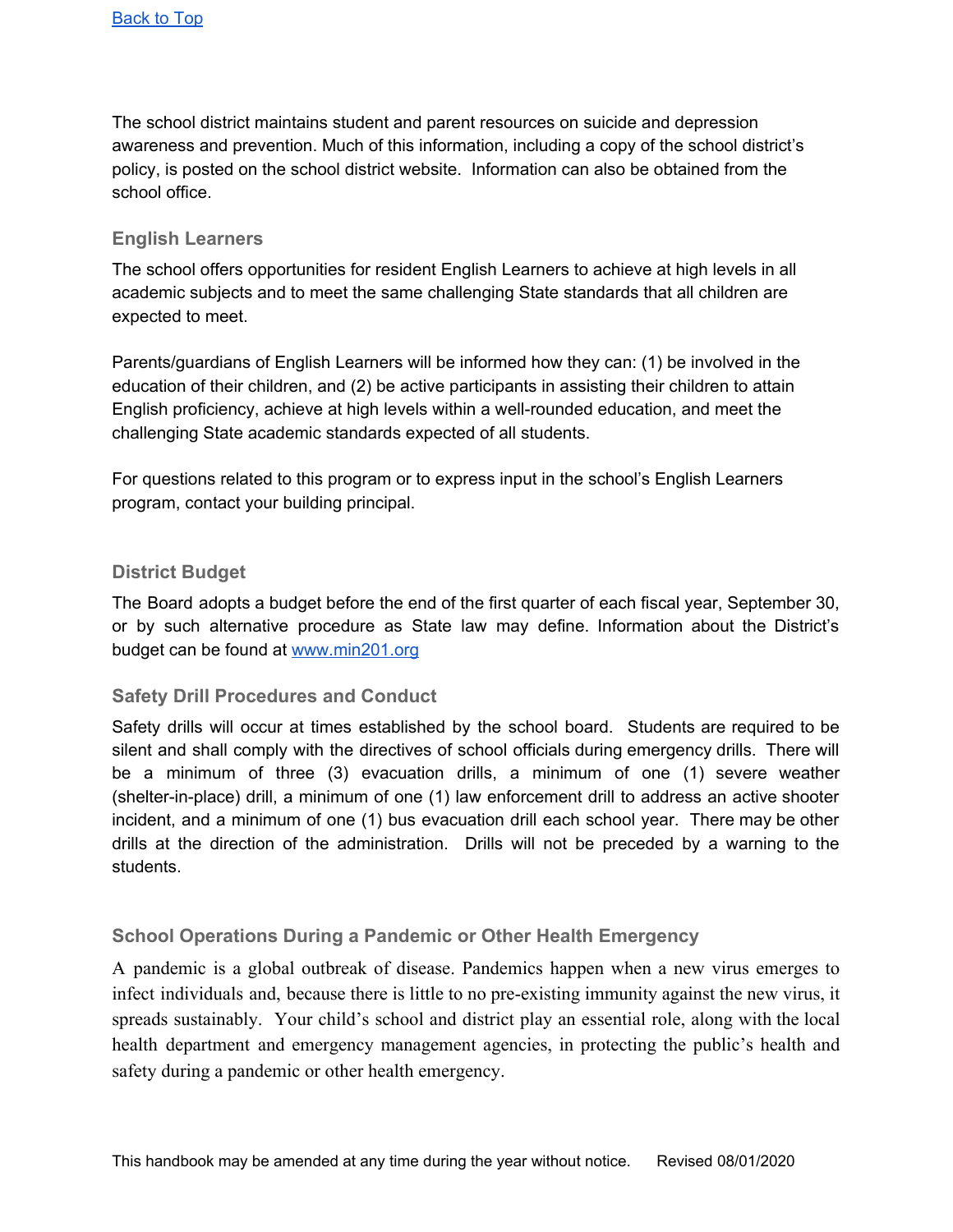During a pandemic or other health emergency, you will be notified in a timely manner of all changes to the school environment and schedule that impact your child. Please be assured that even if school is not physically in session, it is the goal of the school and district to provide your child with the best educational opportunities possible.

Additionally, please note the following:

- 1. All decisions regarding changes to the school environment and schedule, including a possible interruption of in-person learning, will be made by the superintendent in consultation with and, if necessary, at the direction of the Governor, Illinois Department of Public Health, local health department, emergency management agencies, and/or Regional Office of Education.
- 2. Available learning opportunities may include remote and/or blended learning. Blended learning may require your child to attend school on a modified schedule.
- 2. Students will be expected to participate in blended and remote instruction as required by the school and district. Parents are responsible for assuring the participation of their child. Students who do not participate in blended or remote learning will be considered truant.
- 3. All school disciplinary rules remain in effect during the interruption of in-person learning. Students are subject to discipline for disrupting the remote learning environment to the same extent that discipline would be imposed for disruption of the traditional classroom.
- 4. Students and parents will be required to observe all public health and safety measures implemented by the school and district in conjunction with state and local requirements.
- 5. During a pandemic or other health emergency, the school and district will ensure that educational opportunities are available to all students.
- 6. School personnel will work closely with students with disabilities and other vulnerable student populations to minimize the impact of any educational disruption.
- 7. Students who have a compromised immune system, live with an individual with a compromised immune system, or have a medical condition that may impact their ability to attend school during a pandemic or other public health emergency should contact school officials.
- 8. During a pandemic or other health emergency, teachers and school staff will receive additional training on health and safety measures.
- 9. In accordance with school district or state mandates, the school may need to conduct a daily health assessment of your child. Parents and students will be notified of the exact assessment procedures if this becomes necessary.
- 10. Parents should not send their child to school if their child exhibits any symptoms consistent with the pandemic or other health emergency.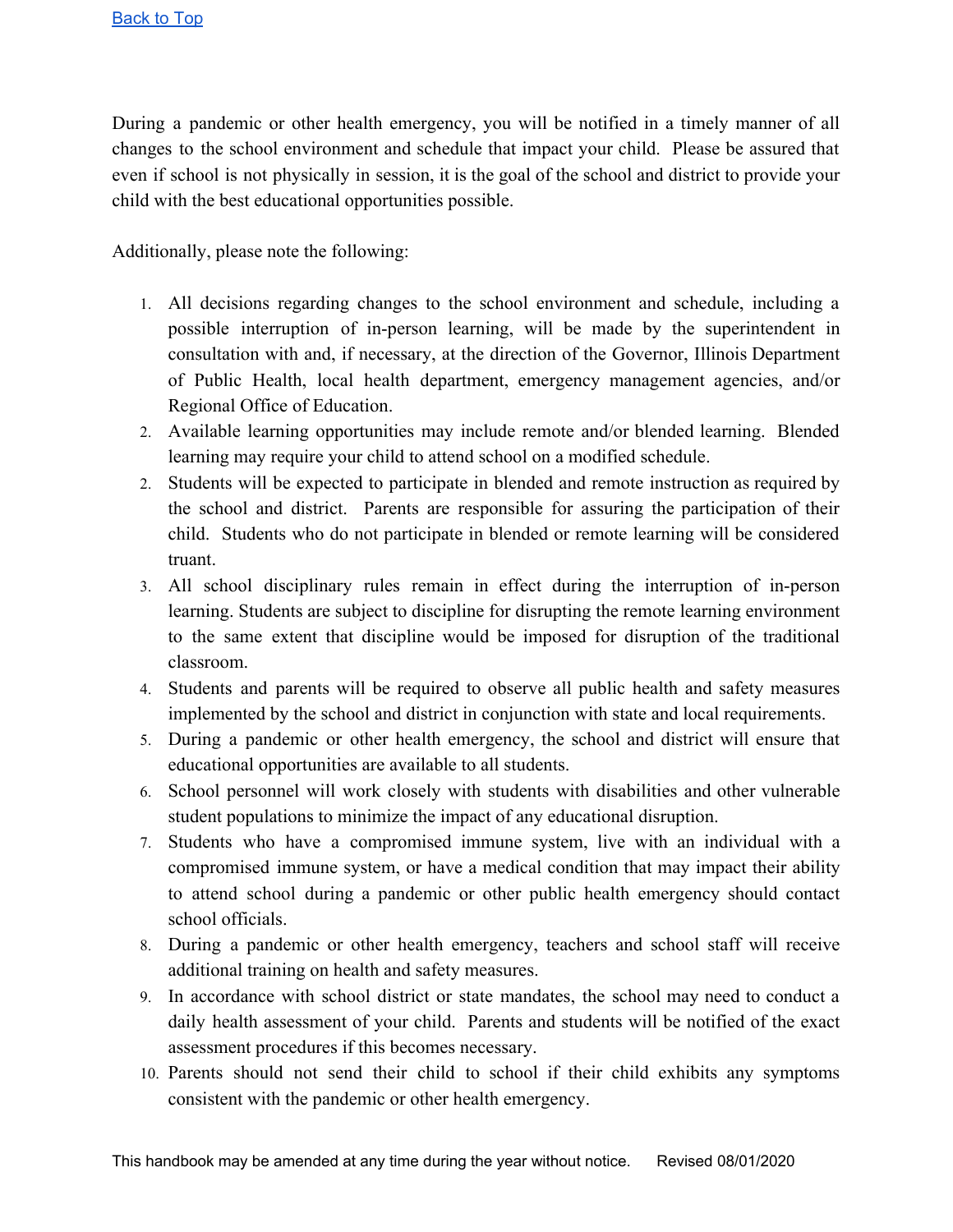11. Please do not hesitate to contact school or district officials if you have any concerns regarding your child's education, health or safety.

# **EXTRACURRICULAR ORGANIZATIONS AND ACTIVITIES**

The following extra-curricular clubs and Activities require a nonrefundable fee to be paid prior to student participation. Fees will be established annually by the Board of Education. Basketball **Baseball** Baseball **Cross Country COUNTING Volleyball** Softball Track Track Wrestling Cheerleading **Soccer** 

Extracurricular activities offered by Minooka Community Consolidated School District #201 are an important part of a student's education. They are designed to enrich the educational experiences of students and have been created to encourage participation and promote positive self-esteem and individual growth for each child. Each student is encouraged to participate in one or more activities. All rules and regulations of Minooka CCSD #201 are in force at all extracurricular activities whether they are during the school day or during non-school time, at our school or when we are the guests of other schools.

## **Clubs and Activities**

Rebecca Caudill Reading Club - is an opportunity for readers to unite and share their enjoyment of books. Every year, there is a list of twenty titles that are selected from suggestions made by students around the state. After reading three of these titles, a student is invited to join. A favorite book is selected among the members as the school winner, and new recommendations for the book list are taken. All students at the junior high are invited to participate.

Student Council - The student council is made up sixth, seventh, and eighth grade students who are elected by the student body of each grade level in the first nine weeks of the school year. Some of the activities students participate in are: fundraisers for charity, plan dances, work at concessions, plan student assemblies, and act as liaison between students and staff.

Math Club- Math Club is available to all sixth, seventh, and eighth grade students. Practices are held before school, during lunchtime and after school. Math club meets from November through May of the school year. Students participate in IESA competitions.

Speech Contest- Junior high school speech contest is held during the period of September through November. Students pick a monologue or duet act to perform. Speech contest is an I.E.S.A. sanctioned activity. Eligibility checks will be conducted during the season.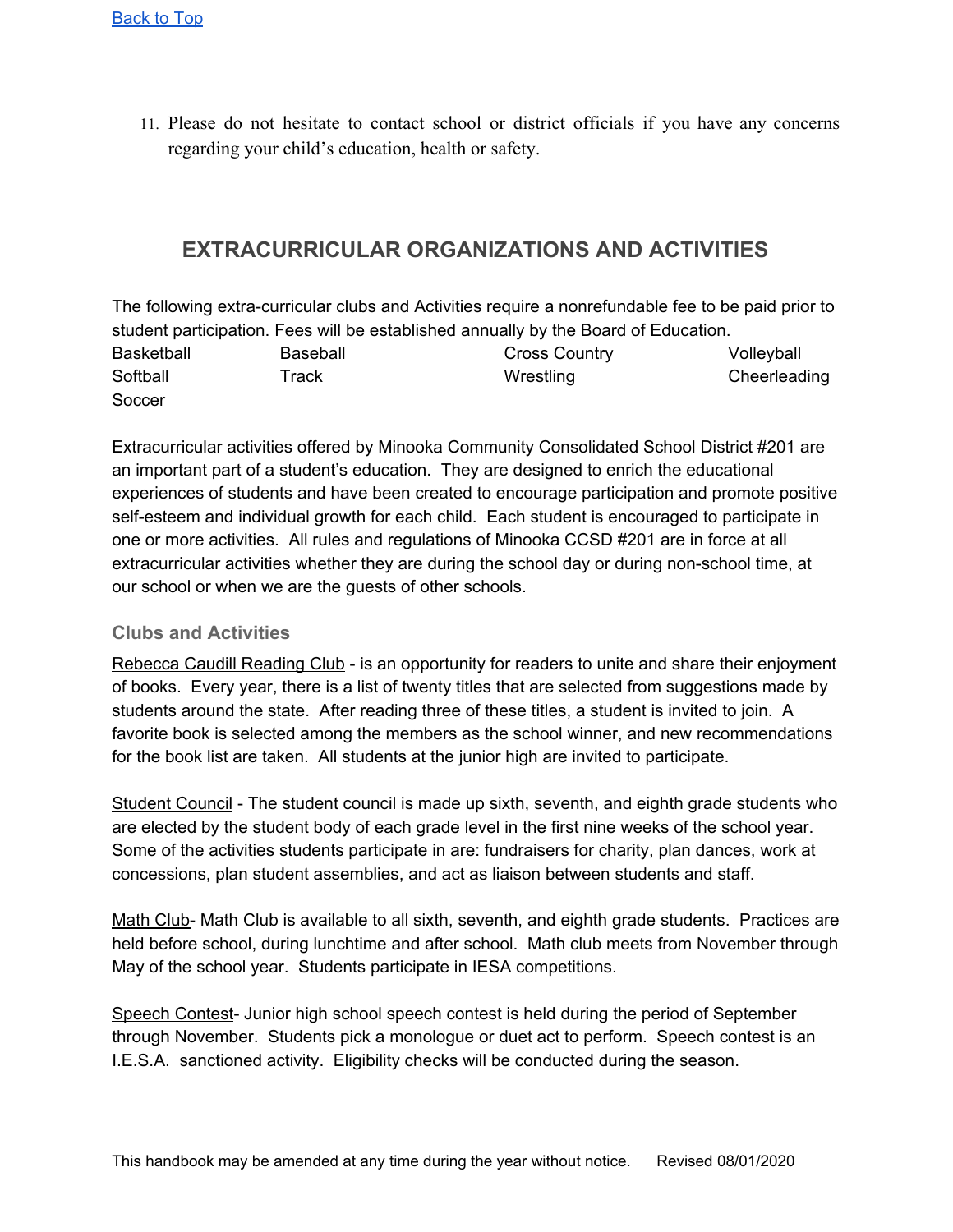School Play- Fifth, sixth, seventh, and eighth grade students may try out for the school play. The sponsor picks the cast after tryouts are held.

Spelling Contest- The spelling contest is held in the spring of each school year for sixth, seventh, and eighth grade students. Winners represent the school in the IVC Spelling Contest.

Band- Students in fifth, sixth, seventh and eighth grades are eligible to join the band. Practices begin in August and run through June. Students are encouraged to purchase instruments. Rental instruments are available on a limited basis. Students are expected to attend the winter and spring concerts as well as many parades and organization contests. Students may also choose to participate in solo and ensemble contests. This is a graded subject.

Chorus- Students in fifth through eighth grades may join chorus. Practices are held during or after the school day. Students are expected to attend all required performances that are scheduled.

Yearbook- Yearbook Club utilizes technology to create the memories that are printed into the Junior High School's yearbook. With the use of digital cameras, the internet, and an online-based yearbook program, students in the yearbook club are able to design, sell, and promote the school's yearbook.

Beta Club- Beta Club is a leadership, service, and scholastic organization. Beta Club requires that students meet two requirements for membership. 1) The yearly average of their GPA must be a 3.75 for the previous school year. 2) Students must be in the 90th percentile for 2 of their 3 Reading, or 2 of their 3 Math MAP tests from the previous year. Students who join in 7th grade are automatically members in 8th grade, and students who do not qualify/join in 7th grade have a 2nd chance in 8th grade as well, if they meet the requirements. Anyone meeting the requirements will receive an invitation in the first few weeks of the school year. Beta members are required to complete 25 service hours per year by participating in volunteer and other charitable opportunities. Beta club will sponsor a number of charity and fundraising events throughout the year. All students inducted into Beta Club are expected to maintain a high level of academic excellence, behavior, and character. Any violation of these conditions may result in removal.

Scholastic Bowl- Scholastic Bowl is open to all fifth through eighth grade students. Section 4.00 of the current I.E.S.A. Handbook outlines the guidelines for participation in scholastic bowl contests. Limitations are put on the number of students who may represent a school during the state tournament series.

### **Athletics**

The athletic program is divided into the following categories: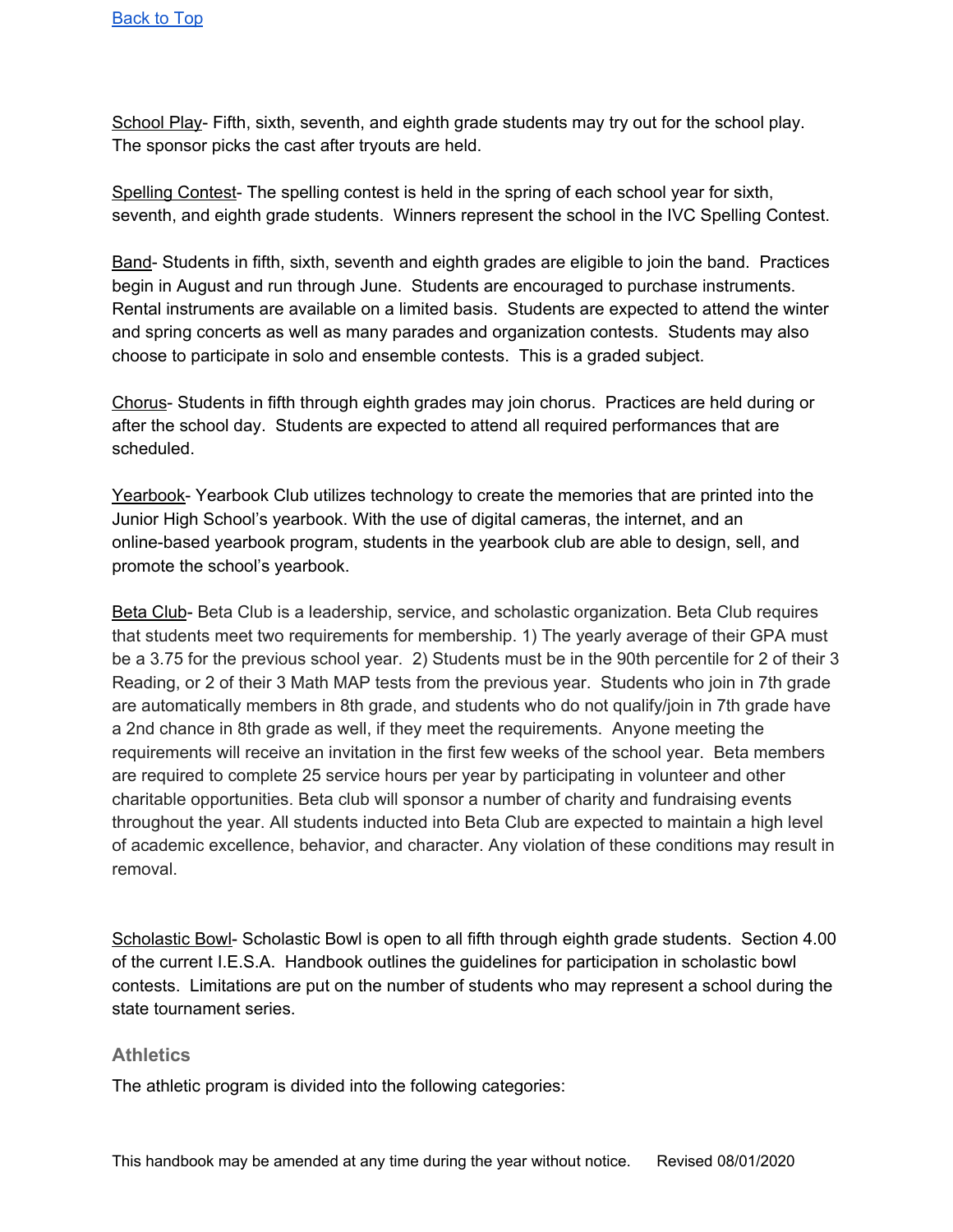### Junior High Athletics:

With the exception of wrestling, and cross country which allows fifth grade participation, all junior high school athletics are limited to participation by sixth, seventh, and eighth grade students. Interscholastic programs are offered.

### Interscholastic Athletics:

Interscholastic sports follow Illinois Elementary School Association regulations and are competitive. All students that fulfill the Illinois Elementary School Association and Minooka District #201 eligibility requirements (weekly passing of every subject) are eligible to participate. The number of openings for a team will be posted before tryouts begin.

Fifth Grade Athletics-The goal of the fifth grade program is to allow maximum participation that is reasonably possible, for each student during regular season play in wrestling or cross country. The main objective will be to participate and use competition as a learning tool.

Sixth Grade Athletics-The goal of the sixth grade program is to allow maximum participation that is reasonably possible, for each student during regular season play. The main objective will be to participate and use competition as a learning tool.

Seventh Grade Athletics-The seventh grade program begins to take a competitive approach toward athletics. The main objective will focus on being competitive with other IESA schools. Participation time will be a consideration, but will not be focused on throughout each contest.

Eighth Grade Athletics-The Minooka eighth grade athletic programs have a highly competitive approach toward competition with other IESA schools. Participation time will not be limited to guarantee playing time for all participants.

There are limitations on the following teams. Seventh and Eighth Grade Teams (A and/or B) Baseball-Minimum of 12 and a maximum of 18 players per team Softball-Minimum of 12 and a maximum of 18 players per team Basketball-Minimum of 12 and a maximum of 15 players per team Cheerleading–Minimum of 18 and a maximum of 25 cheerleaders Volleyball-Minimum of 12 and a maximum of 15 players per team Soccer-Minimum of 45 and a maximum of 55 players Wrestling – All students will participate Track – All students will participate Cross Country-All students will participate Sixth Grade Team Baseball-Minimum of 15 and a maximum of 18 players Basketball (A & B Teams)-Minimum of 24 and a maximum of 30 players Cheerleading–Minimum of 12 and a maximum of 15 cheerleaders Volleyball (A and B Teams)-Minimum of 24 and a maximum of 30 players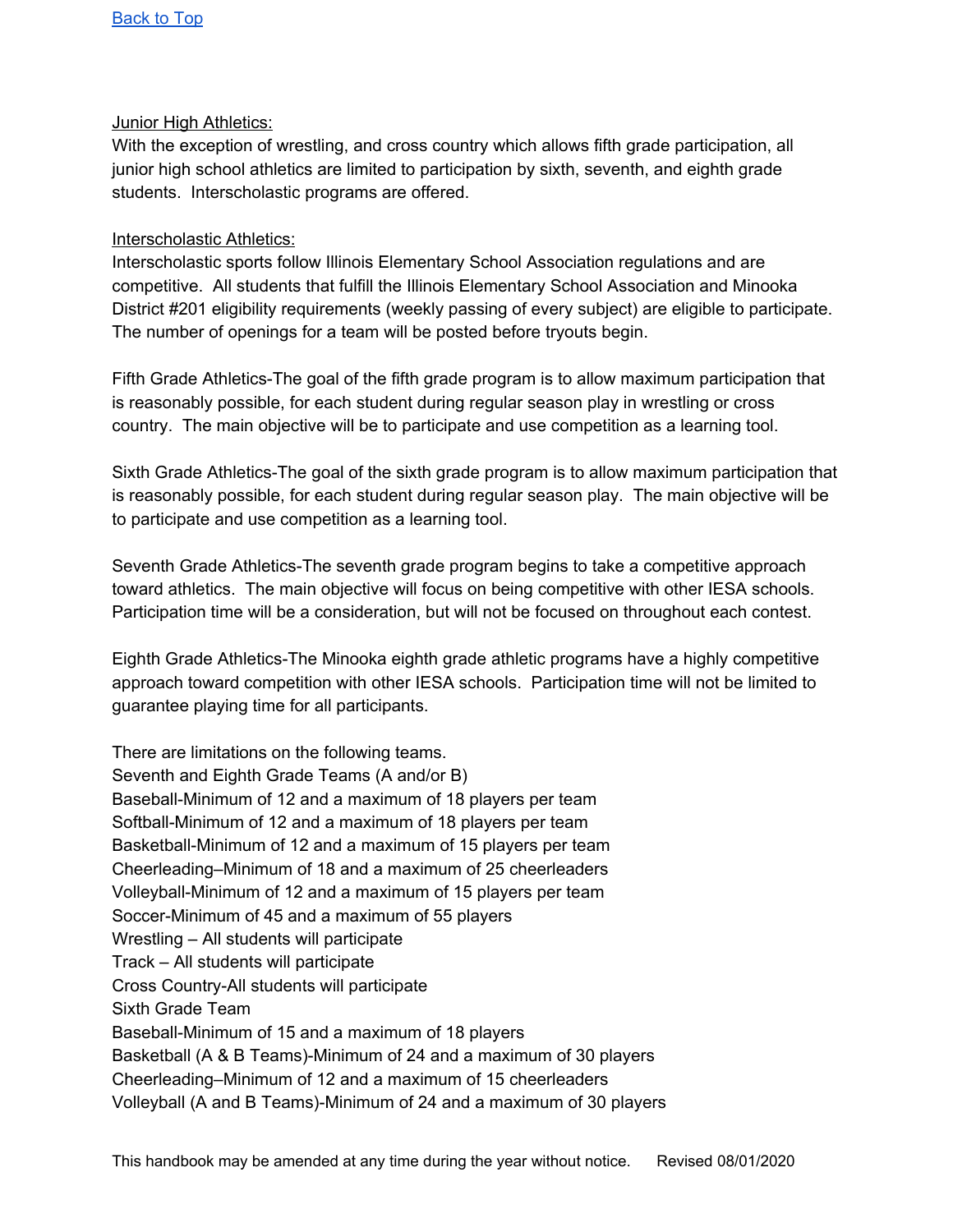Note: If player cuts are necessary, no team shall cut less than three players. No student shall be permitted to compete in a tryout, practice, or game unless she/he has a current physical covering the length of the sport and an online registration form completed prior to the start date of the respective sport. Any student that wants to join a non-cut sport must have all required paperwork listed above, turned in within five days of the first practice.

Any student not able to attend tryouts must contact the coach prior to tryouts. Any student not able to attend tryouts must contact the Athletic Director prior to tryouts. For further information regarding extracurricular activities, please contact the Athletic Director at the Junior High School.

## **General Sports Rules**

Conduct - Athletes and parent spectators are expected to follow all district and school rules. Athletes are to be well-groomed at all times and are to exhibit good sportsmanship at home and away events. Unless prior consent by the coach is given, athletes are to attend all practices. Students should share practice times with parents.

Uniforms - All uniforms are property of Minooka District #201. Athletes will be issued uniforms and necessary equipment at the beginning of the season. Proper care is to be given to uniforms throughout the season. Uniforms are to be worn for athletic events only. Equipment or uniforms damaged or not properly returned will become the responsibility of the athlete, who will be charged the price of a replacement.

Awards - There will be award presentations throughout the school year immediately following the season's end. Upon a student's successful completion of the first athletic season, that student will earn the letter "M" and the pin for that particular sport. A pin will be awarded for each additional year of participation in that sport. If the student successfully completes a different sport, she/he will receive a pin for that sport. Coaches may also award certificates if they choose.

Physical Examinations - The IESA and District #201 requires athletes to have a current physical on file. Physical forms may be acquired on our District #201 website. Physicals are valid for thirteen months from the date of completion and must cover the entire scheduled sport season.

Athletic Drug/Alcohol Procedures- The Board recognizes the importance and special need of maintaining a drug-free environment for all students, including its student athletes. The use of illegal drugs and / or controlled substances (including nicotine) by student athletes and students involved in extracurriculars that are not prescribed for medical conditions can be detrimental to the well-being and safety of those student athletes and others involved in athletics and extracurriculars.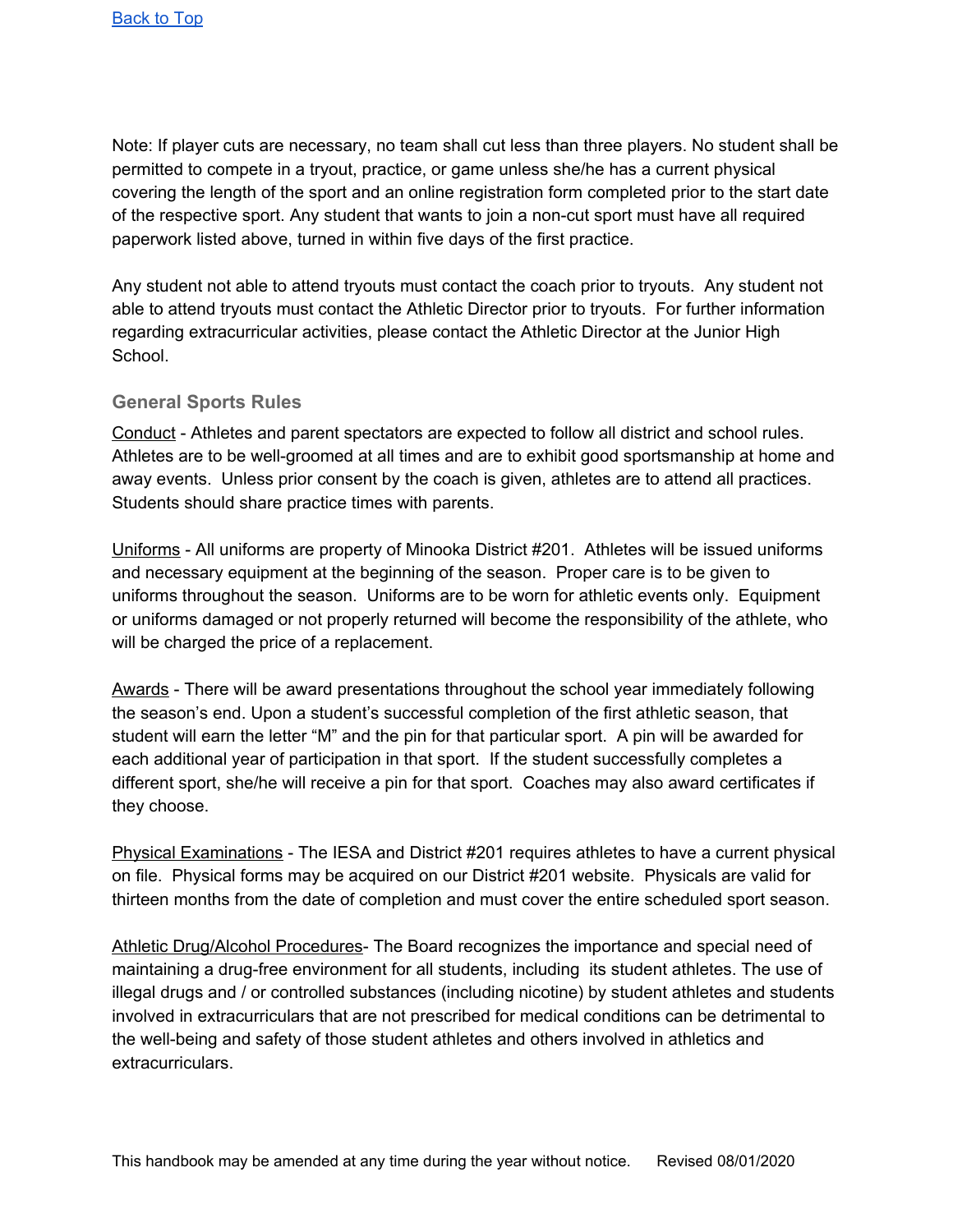- **First Offense:** At maximum, the student will be ineligible to participate for the remainder of that sport's season or the following season should they not be in season. The Athletic Director may shorten this athletic suspension (no shorter than 25% of the remaining season) based on the following mitigating factors:
	- 1. The student/parents agree to complete professional counseling outside of school.
	- 2. The student and his / her parents / guardians / legal custodian have agreed that the student undergo a drug and alcohol assessment provided at a state approved alcohol and drug agency by a qualified alcoholism or drug counselor prior to participating in another sport (paid for by parents/guardians); and
	- 3. The student and his / her parents / guardians / legal custodian agree to sign a release for the purpose of sharing the student's pertinent information between agencies.
- **Second Offense:** Removal from sports and other extracurriculars for their duration of time at MJHS

### **Participation Rules**

When there is a limited overlap of extracurricular activities as outlined below, a student participating in one activity will, upon their request, be given the opportunity to participate in tryouts for an additional activity. If selected by the coach/sponsor of the added activity, the student must return to the first activity for all remaining events, which includes practices as well as contests. The student may attend events associated with the additional activity when they do not conflict with the first activity, which will take priority at all times. Failure to remain with the first activity will cause the student to forfeit the privilege of continuing with the added activity. Upon making the selection of being involved in both activities, the student acknowledges they may forfeit some opportunities granted to the second activity, and in some instances, both activities.

| <b>Summer</b>                                                       | Fall                                                               | <b>Winter</b>                                                                          | <b>Spring</b>                 |
|---------------------------------------------------------------------|--------------------------------------------------------------------|----------------------------------------------------------------------------------------|-------------------------------|
| Softball<br><b>Baseball</b><br><b>Cross Country</b><br>Boys' Soccer | Girls' Basketball<br>Boys' Basketball<br>Cheer<br>Speech<br>Chess* | Boys' Basketball<br>Wrestling<br>Girls' Volleyball<br>Cheer<br>Drama<br>Math & Science | <b>Track</b><br>Girls' Soccer |

Students can choose one activity per season, unless noted otherwise.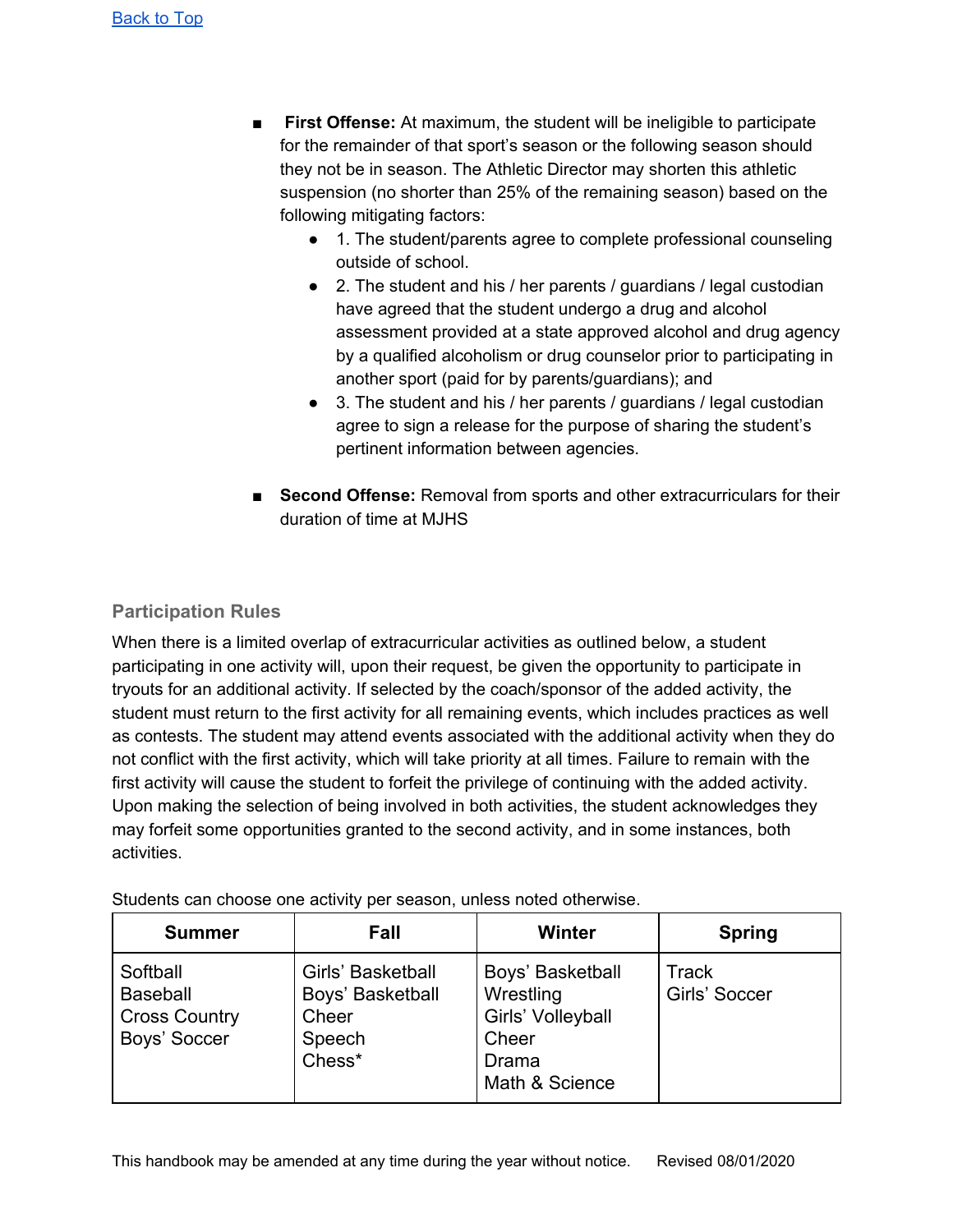\* Activities can be overlapped with another from the same season.

- A. Student athletes are subject to the District discipline policy at any time they are representing Minooka District #201.
- B. Players must be passing every subject on a weekly basis in order to be eligible to participate in athletics.
	- a. Week 1- practice but no play
	- b. Week 2- no practice or play
	- c. Week 3- no practice or play, and must participate in interventions (homework club, detention, etc.)
	- d. Week 4 consecutively…removed from team
- C. Permission slips and medical forms for a sport with tryouts must be turned in before the team tryout. Permission slips and medical forms for a sport with no tryouts must be turned in by the date specified by the coach.
- D. All players are required to attend all practices and games at the times specified by the coach. A student's absence will be excused if they are competing in a non-athletic contest that conflicts with the practice time. A note from the student's non-athletic extracurricular sponsor must verify any absence for a non-athletic extracurricular contest. A note from the student's parent must verify any other absence. If the absence(s) is/are not verified, then it/they become unexcused absences. A note must be turned into the coach at the next practice or game.
- E. Absence from practice will/may affect playing time.
- F. Three detentions and/or a suspension during the season will result in the student being removed from the team for a minimum of one (1) contest. Further detentions and/or suspensions (as stated above), may result in the student being removed from the team for the remainder of the season.
- G. Proper practice attire must be worn during all practice sessions. In the beginning of the season, coaches will clarify proper attire for practice.
- H. Any player demonstrating disrespectful behavior anytime will be suspended for the next contest.
- I. Players are not allowed in the hallway during practices or contests without the permission of their coach.
- J. Proper behavior is expected in any locker room and elsewhere on school property. This includes the school bus.
- K. Rides should be at the school when practice/contest ends.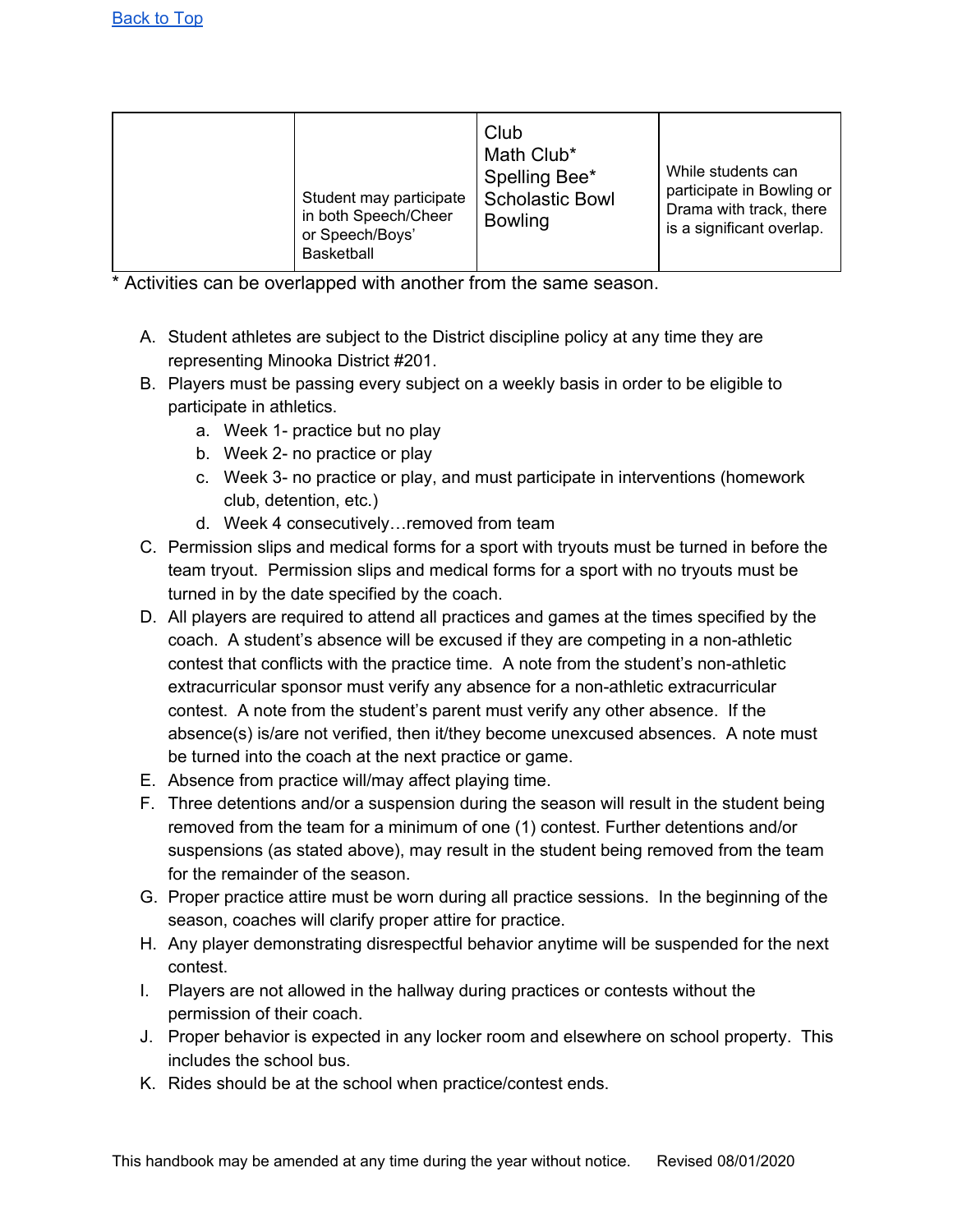## **Student Athlete Concussions and Head Injuries**

Student athletes must comply with Illinois' Youth Sports Concussion Safety Act and all protocols, policies and bylaws of the Illinois Elementary School Association before being allowed to participate in any athletic activity, including practice or competition.

A student who was removed from practice or competition because of a suspected concussion shall be allowed to return only after all statutory prerequisites are completed, including without limitation, the School District's return-to-play and return-to-learn protocols.

### **Bus Trips**

- 1. Choose a place to sit and remain there.
- 2. Disruptive behavior of any manner will not be tolerated.

Any athlete not riding the bus home from an away contest must have his or her parent(s)/guardian(s) sign them out on the "Bus Release" form signed by the parent driving the student home

- A. Athletes should be neatly attired when representing Minooka School District #201. VIOLATION OF ANY OF THE BUS TRIP RULES MAY RESULT IN THE STUDENT BEING SUSPENDED FROM THE NEXT CONTEST or other disciplinary consequences.
- B. Athletes must be in attendance three full instructional periods per day to participate in that day's practice and/or contest.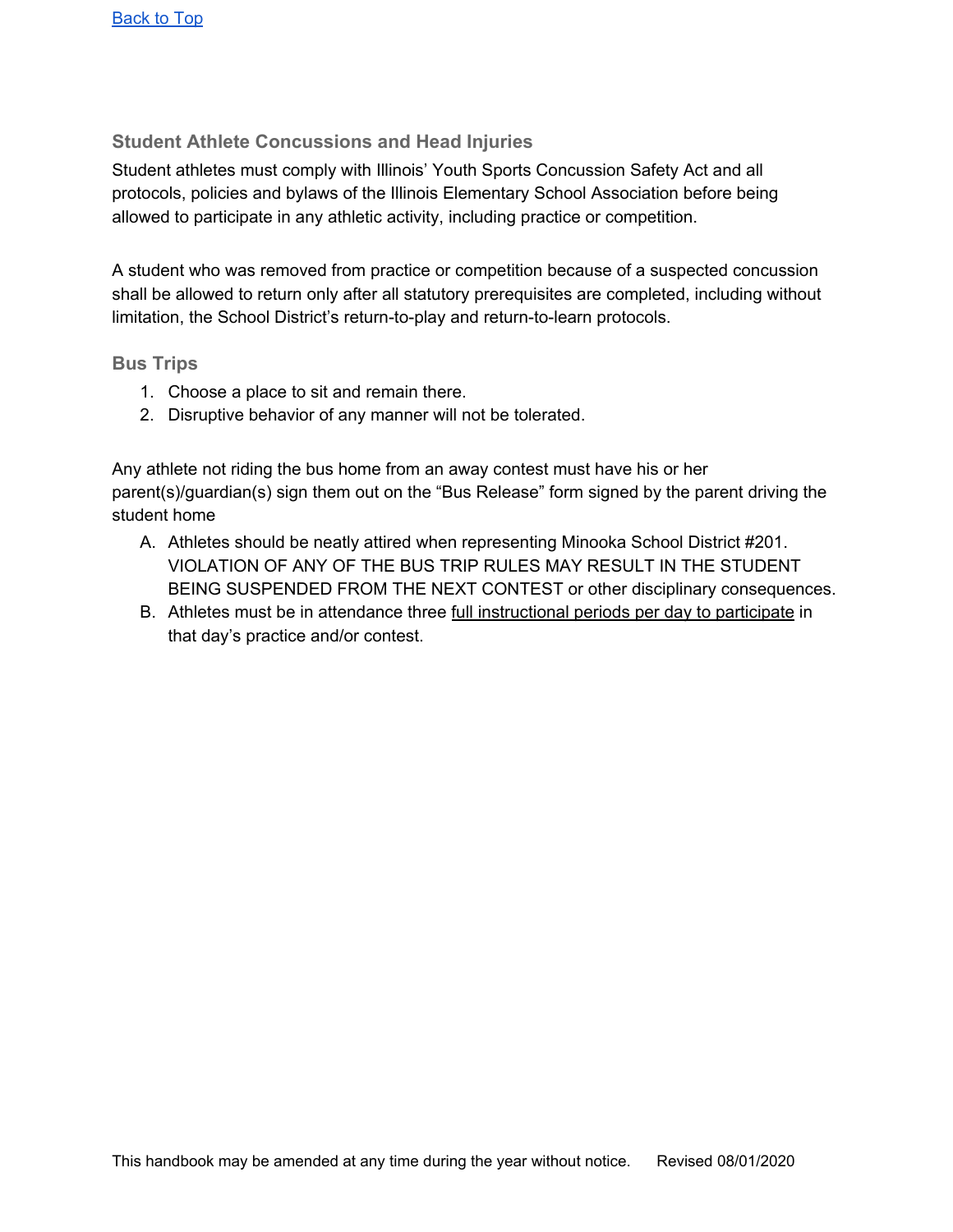# STUDENT/PARENT HANDBOOK ACKNOWLEDGEMENT

Name of Student:

#### **Student Acknowledgement**

I acknowledge receiving and/or being provided electronic access to the Student/Parent Handbook and School Board policy on student behavior. I have read these materials and understand all rules, responsibilities and expectations. In order to help keep my school safe, I pledge to adhere to all School and School District rules, policies and procedures.

I understand that the Student/Parent Handbook and School District policies may be amended during the year and that such changes are available on the School District website or in the school office.

I understand that my failure to return this acknowledgement and pledge will not relieve me from being responsible for knowing or complying with School and School District rules, policies and procedures.

Student Signature Date Date

\_\_\_\_\_\_\_\_\_\_\_\_\_\_\_\_\_\_\_\_\_\_\_\_\_\_\_\_\_\_\_\_\_\_\_ \_\_\_\_\_\_\_\_\_\_\_\_\_\_\_\_\_\_\_\_\_\_\_\_\_\_

#### **Parent/Guardian Acknowledgement**

I acknowledge receiving and/or being provided electronic access to the Student/Parent Handbook and School Board policy on student behavior. I have read these materials and understand all rules, responsibilities and expectations.

I understand that the Student/Parent Handbook and School District policies may be amended during the year and that such changes are available on the School District website or in the school office.

I understand that my failure to return this acknowledgement will not relieve me or my child from being responsible for knowing or complying with School and School District rules, policies and procedures.

\_\_\_\_\_\_\_\_\_\_\_\_\_\_\_\_\_\_\_\_\_\_\_\_\_\_\_\_\_\_\_\_\_\_\_ \_\_\_\_\_\_\_\_\_\_\_\_\_\_\_\_\_\_\_\_\_\_\_\_\_\_

Parent/Guardian Signature Date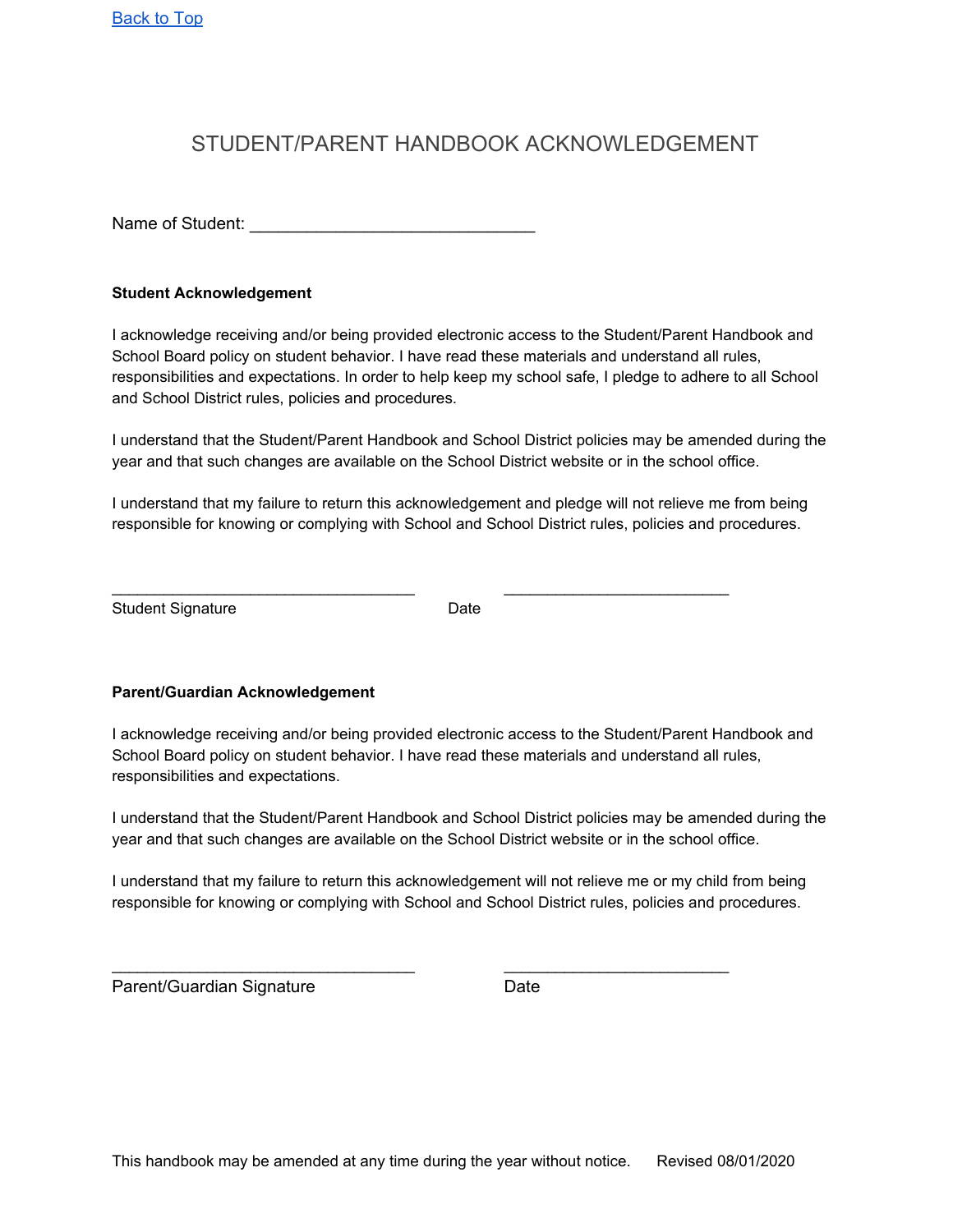# **CONSENT TO USE OF MATERIALS ON WEBSITE**

The undersigned parent(s) or guardian(s) hereby consent to Minooka CCSD #201 District's (the "School") use, reproduction, display, and performance of any creative works made or authored by the below named student as part of his or her School activities (including, without limitation, pictures sketches, essays, short stories, and poems), together with the student's first name and last initial and his/her grade for identification purposes, for inclusion and display in the School's website. As a safety precaution, if a picture of a student or class is displayed on the School website, there will be no reference to student names, initials or other personal information relating to the student. We understand that the School has no control over who will access the School's web site and what, if anything, will be done with the materials by those who access the website. We also understand that, if at any time, we wish to revoke this consent, we may do so by giving the School written notice. Upon receipt of such revocation, the school will remove all of the student's materials from the School's web site, if any, as soon as reasonably possible under the circumstances. This consent also applies to pictures printed in various newspaper articles.

(Please check one)

Yes, my child's work or photographs may be displayed on the school website or in a newspaper article.

No, my child's work or photographs may not be displayed on the school website or in a newspaper article.

Name of Student: \_\_\_\_\_\_\_\_\_\_\_\_\_\_\_\_\_\_\_\_\_\_\_\_\_\_\_\_\_\_

Parent/Guardian Signature Date

\_\_\_\_\_\_\_\_\_\_\_\_\_\_\_\_\_\_\_\_\_\_\_\_\_\_\_\_\_\_\_\_\_\_\_ \_\_\_\_\_\_\_\_\_\_\_\_\_\_\_\_\_\_\_\_\_\_\_\_\_\_